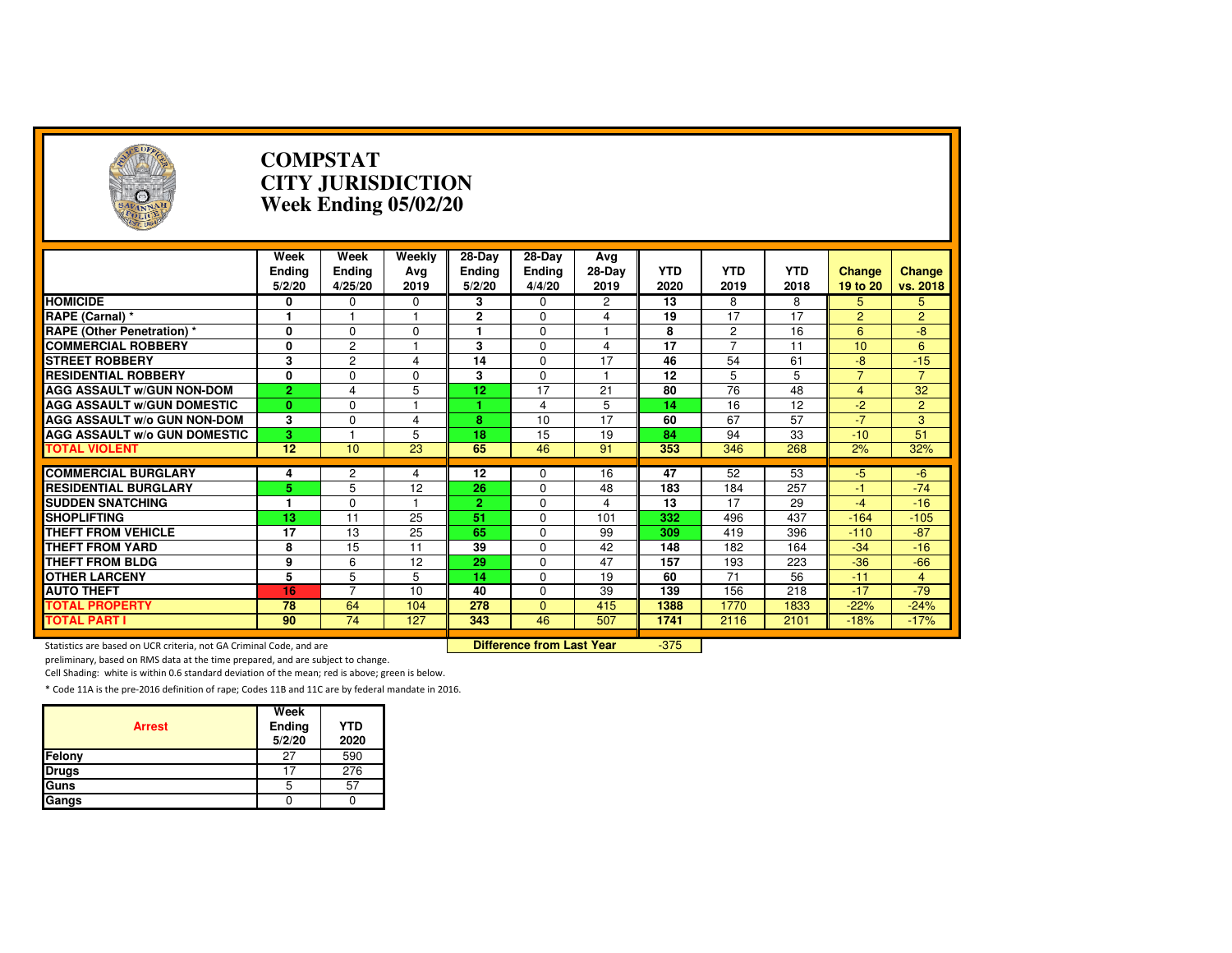

#### **COMPSTATNORTH PRECINCTWeek Ending 05/02/20**

#### **PRECINCT COMMANDER:**

**CAPT. CARY HILL**



|                                              | Week<br><b>Endina</b> | Week<br>Ending  | Weekly<br>Avg       | $28-Dav$<br>Ending | 28-Day<br><b>Ending</b> | Avg<br>28-Day            | <b>YTD</b>           | <b>YTD</b>     | <b>YTD</b>     | <b>Change</b>    | <b>Change</b>    |
|----------------------------------------------|-----------------------|-----------------|---------------------|--------------------|-------------------------|--------------------------|----------------------|----------------|----------------|------------------|------------------|
|                                              | 5/2/20                | 4/25/20         | 2019                | 5/2/20             | 4/4/20                  | 2019                     | 2020                 | 2019           | 2018           | 19 to 20         | vs. 2018         |
| <b>HOMICIDE</b>                              | 0                     | 0               | 0                   |                    | 0                       | 0                        | 3                    | $\overline{c}$ |                |                  | $\overline{2}$   |
| RAPE (Carnal) *                              | $\mathbf 0$           |                 | $\Omega$            |                    | 0                       | 1                        | $\overline{7}$       | 4              | 3              | 3                | $\overline{4}$   |
| <b>RAPE (Other Penetration) *</b>            | $\mathbf{0}$          | $\Omega$        | $\Omega$            | ٠                  | $\Omega$                | $\Omega$                 | $\blacktriangleleft$ |                | $\overline{2}$ | $\Omega$         | $-1$             |
| <b>COMMERCIAL ROBBERY</b>                    | 0                     | $\Omega$        | 0                   | $\bf{0}$           | 0                       | 1                        | $\mathbf{2}$         |                | $\mathcal{P}$  |                  | $\overline{0}$   |
| <b>STREET ROBBERY</b>                        | $\mathbf{2}$          | $\Omega$        |                     | 4                  | 0                       | 5                        | 13                   | 15             | 23             | $-2$             | $-10$            |
| <b>RESIDENTIAL ROBBERY</b>                   | 0                     | $\Omega$        | 0                   | $\overline{2}$     | $\Omega$                | $\Omega$                 | 4                    | $\Omega$       | $\overline{2}$ | 4                | $\overline{2}$   |
| <b>AGG ASSAULT w/GUN NON-DOM</b>             | 1                     |                 |                     | 2.                 | 8                       | 4                        | 23                   | 16             | 11             | $\overline{ }$   | 12               |
| <b>AGG ASSAULT W/GUN DOMESTIC</b>            | $\bf{0}$              | $\Omega$        | $\Omega$            | $\bf{0}$           | $\overline{c}$          | $\overline{\phantom{a}}$ | 4                    |                | 3              | 3                |                  |
| <b>AGG ASSAULT W/o GUN NON-DOM</b>           | $\mathbf{0}$          | $\Omega$        |                     | $\bf{0}$           | 3                       | 6                        | 17                   | 19             | 17             | $-2$             | $\Omega$         |
| <b>AGG ASSAULT w/o GUN DOMESTIC</b>          | $\bf{0}$              | $\Omega$        |                     | 1.                 | 2                       | 5                        | 10                   | 21             | 8              | $-11$            | $\overline{2}$   |
| <b>TOTAL VIOLENT</b>                         | 3                     | $\overline{2}$  | 6                   | 12                 | 15                      | 24                       | 84                   | 80             | 72             | 5%               | 17%              |
| <b>COMMERCIAL BURGLARY</b>                   | $\mathbf{2}$          | 2               |                     |                    |                         |                          | 13                   | 13             | 11             |                  | $\overline{2}$   |
| <b>RESIDENTIAL BURGLARY</b>                  | $\mathbf{0}$          |                 |                     | 4<br>4             | 0<br>$\Omega$           | 4<br>7                   | 40                   | 22             | 27             | $\Omega$<br>18   | 13               |
| <b>SUDDEN SNATCHING</b>                      | $\bf{0}$              | 2<br>$\Omega$   | $\overline{c}$<br>0 | $\mathbf{0}$       | $\Omega$                | 1                        | $\overline{7}$       | $\overline{7}$ | 14             | $\mathbf{0}$     | $-7$             |
| <b>SHOPLIFTING</b>                           | 7                     | 3               | 3                   | 15                 | 0                       | 12                       | 49                   | 53             | 86             | $-4$             | $-37$            |
| <b>THEFT FROM VEHICLE</b>                    | 6                     | 2               | 6                   | 11                 | 0                       | 24                       | 47                   | 97             | 70             | $-50$            | $-23$            |
| <b>THEFT FROM YARD</b>                       | 6                     | $\overline{4}$  | 3                   | 12                 | $\Omega$                | 11                       | 41                   | 49             | 44             | $-8$             | -3               |
| <b>THEFT FROM BLDG</b>                       | 1                     | $\Omega$        | 3                   | 5.                 | 0                       | 11                       | 29                   | 42             | 64             | $-13$            | $-35$            |
| <b>OTHER LARCENY</b>                         |                       | $\Omega$        |                     | 3                  | 0                       |                          | 12                   | 12             | 9              | $\Omega$         | 3                |
| <b>AUTO THEFT</b>                            | 3<br>5                | $\Omega$        | 2                   | 10                 | $\Omega$                | 4<br>8                   | 33                   | 20             | 32             | 13               |                  |
|                                              | 30                    | 13              | 21                  | 64                 | $\Omega$                | 82                       | 271                  |                | 357            |                  |                  |
| <b>TOTAL PROPERTY</b><br><b>TOTAL PART I</b> | 33                    | $\overline{15}$ | $\overline{26}$     | $\overline{76}$    | $\overline{15}$         | 106                      | 355                  | 315<br>395     | 429            | $-14%$<br>$-10%$ | $-24%$<br>$-17%$ |
|                                              |                       |                 |                     |                    |                         |                          |                      |                |                |                  |                  |

Statistics are based on UCR criteria, not GA Criminal Code, and are **Difference from Last Year** 

-40

preliminary, based on RMS data at the time prepared, and are subject to change.

Cell Shading: white is within 0.6 standard deviation of the mean; red is above; green is below.

| <b>Arrests</b> | Week<br>Ending<br>5/2/20 | <b>YTD</b><br>2020 |
|----------------|--------------------------|--------------------|
| Felony         |                          | 155                |
| <b>Drugs</b>   | 8                        | 85                 |
| Guns           | 2                        | 16                 |
| Gangs          |                          |                    |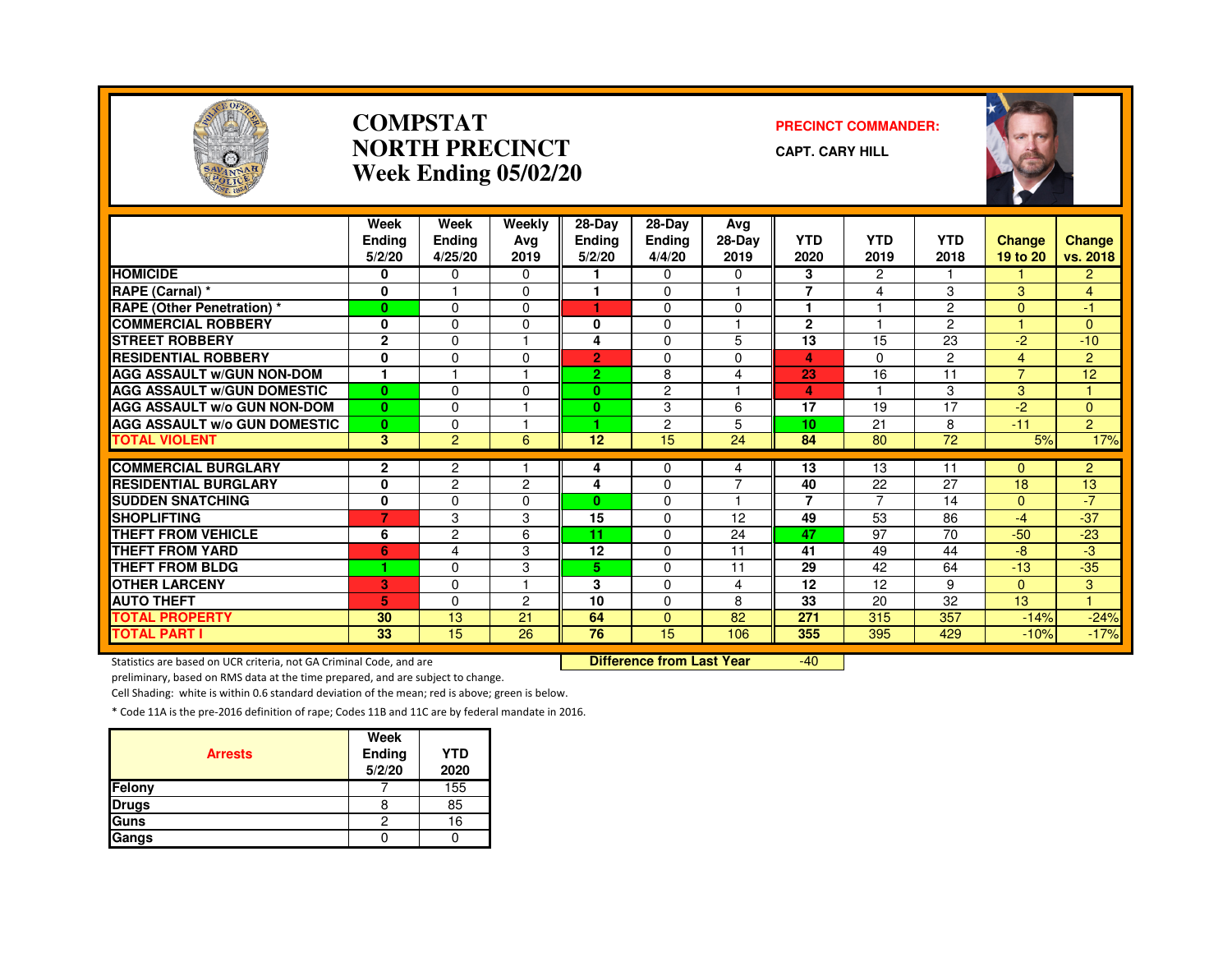

**TOTAL PART I**

# **COMPSTATCENTRAL PRECINCT**

#### **PRECINCT COMMANDER:**

<mark>%</mark> -14%

**CAPT. TONYA REID**

| SALANNAH                            |                          | Week Ending 05/02/20             |                       |                                       |                                   |                       |                    |                    |                    |                           |                    |  |  |
|-------------------------------------|--------------------------|----------------------------------|-----------------------|---------------------------------------|-----------------------------------|-----------------------|--------------------|--------------------|--------------------|---------------------------|--------------------|--|--|
|                                     | Week<br>Endina<br>5/2/20 | Week<br><b>Endina</b><br>4/25/20 | Weekly<br>Ava<br>2019 | $28 - Day$<br><b>Endina</b><br>5/2/20 | 28-Day<br><b>Endina</b><br>4/4/20 | Avg<br>28-Day<br>2019 | <b>YTD</b><br>2020 | <b>YTD</b><br>2019 | <b>YTD</b><br>2018 | <b>Change</b><br>19 to 20 | Change<br>vs. 2018 |  |  |
| <b>HOMICIDE</b>                     | 0                        | $\Omega$                         | $\Omega$              | 1.                                    | $\Omega$                          | $\Omega$              | 8                  |                    | $\Omega$           | $\overline{7}$            | 8                  |  |  |
| RAPE (Carnal) *                     | 0                        | $\Omega$                         | $\Omega$              | 0                                     | $\Omega$                          |                       | 6                  | 6                  | 6                  | $\Omega$                  | $\Omega$           |  |  |
| <b>RAPE (Other Penetration) *</b>   | 0                        | $\mathbf{0}$                     | $\Omega$              | $\mathbf{0}$                          | $\Omega$                          | $\Omega$              |                    |                    | $\overline{4}$     | $\Omega$                  | $-3$               |  |  |
| <b>COMMERCIAL ROBBERY</b>           | 0                        | $\Omega$                         | $\Omega$              | $\mathbf{0}$                          | $\Omega$                          | 2                     | $\mathbf{2}$       | $\overline{c}$     | $\overline{c}$     | $\Omega$                  | $\mathbf{0}$       |  |  |
| <b>STREET ROBBERY</b>               | 0                        |                                  |                       | 6                                     | $\Omega$                          | 5                     | 14                 | 18                 | 13                 | $-4$                      |                    |  |  |
| <b>RESIDENTIAL ROBBERY</b>          | 0                        | $\Omega$                         | $\Omega$              | 1.                                    | $\Omega$                          | $\Omega$              | 4                  |                    |                    | 3                         | 3                  |  |  |
| <b>AGG ASSAULT w/GUN NON-DOM</b>    |                          | $\Omega$                         | $\overline{2}$        | $\overline{2}$                        | 5                                 | 7                     | 23                 | 26                 | 17                 | -3                        | 6                  |  |  |
| <b>AGG ASSAULT W/GUN DOMESTIC</b>   | $\mathbf{0}$             | $\Omega$                         | $\Omega$              | $\mathbf{0}$                          | $\Omega$                          |                       | 3                  | 4                  | 5                  | $-1$                      | $-2$               |  |  |
| <b>AGG ASSAULT w/o GUN NON-DOM</b>  | 1                        | $\Omega$                         |                       | 2 <sup>1</sup>                        | 3                                 | 4                     | 14                 | 21                 | $\overline{17}$    | $-7$                      | $-3$               |  |  |
| <b>AGG ASSAULT W/o GUN DOMESTIC</b> |                          |                                  |                       | 5                                     | $\overline{7}$                    | 5                     | 26                 | 27                 | 9                  | $-1$                      | 17                 |  |  |
| <b>TOTAL VIOLENT</b>                | 3                        | $\overline{2}$                   | 6                     | 17                                    | 15                                | 26                    | 101                | 107                | $\overline{74}$    | $-6%$                     | 36%                |  |  |
| <b>COMMERCIAL BURGLARY</b>          |                          | $\Omega$                         |                       | 3                                     | 0                                 | 6                     | 15                 | 14                 | 17                 |                           | $-2$               |  |  |
| <b>RESIDENTIAL BURGLARY</b>         |                          |                                  | 4                     | 10                                    | $\Omega$                          | 16                    | 63                 | 63                 | 70                 | $\Omega$                  | $-7$               |  |  |
| <b>SUDDEN SNATCHING</b>             | 0                        | $\Omega$                         | $\Omega$              | 1                                     | $\Omega$                          |                       | $\mathbf{2}$       | 2                  | 4                  | $\Omega$                  | $-2$               |  |  |
| <b>SHOPLIFTING</b>                  | 3.                       | $\Omega$                         | 5                     | 9.                                    | $\Omega$                          | 19                    | 58                 | 84                 | 48                 | $-26$                     | 10                 |  |  |
| <b>THEFT FROM VEHICLE</b>           | 4                        | 3                                | 6                     | 11                                    | $\Omega$                          | 25                    | 63                 | 90                 | 116                | $-27$                     | $-53$              |  |  |
| <b>THEFT FROM YARD</b>              | 0                        | 7                                | 4                     | 12                                    | $\mathbf{0}$                      | 15                    | 50                 | 68                 | 49                 | $-18$                     |                    |  |  |
| <b>THEFT FROM BLDG</b>              | 3                        | 4                                | 3                     | 11                                    | $\Omega$                          | 10                    | 34                 | 44                 | 61                 | $-10$                     | $-27$              |  |  |
| <b>OTHER LARCENY</b>                | 0                        | 3                                | $\overline{2}$        | 4                                     | $\Omega$                          | $\overline{7}$        | 19                 | 26                 | 13                 | $-7$                      | 6                  |  |  |
| <b>AUTO THEFT</b>                   | 4                        | 4                                | $\overline{2}$        | 11                                    | $\Omega$                          | 10                    | 47                 | 51                 | 71                 | $-4$                      | $-24$              |  |  |
| <b>TOTAL PROPERTY</b>               | 16                       | 22                               | 27                    | 72                                    | $\Omega$                          | 107                   | 351                | 442                | 449                | $-21%$                    | $-22%$             |  |  |
|                                     |                          |                                  |                       |                                       |                                   |                       |                    |                    |                    |                           |                    |  |  |

Statistics are based on UCR criteria, not GA Criminal Code, and are **Difference from Last Year** 

<sup>24</sup> <sup>33</sup> **<sup>89</sup>** <sup>15</sup> <sup>133</sup> **<sup>452</sup>** <sup>549</sup> <sup>523</sup> -18%

-97

preliminary, based on RMS data at the time prepared, and are subject to change.

**19**

Cell Shading: white is within 0.6 standard deviation of the mean; red is above; green is below.

| <b>Arrests</b> | Week<br>Ending<br>5/2/20 | <b>YTD</b><br>2020 |
|----------------|--------------------------|--------------------|
| <b>Felony</b>  | 15                       | 211                |
| <b>Drugs</b>   |                          | 112                |
| <b>Guns</b>    |                          | 21                 |
| Gangs          |                          |                    |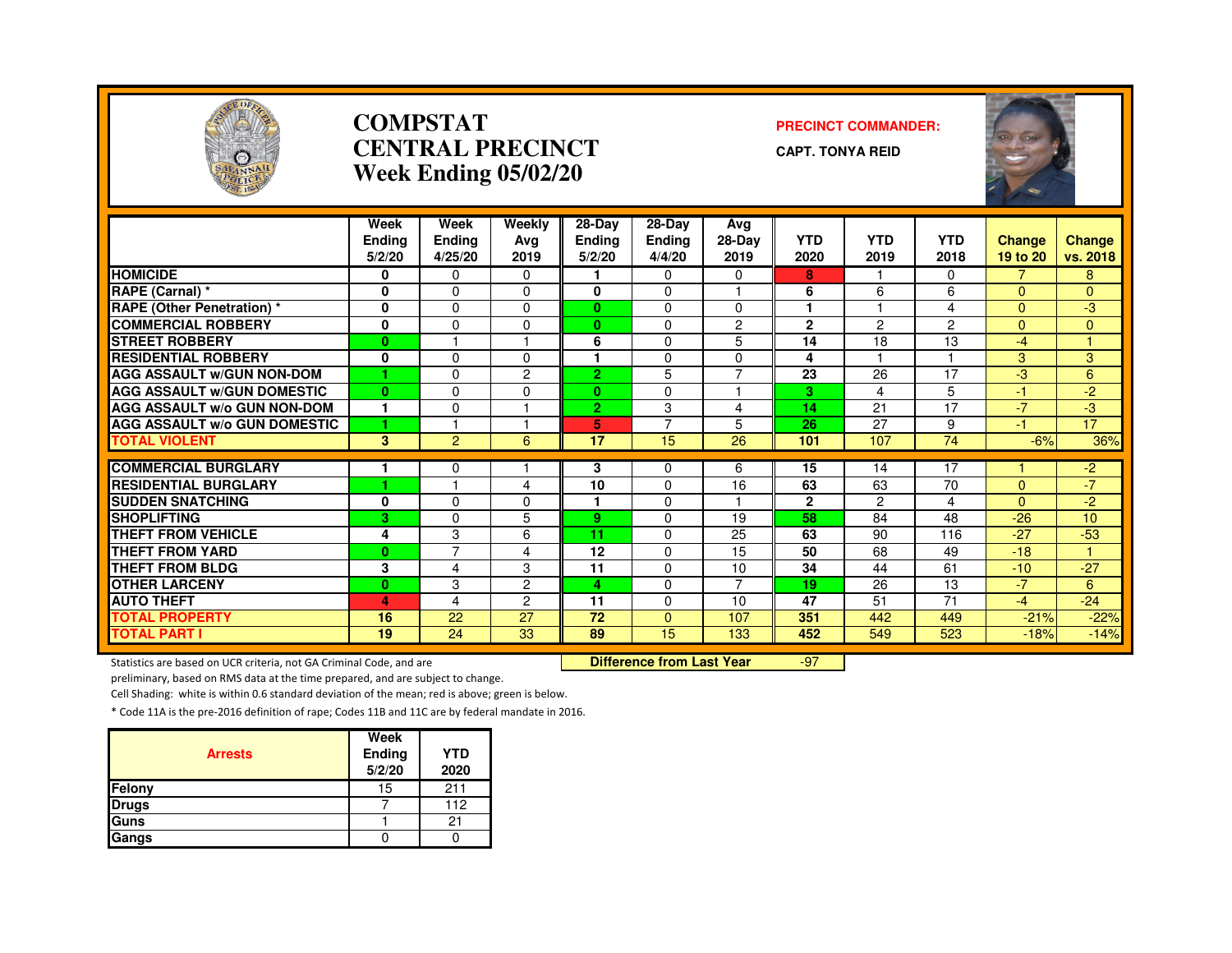

#### **COMPSTATSOUTH PRECINCTWeek Ending 05/02/20**

#### **PRECINCT COMMANDER:**

**CAPT. MICHELLE HALFORD**



|                                                           | Week<br><b>Endina</b><br>5/2/20 | Week<br><b>Ending</b><br>4/25/20 | Weekly<br>Avg<br>2019 | 28-Day<br><b>Ending</b><br>5/2/20 | $28-Dav$<br><b>Ending</b><br>4/4/20 | Avg<br>28-Day<br>2019 | <b>YTD</b><br>2020 | <b>YTD</b><br>2019 | <b>YTD</b><br>2018 | <b>Change</b><br>19 to 20 | <b>Change</b><br>vs. 2018 |
|-----------------------------------------------------------|---------------------------------|----------------------------------|-----------------------|-----------------------------------|-------------------------------------|-----------------------|--------------------|--------------------|--------------------|---------------------------|---------------------------|
| <b>HOMICIDE</b>                                           | 0                               | $\mathbf{0}$                     | $\Omega$              | 0                                 | $\mathbf 0$                         |                       | 1                  | 4                  |                    | $-3$                      | $\mathbf{0}$              |
| RAPE (Carnal) *                                           |                                 | $\Omega$                         | 0                     | 1                                 | $\Omega$                            |                       | 6                  | 3                  | 4                  | 3                         | $\overline{2}$            |
| <b>RAPE</b> (Other Penetration) *                         | $\bf{0}$                        | $\Omega$                         | 0                     | 0                                 | $\Omega$                            | $\Omega$              | 4                  | 0                  | 6                  | 4                         | $-2$                      |
| <b>COMMERCIAL ROBBERY</b>                                 | 0                               |                                  | $\Omega$              | $\overline{2}$                    | $\Omega$                            |                       | 9                  | 3                  | 5                  | 6                         | $\overline{4}$            |
| <b>STREET ROBBERY</b>                                     | 0                               |                                  |                       |                                   | $\Omega$                            | 3                     | 11                 | 9                  | 9                  | 2                         | $\overline{2}$            |
| <b>RESIDENTIAL ROBBERY</b>                                | 0                               | $\Omega$                         | O                     | 0                                 | $\Omega$                            | $\Omega$              | 3                  | $\overline{c}$     | 2                  |                           |                           |
| <b>AGG ASSAULT W/GUN NON-DOM</b>                          | $\mathbf{0}$                    |                                  |                       | 3                                 |                                     | 3                     | 18                 | 11                 | 3                  | $\overline{7}$            | 15                        |
| <b>AGG ASSAULT W/GUN DOMESTIC</b>                         | $\bf{0}$                        | $\Omega$                         | $\Omega$              | 0                                 | $\overline{2}$                      | $\overline{ }$        | 3                  | 7                  | $\overline{2}$     | $-4$                      | и                         |
| <b>AGG ASSAULT W/o GUN NON-DOM</b>                        | 1                               | $\Omega$                         |                       | $\overline{2}$                    | $\overline{2}$                      | $\overline{c}$        | 9                  | 11                 | $\overline{7}$     | $-2$                      | $\overline{2}$            |
| <b>AGG ASSAULT W/o GUN DOMESTIC</b>                       | и                               | $\Omega$                         |                       | 3                                 | 3                                   | $\overline{4}$        | 18                 | 17                 | 6                  |                           | 12 <sub>2</sub>           |
| <b>TOTAL VIOLENT</b>                                      | 3                               | 3                                | 4                     | 12                                | 8                                   | 17                    | 82                 | 67                 | 45                 | 22%                       | 82%                       |
|                                                           |                                 |                                  |                       |                                   |                                     |                       |                    |                    |                    |                           |                           |
| <b>COMMERCIAL BURGLARY</b><br><b>RESIDENTIAL BURGLARY</b> |                                 | 0<br>м                           |                       | 4<br>5                            | 0                                   | 5                     | 9<br>32            | 21<br>22           | 16<br>72           | $-12$                     | $-7$                      |
|                                                           | $\mathbf{2}$                    |                                  | 2                     |                                   | $\Omega$                            | 9                     |                    |                    |                    | 10                        | $-40$                     |
| <b>SUDDEN SNATCHING</b>                                   |                                 | $\Omega$                         | <sup>0</sup>          | 1                                 | $\Omega$                            |                       | $\mathbf{2}$       | 4                  | 5                  | -2                        | -3                        |
| <b>SHOPLIFTING</b>                                        | $\mathbf{0}$                    | 4                                | 12<br>⇁               | 6.                                | $\mathbf 0$                         | 48                    | 116                | 260                | 199                | $-144$                    | $-83$                     |
| <b>THEFT FROM VEHICLE</b>                                 | 5                               | 3                                |                       | 28                                | $\Omega$                            | 26                    | 102                | 105                | 112                | -3                        | $-10$                     |
| <b>THEFT FROM YARD</b>                                    | 1                               | $\overline{c}$                   |                       | 9                                 | $\Omega$                            | 6                     | 22                 | 24                 | 25                 | $-2$                      | -3                        |
| <b>THEFT FROM BLDG</b>                                    | $\mathbf{2}$                    | $\Omega$                         | 3                     | 5.                                | $\Omega$                            | 13                    | 39                 | 57                 | 38                 | $-18$                     | 1                         |
| <b>OTHER LARCENY</b>                                      | 1                               | н                                |                       | 4                                 | $\Omega$                            | 4                     | 10                 | 12                 | 8                  | $-2^{2}$                  | 2                         |
| <b>AUTO THEFT</b>                                         | 4                               | $\overline{c}$                   | 3                     | 9                                 | $\Omega$                            | 11                    | 27                 | 39                 | 51                 | $-12$                     | $-24$                     |
| <b>TOTAL PROPERTY</b>                                     | 17                              | 13                               | 31                    | 71                                | $\Omega$                            | 123                   | 359                | 544                | 526                | $-34%$                    | $-32%$                    |
| <b>TOTAL PART I</b>                                       | 20                              | 16                               | 35                    | 83                                | 8                                   | 141                   | 441                | 611                | 571                | $-28%$                    | $-23%$                    |

Statistics are based on UCR criteria, not GA Criminal Code, and are **Difference from Last Year** 

-170

preliminary, based on RMS data at the time prepared, and are subject to change.

Cell Shading: white is within 0.6 standard deviation of the mean; red is above; green is below.

| <b>Arrests</b> | Week<br>Ending<br>5/2/20 | <b>YTD</b><br>2020 |
|----------------|--------------------------|--------------------|
| Felony         |                          | 115                |
| <b>Drugs</b>   |                          | 49                 |
| Guns           |                          |                    |
| Gangs          |                          |                    |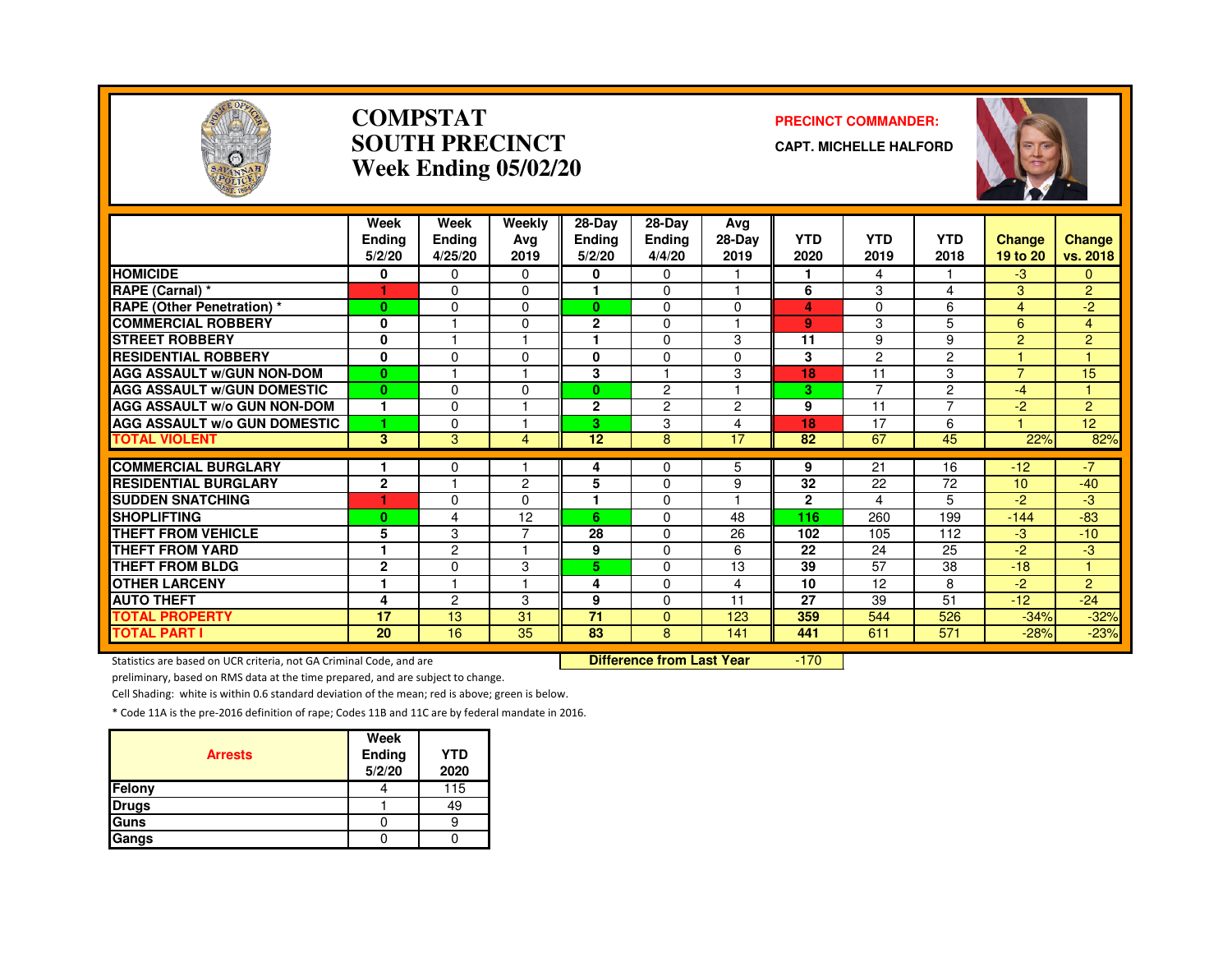

#### **COMPSTATEAST PRECINCTWeek Ending 05/02/20**

#### **PRECINCT COMMANDER:**

**CAPT. GEORGE GUNDICH**



|                                     | Week<br><b>Endina</b><br>5/2/20 | Week<br>Ending<br>4/25/20 | Weekly<br>Ava<br>2019 | $28$ -Day<br><b>Ending</b><br>5/2/20 | $28$ -Day<br>Ending<br>4/4/20 | Ava<br>28-Day<br>2019 | <b>YTD</b><br>2020 | <b>YTD</b><br>2019 | <b>YTD</b><br>2018 | Change<br>19 to 20 | Change<br>vs. 2018 |
|-------------------------------------|---------------------------------|---------------------------|-----------------------|--------------------------------------|-------------------------------|-----------------------|--------------------|--------------------|--------------------|--------------------|--------------------|
| <b>HOMICIDE</b>                     | 0                               | $\Omega$                  | $\Omega$              |                                      | 0                             | 0                     |                    |                    | 6                  | $\overline{0}$     | $-5$               |
| RAPE (Carnal) *                     | 0                               | $\Omega$                  | $\Omega$              | $\bf{0}$                             | 0                             | 1                     | $\mathbf{0}$       | 4                  | 4                  | $-4$               | $-4$               |
| <b>RAPE (Other Penetration) *</b>   | $\bf{0}$                        | $\Omega$                  | $\Omega$              | $\bf{0}$                             | 0                             | $\Omega$              | $\mathbf{2}$       | $\Omega$           | 4                  | $\overline{2}$     | -2                 |
| <b>COMMERCIAL ROBBERY</b>           | 0                               |                           | $\Omega$              |                                      | 0                             |                       | 4                  |                    | $\mathbf{2}$       | 3                  | $\overline{2}$     |
| <b>STREET ROBBERY</b>               |                                 | $\Omega$                  |                       | 3                                    | 0                             | 4                     | 8                  | 12                 | 16                 | $-4$               | -8                 |
| <b>RESIDENTIAL ROBBERY</b>          | $\mathbf{0}$                    | $\Omega$                  | $\Omega$              | 0                                    | 0                             |                       |                    | $\mathcal{P}$      | $\Omega$           | $-1$               |                    |
| <b>AGG ASSAULT W/GUN NON-DOM</b>    | $\bf{0}$                        | $\overline{c}$            | 2                     | 5                                    | 3                             | 6                     | 16                 | 23                 | 17                 | $-7$               | -1                 |
| <b>AGG ASSAULT W/GUN DOMESTIC</b>   | $\mathbf{0}$                    | $\Omega$                  | $\Omega$              | ٠                                    | 0                             | $\overline{c}$        | 4                  | 4                  | $\overline{2}$     | $\Omega$           | $\overline{2}$     |
| <b>AGG ASSAULT w/o GUN NON-DOM</b>  | 1                               | $\Omega$                  |                       | 4                                    | $\overline{c}$                | 5                     | 20                 | 16                 | 16                 | 4                  | 4                  |
| <b>AGG ASSAULT w/o GUN DOMESTIC</b> | 1                               | $\Omega$                  |                       | 9                                    | 3                             | 5                     | 30                 | 29                 | 10                 |                    | 20                 |
| <b>TOTAL VIOLENT</b>                | 3                               | 3                         | 6                     | 24                                   | 8                             | 24                    | 86                 | 92                 | 77                 | $-7%$              | 12%                |
|                                     |                                 |                           |                       |                                      |                               |                       |                    |                    |                    |                    |                    |
| <b>COMMERCIAL BURGLARY</b>          | 0                               | 0                         | 0                     | 7                                    | 0                             | $\overline{2}$        | 10                 | 4                  | 9                  | 6                  |                    |
| <b>RESIDENTIAL BURGLARY</b>         | $\mathbf{2}$                    |                           | 4                     |                                      | 0                             | 17                    | 48                 | 77                 | 88                 | $-29$              | $-40$              |
| <b>SUDDEN SNATCHING</b>             | 0                               | $\Omega$                  | $\Omega$              | $\mathbf{0}$                         | 0                             | 1                     | $\mathbf{2}$       | 4                  | 6                  | $-2$               | $-4$               |
| <b>SHOPLIFTING</b>                  | 3                               | 4                         | 6                     | 21                                   | 0                             | 23                    | 109                | 99                 | 104                | 10                 | 5                  |
| <b>THEFT FROM VEHICLE</b>           | $\overline{2}$                  | 5                         | 6                     | 15                                   | 0                             | 24                    | 97                 | 127                | 98                 | $-30$              | $\overline{4}$     |
| <b>THEFT FROM YARD</b>              |                                 | $\overline{c}$            | $\overline{c}$        | 6                                    | 0                             | 10                    | 35                 | 41                 | 46                 | $-6$               | $-11$              |
| <b>THEFT FROM BLDG</b>              | 3                               | $\overline{c}$            | 3                     | 8                                    | 0                             | 12                    | 55                 | 50                 | 60                 | 5                  | $-5$               |
| <b>OTHER LARCENY</b>                | $\blacktriangleleft$            |                           | ٠                     | 3.                                   | 0                             | 5                     | 19                 | 21                 | 26                 | $-2$               | $-7$               |
| <b>AUTO THEFT</b>                   | 3                               |                           | 2                     | 10                                   | 0                             | 10                    | 32                 | 46                 | 64                 | $-14$              | $-32$              |
| <b>TOTAL PROPERTY</b>               | 15                              | 16                        | 26                    | 71                                   | $\Omega$                      | 103                   | 407                | 469                | 501                | $-13%$             | $-19%$             |
| <b>TOTAL PART I</b>                 | 18                              | 19                        | 32                    | 95                                   | 8                             | 127                   | 493                | 561                | 578                | $-12%$             | $-15%$             |

Statistics are based on UCR criteria, not GA Criminal Code, and are **Difference from Last Year** 

-68

preliminary, based on RMS data at the time prepared, and are subject to change.

Cell Shading: white is within 0.6 standard deviation of the mean; red is above; green is below.

| <b>Arrests</b> | Week<br>Ending<br>5/2/20 | <b>YTD</b><br>2020 |
|----------------|--------------------------|--------------------|
| Felony         |                          | 109                |
| <b>Drugs</b>   |                          | 30                 |
| Guns           | 2                        |                    |
| Gangs          |                          |                    |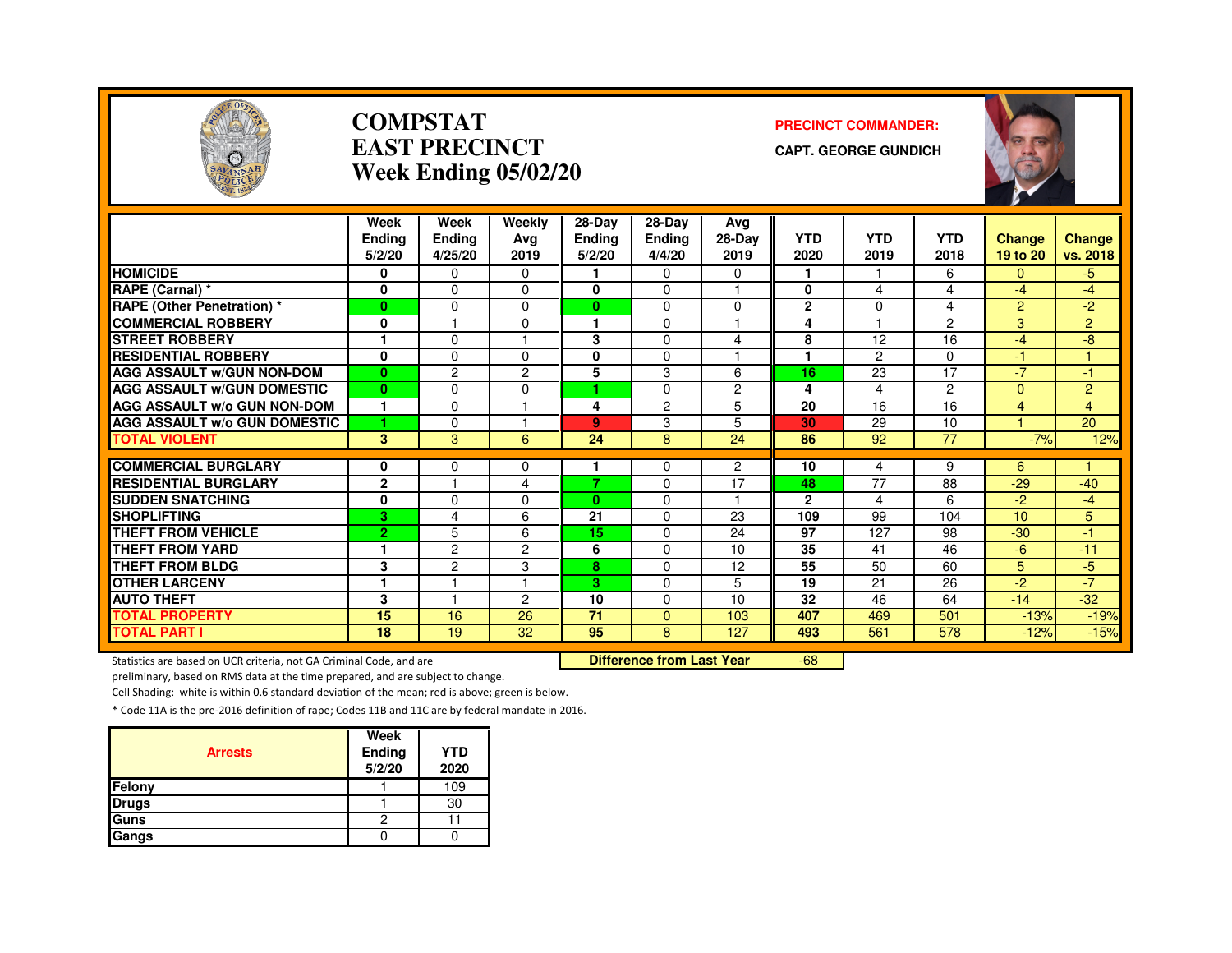## **BEAT 21 North PrecinctWeek Ending 05/02/20**

|                                     |               | <b>Last 4 Weeks</b> |                                  |                | 28 Days        | 28 Day  |                |                |                |                |                |
|-------------------------------------|---------------|---------------------|----------------------------------|----------------|----------------|---------|----------------|----------------|----------------|----------------|----------------|
|                                     | <b>Ending</b> | <b>Ending</b>       | <b>Ending</b>                    | <b>Ending</b>  | <b>Ending</b>  | Average | <b>YTD</b>     | <b>YTD</b>     | <b>YTD</b>     | <b>Change</b>  | <b>Change</b>  |
|                                     | 04/11/20      | 04/18/20            | 04/25/20                         | 05/02/20       | 05/02/20       | 2019    | 2020           | 2019           | 2018           | 19 to 20       | vs. 2018       |
| <b>HOMICIDE</b>                     | $\mathbf{0}$  | $\Omega$            | $\Omega$                         | $\Omega$       | 0              | 0.0     | $\Omega$       | $\Omega$       | 0              | $\Omega$       | $\Omega$       |
| RAPE (Carnal) *                     | 0             | $\Omega$            | 0                                | $\Omega$       | $\mathbf{0}$   | 0.2     | $\mathbf{1}$   | $\mathbf{1}$   | $\Omega$       | $\mathbf{0}$   | 1              |
| <b>RAPE (Other Penetration) *</b>   | $\mathbf 0$   | 0                   | $\Omega$                         | $\Omega$       | $\Omega$       | 0.0     | $\Omega$       | $\Omega$       | $\mathbf{1}$   | $\Omega$       | $-1$           |
| <b>COMMERCIAL ROBBERY</b>           | $\mathbf 0$   | $\mathbf{0}$        | $\Omega$                         | $\mathbf{0}$   | $\mathbf{0}$   | 0.0     | $\mathbf{0}$   | $\Omega$       | $\Omega$       | $\Omega$       | $\Omega$       |
| <b>STREET ROBBERY</b>               | $\mathbf{1}$  | $\Omega$            | $\Omega$                         | $\Omega$       | $\mathbf{1}$   | 0.0     | 2              | $\Omega$       | $\Omega$       | $\overline{2}$ | $\overline{2}$ |
| <b>RESIDENTIAL ROBBERY</b>          | 0             | $\Omega$            | 0                                | $\mathbf{0}$   | $\Omega$       | 0.0     | $\Omega$       | $\Omega$       | $\Omega$       | $\Omega$       | $\Omega$       |
| <b>AGG ASSAULT W/GUN NON-DOM</b>    | $\Omega$      | 0                   | $\Omega$                         | $\mathbf{0}$   | $\Omega$       | 0.1     | $\overline{2}$ | $\Omega$       | $\Omega$       | $\overline{2}$ | $\overline{2}$ |
| <b>AGG ASSAULT W/GUN DOMESTIC</b>   | $\Omega$      | $\Omega$            | $\Omega$                         | $\Omega$       | $\Omega$       | 0.0     | $\Omega$       | $\Omega$       | $\Omega$       | $\Omega$       | $\Omega$       |
| <b>AGG ASSAULT W/o GUN NON-DOM</b>  | $\Omega$      | 0                   | 0                                | $\mathbf{0}$   | 0              | 0.2     | 0              | $\mathbf{1}$   | $\mathbf{1}$   | $-1$           | $-1$           |
| <b>AGG ASSAULT W/o GUN DOMESTIC</b> | $\Omega$      | 0                   | 0                                | $\Omega$       | $\Omega$       | 0.4     | $\overline{2}$ | $\mathbf{1}$   | $\Omega$       | 1              | $\overline{2}$ |
| <b>TOTAL VIOLENT</b>                | $\mathbf{1}$  | $\mathbf{0}$        | $\mathbf{0}$                     | $\mathbf{0}$   | $\mathbf{1}$   | 0.8     | $\overline{7}$ | $\overline{3}$ | $\overline{2}$ | 133%           | 250%           |
| <b>COMMERCIAL BURGLARY</b>          | 0             | 0                   | 0                                | $\mathbf{0}$   | 0              | 0.1     | 1              | $\mathbf{1}$   | 0              | $\Omega$       | 1              |
| <b>RESIDENTIAL BURGLARY</b>         | $\Omega$      | $\Omega$            | $\Omega$                         | $\mathbf{0}$   | $\Omega$       | 1.3     | 3              | 8              | 5              | $-5$           | $-2$           |
| <b>SUDDEN SNATCHING</b>             | $\Omega$      | $\Omega$            | $\Omega$                         | $\Omega$       | $\Omega$       | 0.0     | $\Omega$       | $\Omega$       | $\Omega$       | $\Omega$       | $\Omega$       |
| <b>SHOPLIFTING</b>                  | 0             | 0                   | 0                                | 1              | $\mathbf{1}$   | 0.5     | 2              | 4              | $\mathbf{1}$   | $-2$           | 1              |
| THEFT FROM VEHICLE                  | 0             | $\Omega$            | 0                                | $\Omega$       | 0              | 3.8     | $\overline{2}$ | 15             | 14             | $-13$          | $-12$          |
| THEFT FROM YARD                     | $\mathbf 0$   | 0                   | $\Omega$                         | $\mathbf{0}$   | $\mathbf{0}$   | 0.6     | $\Omega$       | 3              | $\overline{4}$ | $-3$           | $-4$           |
| <b>THEFT FROM BLDG</b>              | 0             | $\Omega$            | 0                                | $\mathbf{0}$   | $\Omega$       | 0.5     | 2              | $\overline{2}$ | 5              | $\Omega$       | $-3$           |
| <b>OTHER LARCENY</b>                | 0             | $\Omega$            | 0                                | $\mathbf{0}$   | $\Omega$       | 0.6     | $\Omega$       | $\mathbf{1}$   | $\Omega$       | $-1$           | $\Omega$       |
| <b>AUTO THEFT</b>                   | $\Omega$      | $\Omega$            | $\Omega$                         | $\mathbf{1}$   | $\mathbf{1}$   | 1.5     | $\mathbf{1}$   | 4              | 6              | $-3$           | $-5$           |
| <b>TOTAL PROPERTY</b>               | $\Omega$      | $\mathbf{0}$        | $\Omega$                         | $\overline{2}$ | $\overline{2}$ | 8.7     | 11             | 38             | 35             | $-71%$         | $-69%$         |
| <b>TOTAL PART I</b>                 | $\mathbf{1}$  | $\mathbf{0}$        | $\overline{0}$                   | $\overline{2}$ | 3              | 9.5     | 18             | 41             | 37             | $-56%$         | $-51%$         |
|                                     |               |                     | <b>Difference from Last Year</b> |                | $-23$          |         |                |                |                |                |                |

Statistics are based on UCR criteria, not GA Criminal Code.

\* Rape Code 11A is the historical definition of rape (aka Legacy Rape); Rape Codes 11B and 11C are those moved from Part II to Part I in 2017.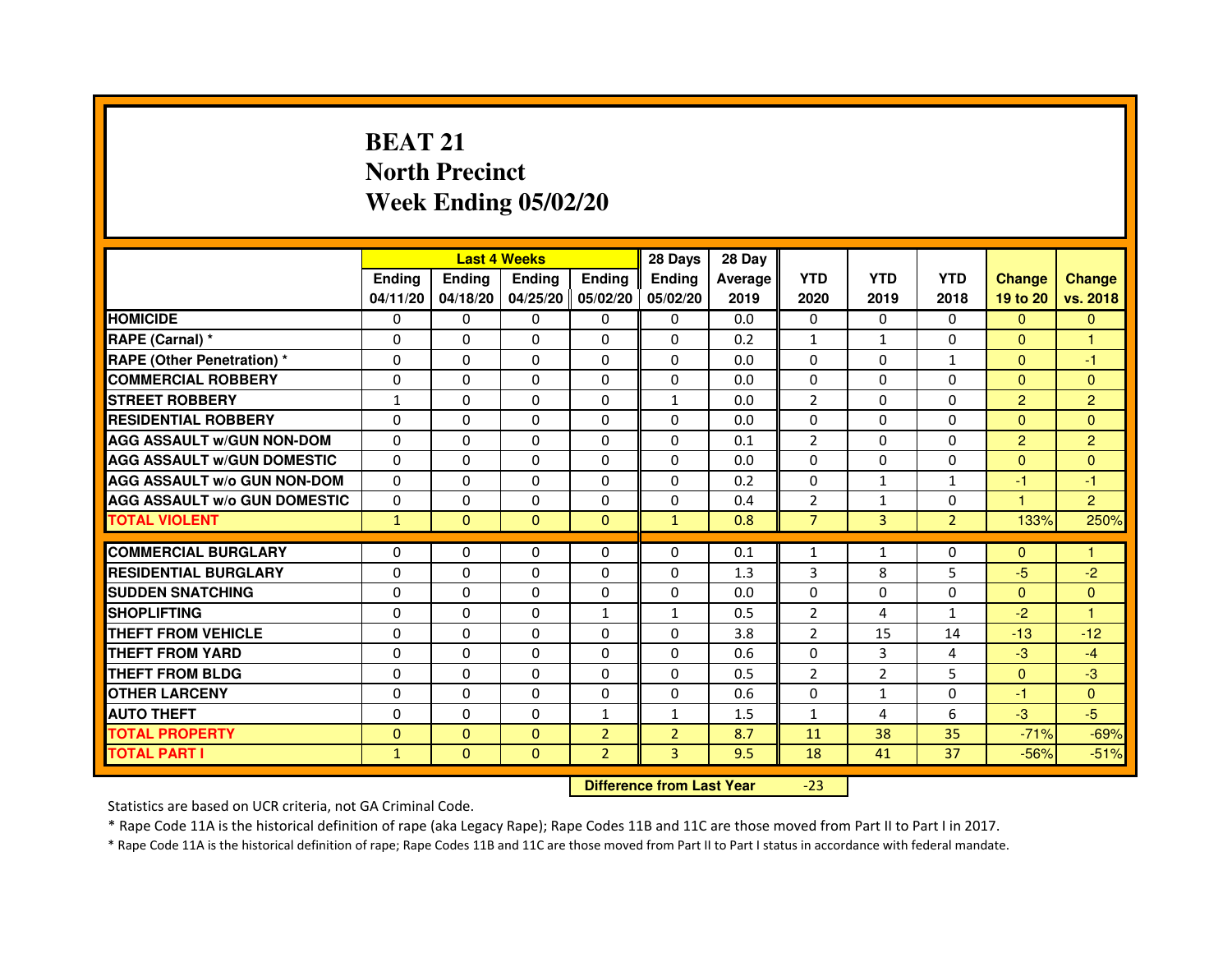## **BEAT 22 North PrecinctWeek Ending 05/02/20**

|                                     |                | <b>Last 4 Weeks</b> |                                  |                | 28 Days        | 28 Day  |                |                |                |                |                |
|-------------------------------------|----------------|---------------------|----------------------------------|----------------|----------------|---------|----------------|----------------|----------------|----------------|----------------|
|                                     | <b>Ending</b>  | <b>Ending</b>       | Ending                           | <b>Ending</b>  | <b>Ending</b>  | Average | <b>YTD</b>     | <b>YTD</b>     | <b>YTD</b>     | <b>Change</b>  | <b>Change</b>  |
|                                     | 04/11/20       | 04/18/20            | 04/25/20                         | 05/02/20       | 05/02/20       | 2019    | 2020           | 2019           | 2018           | 19 to 20       | vs. 2018       |
| <b>HOMICIDE</b>                     | $\mathbf{0}$   | $\Omega$            | $\mathbf{0}$                     | 0              | 0              | 0.1     | $\mathbf{1}$   | $\mathbf{1}$   | $\mathbf{1}$   | $\Omega$       | $\mathbf{0}$   |
| RAPE (Carnal) *                     | 0              | 0                   | 0                                | 0              | 0              | 0.2     | $\mathbf{1}$   | 0              | $\mathbf{1}$   | 1              | $\mathbf{0}$   |
| RAPE (Other Penetration) *          | $\Omega$       | $\mathbf{1}$        | 0                                | $\Omega$       | $\mathbf{1}$   | 0.0     | $\mathbf{1}$   | $\Omega$       | $\Omega$       | 1              | 1              |
| <b>COMMERCIAL ROBBERY</b>           | 0              | 0                   | $\Omega$                         | 0              | 0              | 0.2     | 0              | 0              | 0              | $\overline{0}$ | $\mathbf{0}$   |
| <b>STREET ROBBERY</b>               | $\Omega$       | $\Omega$            | $\Omega$                         | $\mathbf{1}$   | $\mathbf{1}$   | 0.7     | $\mathbf{1}$   | 3              | 3              | $-2$           | $-2$           |
| <b>RESIDENTIAL ROBBERY</b>          | 0              | $\mathbf{1}$        | 0                                | 0              | $\mathbf{1}$   | 0.1     | $\overline{2}$ | $\mathbf{0}$   | $\Omega$       | $\overline{2}$ | $\overline{2}$ |
| <b>AGG ASSAULT W/GUN NON-DOM</b>    | $\Omega$       | $\Omega$            | 0                                | $\Omega$       | $\Omega$       | 1.5     | 10             | 6              | 3              | 4              | $\overline{7}$ |
| <b>AGG ASSAULT W/GUN DOMESTIC</b>   | $\Omega$       | $\Omega$            | $\Omega$                         | $\Omega$       | $\Omega$       | 0.4     | $\mathbf{1}$   | $\Omega$       | 0              | $\mathbf{1}$   | $\mathbf{1}$   |
| <b>AGG ASSAULT W/o GUN NON-DOM</b>  | $\Omega$       | $\Omega$            | $\Omega$                         | $\Omega$       | $\mathbf{0}$   | 1.2     | $\mathbf{1}$   | $\mathbf{1}$   | 4              | $\Omega$       | $-3$           |
| <b>AGG ASSAULT W/o GUN DOMESTIC</b> | $\mathbf{1}$   | 0                   | 0                                | $\Omega$       | 1              | 1.6     | $\overline{2}$ | 10             | 3              | $-8-$          | $-1$           |
| <b>TOTAL VIOLENT</b>                | $\mathbf{1}$   | $\overline{2}$      | $\mathbf{0}$                     | $\mathbf{1}$   | $\overline{4}$ | 5.8     | 20             | 21             | 15             | $-5%$          | 33%            |
| <b>COMMERCIAL BURGLARY</b>          | 0              | 0                   | 1                                | 0              | 1              | 0.5     | $\overline{2}$ | 2              | 3              | $\mathbf{0}$   | -1             |
| <b>RESIDENTIAL BURGLARY</b>         | $\mathbf{1}$   | $\mathbf{1}$        | 0                                | $\Omega$       | $\overline{2}$ | 1.3     | 18             | $\overline{7}$ | 8              | 11             | 10             |
| <b>SUDDEN SNATCHING</b>             | 0              | $\Omega$            | $\Omega$                         | $\Omega$       | $\Omega$       | 0.2     | $\Omega$       | $\mathbf{1}$   | $\mathbf{1}$   | $-1$           | $-1$           |
| <b>SHOPLIFTING</b>                  | 0              | $\mathbf{0}$        | 0                                | $\mathbf{0}$   | 0              | 0.9     | 4              | 3              | 12             | 1              | $-8$           |
| THEFT FROM VEHICLE                  | 0              | $\mathbf{1}$        | 0                                | $\Omega$       | $\mathbf{1}$   | 2.8     | 12             | 9              | 15             | 3              | $-3$           |
| <b>THEFT FROM YARD</b>              | $\Omega$       | $\Omega$            | $\Omega$                         | $\overline{2}$ | $\overline{2}$ | 1.4     | $\overline{7}$ | $\overline{7}$ | 6              | $\mathbf{0}$   | $\mathbf{1}$   |
| <b>THEFT FROM BLDG</b>              | $\mathbf{1}$   | $\Omega$            | $\Omega$                         | $\Omega$       | $\mathbf{1}$   | 1.8     | $\overline{7}$ | $\overline{7}$ | 5              | $\mathbf{0}$   | $\overline{2}$ |
| <b>OTHER LARCENY</b>                | $\Omega$       | $\Omega$            | 0                                | $\Omega$       | $\mathbf{0}$   | 0.2     | $\mathbf{1}$   | $\mathbf{0}$   | $\Omega$       | $\mathbf{1}$   | 1              |
| <b>AUTO THEFT</b>                   | $\mathbf{1}$   | $\Omega$            | $\Omega$                         | $\mathbf{1}$   | $\overline{2}$ | 1.8     | 8              | 4              | $\overline{7}$ | $\overline{4}$ | $\mathbf{1}$   |
| <b>TOTAL PROPERTY</b>               | $\overline{3}$ | $\overline{2}$      | $\mathbf{1}$                     | 3              | 9              | 10.9    | 59             | 40             | 57             | 48%            | 4%             |
| <b>TOTAL PART I</b>                 | $\overline{4}$ | $\overline{4}$      | $\mathbf{1}$                     | 4              | 13             | 16.7    | 79             | 61             | 72             | 30%            | 10%            |
|                                     |                |                     | <b>Difference from Last Year</b> |                | 18             |         |                |                |                |                |                |

#### **Difference from Last Year**

Statistics are based on UCR criteria, not GA Criminal Code.

\* Rape Code 11A is the historical definition of rape (aka Legacy Rape); Rape Codes 11B and 11C are those moved from Part II to Part I in 2017.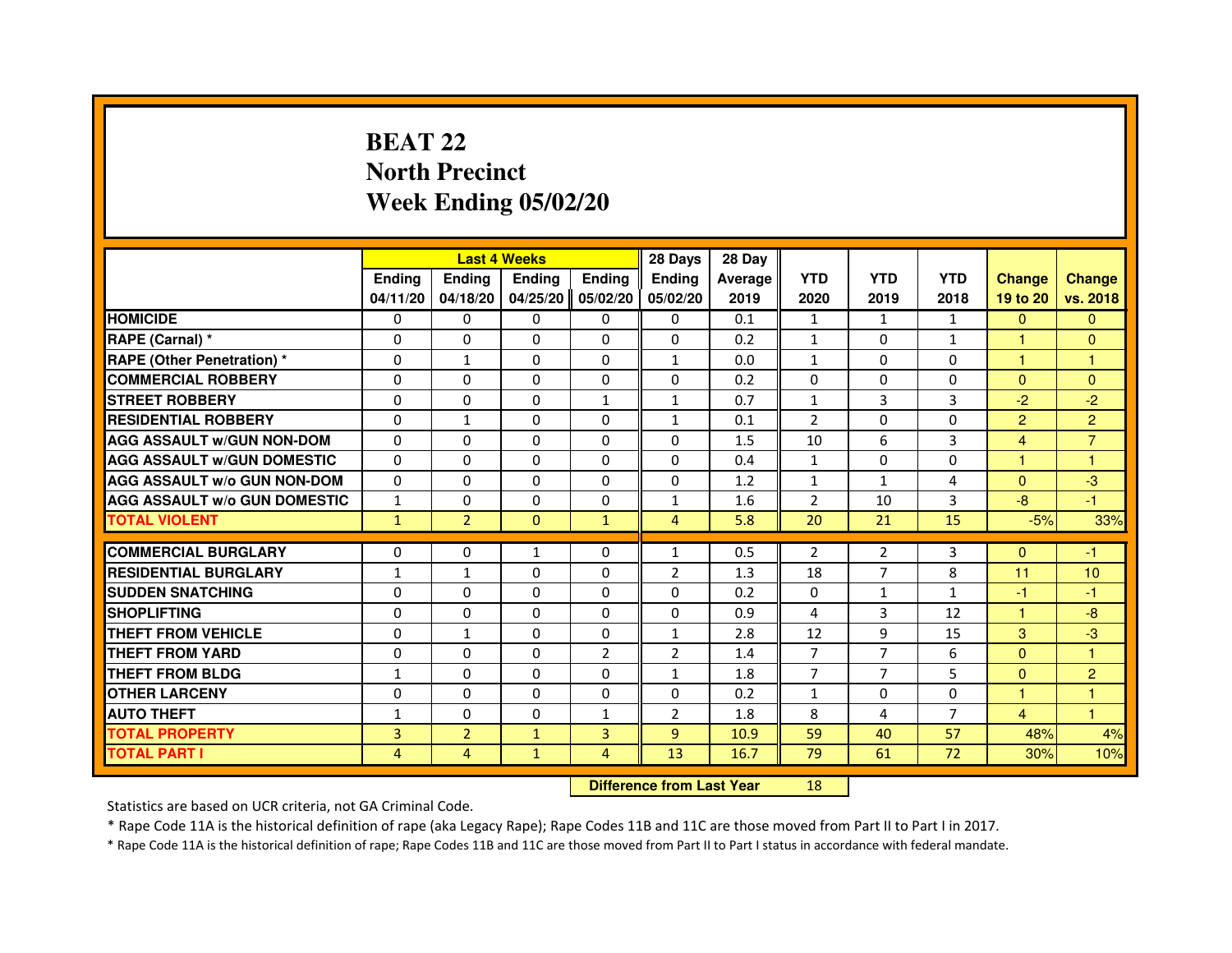## **BEAT 23 North PrecinctWeek Ending 05/02/20**

|                                     |                |                                  | <b>Last 4 Weeks</b> |                | 28 Days        | 28 Day  |                |                |                |                      |                |
|-------------------------------------|----------------|----------------------------------|---------------------|----------------|----------------|---------|----------------|----------------|----------------|----------------------|----------------|
|                                     | <b>Ending</b>  | <b>Ending</b>                    | <b>Ending</b>       | <b>Ending</b>  | <b>Ending</b>  | Average | <b>YTD</b>     | <b>YTD</b>     | <b>YTD</b>     | <b>Change</b>        | <b>Change</b>  |
|                                     | 4/11/20        | 04/18/20                         | 04/25/20            | 05/02/20       | 05/02/20       | 2019    | 2020           | 2019           | 2018           | 19 to 20             | vs. 2018       |
| <b>HOMICIDE</b>                     | $\mathbf{1}$   | $\Omega$                         | $\mathbf{0}$        | $\mathbf{0}$   | $\mathbf{1}$   | 0.2     | $\mathbf{1}$   | $\mathbf{1}$   | $\Omega$       | $\Omega$             | $\mathbf{1}$   |
| RAPE (Carnal) *                     | 0              | $\mathbf{0}$                     | 0                   | $\Omega$       | $\mathbf{0}$   | 0.1     | $\mathbf{0}$   | $\mathbf{1}$   | 0              | $-1$                 | $\mathbf{0}$   |
| <b>RAPE (Other Penetration) *</b>   | $\Omega$       | $\Omega$                         | $\Omega$            | $\Omega$       | $\Omega$       | 0.0     | $\Omega$       | $\Omega$       | $\Omega$       | $\Omega$             | $\mathbf{0}$   |
| <b>COMMERCIAL ROBBERY</b>           | $\Omega$       | $\Omega$                         | $\Omega$            | $\Omega$       | 0              | 0.0     | 0              | $\Omega$       | $\Omega$       | $\mathbf{0}$         | $\mathbf{0}$   |
| <b>STREET ROBBERY</b>               | 0              | $\Omega$                         | 0                   | $\mathbf{1}$   | $\mathbf{1}$   | 0.2     | 5              | $\overline{2}$ | 3              | 3                    | $\overline{2}$ |
| <b>RESIDENTIAL ROBBERY</b>          | 0              | $\Omega$                         | 0                   | $\Omega$       | $\Omega$       | 0.0     | $\mathbf{1}$   | $\Omega$       | $\mathbf{1}$   | $\blacktriangleleft$ | $\Omega$       |
| <b>AGG ASSAULT W/GUN NON-DOM</b>    | $\Omega$       | $\Omega$                         | 0                   | $\mathbf{1}$   | $\mathbf{1}$   | 1.0     | $\overline{2}$ | 4              | 4              | $-2$                 | $-2$           |
| <b>AGG ASSAULT W/GUN DOMESTIC</b>   | $\Omega$       | $\Omega$                         | $\Omega$            | $\Omega$       | $\Omega$       | 0.2     | $\overline{2}$ | $\Omega$       | $\overline{2}$ | $\overline{2}$       | $\mathbf{0}$   |
| <b>AGG ASSAULT W/o GUN NON-DOM</b>  | $\Omega$       | $\mathbf{0}$                     | 0                   | $\mathbf{0}$   | 0              | 1.2     | $\mathbf{1}$   | 5              | 0              | $-4$                 | 1              |
| <b>AGG ASSAULT W/o GUN DOMESTIC</b> | 0              | 0                                | 0                   | $\Omega$       | $\mathbf{0}$   | 0.8     | $\mathbf{1}$   | $\overline{2}$ | 3              | $-1$                 | $-2$           |
| <b>TOTAL VIOLENT</b>                | $\mathbf{1}$   | $\mathbf{0}$                     | $\mathbf{0}$        | $\overline{2}$ | 3              | 3.6     | 13             | 15             | 13             | $-13%$               | 0%             |
| <b>COMMERCIAL BURGLARY</b>          | 0              | 0                                | 0                   | $\mathbf{0}$   | 0              | 1.3     | $\overline{2}$ | 3              | 5              | $-1$                 | -3             |
| <b>RESIDENTIAL BURGLARY</b>         | $\Omega$       | $\Omega$                         | $\mathbf{1}$        | $\Omega$       | $\mathbf{1}$   | 0.8     | $\overline{7}$ | 5              | $\overline{7}$ | $\overline{2}$       | $\mathbf{0}$   |
| <b>SUDDEN SNATCHING</b>             | $\Omega$       | $\Omega$                         | $\Omega$            | $\Omega$       | $\Omega$       | 0.2     | $\overline{2}$ | $\mathbf{1}$   | $\mathbf{1}$   | 1                    | 1              |
| <b>SHOPLIFTING</b>                  | 0              | 1                                | 0                   | 1              | 2              | 1.5     | 5              | $\overline{2}$ | 5              | 3                    | $\mathbf{0}$   |
| THEFT FROM VEHICLE                  | 0              | $\mathbf{1}$                     | 0                   | $\overline{2}$ | 3              | 2.5     | 9              | 10             | 8              | $-1$                 | 1              |
| <b>THEFT FROM YARD</b>              | $\mathbf{1}$   | 0                                | $\Omega$            | 0              | $\mathbf{1}$   | 1.0     | $\overline{7}$ | 3              | 5              | 4                    | $\overline{2}$ |
| <b>THEFT FROM BLDG</b>              | $\Omega$       | $\Omega$                         | $\Omega$            | $\Omega$       | $\mathbf{0}$   | 1.0     | $\overline{2}$ | 5              | 11             | $-3$                 | $-9$           |
| <b>OTHER LARCENY</b>                | 0              | $\Omega$                         | 0                   | $\mathbf{1}$   | $\mathbf{1}$   | 0.2     | $\mathbf{1}$   | $\Omega$       | $\overline{2}$ | $\mathbf{1}$         | $-1$           |
| <b>AUTO THEFT</b>                   | $\Omega$       | $\Omega$                         | $\Omega$            | $\overline{2}$ | $\overline{2}$ | 1.1     | 5              | 6              | 5              | $-1$                 | $\Omega$       |
| <b>TOTAL PROPERTY</b>               | $\mathbf{1}$   | $\overline{2}$                   | $\mathbf{1}$        | 6              | 10             | 9.6     | 40             | 35             | 49             | 14%                  | $-18%$         |
| <b>TOTAL PART I</b>                 | $\overline{2}$ | $\overline{2}$                   | $\mathbf{1}$        | 8              | 13             | 13.2    | 53             | 50             | 62             | 6%                   | $-15%$         |
|                                     |                | <b>Difference from Last Year</b> |                     | $\overline{3}$ |                |         |                |                |                |                      |                |

 **Difference from Last Year**

Statistics are based on UCR criteria, not GA Criminal Code.

\* Rape Code 11A is the historical definition of rape (aka Legacy Rape); Rape Codes 11B and 11C are those moved from Part II to Part I in 2017.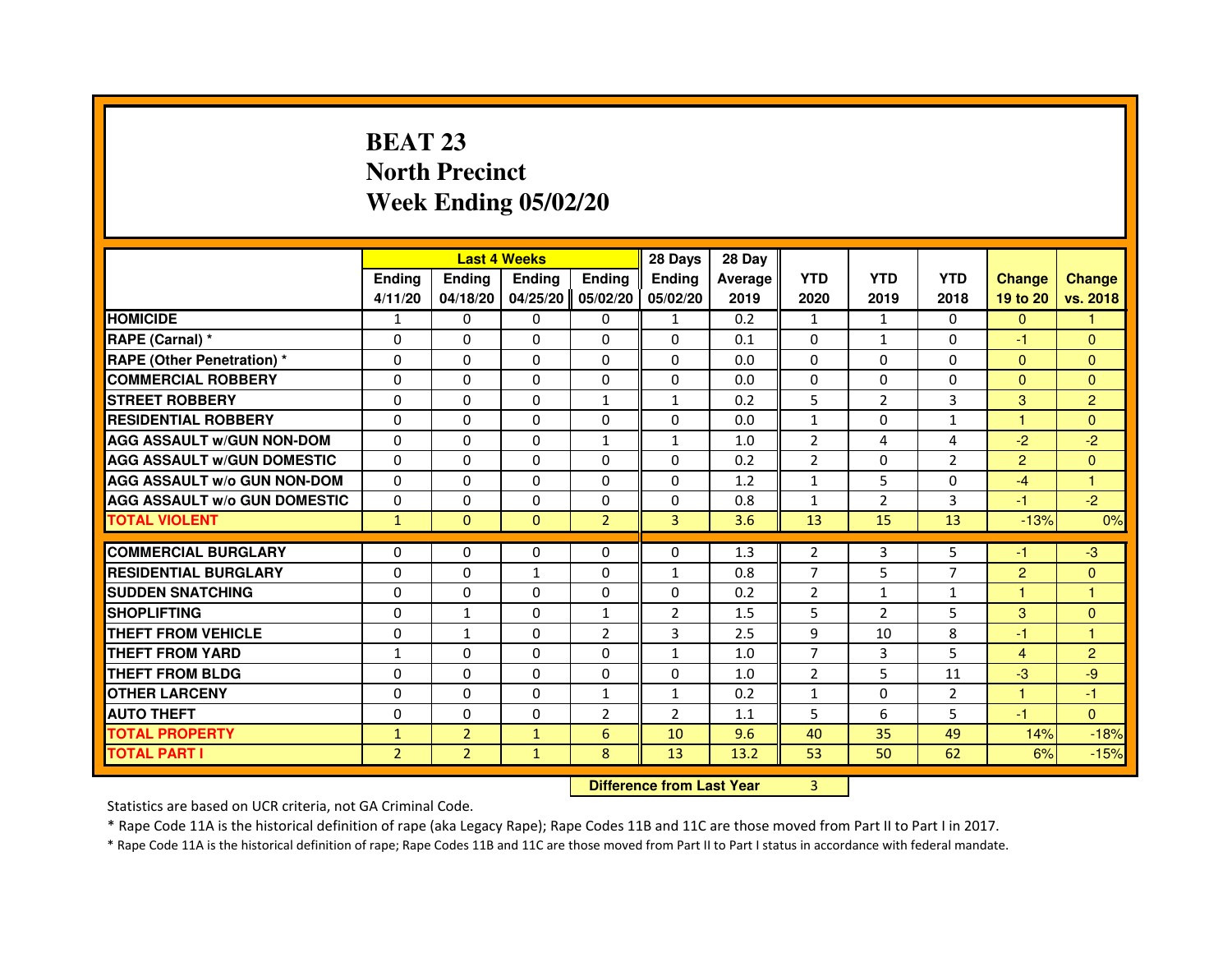## **BEAT 24 North PrecinctWeek Ending 05/02/20**

|                                     |               |                                  | <b>Last 4 Weeks</b> |                | 28 Days        | 28 Day  |                |                |                |                      |                |
|-------------------------------------|---------------|----------------------------------|---------------------|----------------|----------------|---------|----------------|----------------|----------------|----------------------|----------------|
|                                     | <b>Ending</b> | Ending                           | <b>Ending</b>       | <b>Ending</b>  | Ending         | Average | <b>YTD</b>     | <b>YTD</b>     | <b>YTD</b>     | <b>Change</b>        | <b>Change</b>  |
|                                     | 4/11/20       | 04/18/20                         | 04/25/20            | 05/02/20       | 05/02/20       | 2019    | 2020           | 2019           | 2018           | 19 to 20             | vs. 2018       |
| <b>HOMICIDE</b>                     | $\Omega$      | $\Omega$                         | $\Omega$            | $\Omega$       | $\Omega$       | 0.0     | $\mathbf{1}$   | $\Omega$       | $\Omega$       | 1.                   | $\mathbf{1}$   |
| RAPE (Carnal) *                     | 0             | $\Omega$                         | $\mathbf{1}$        | $\Omega$       | $\mathbf{1}$   | 0.2     | $\mathbf{1}$   | $\Omega$       | $\Omega$       | $\mathbf{1}$         | 1              |
| <b>RAPE (Other Penetration) *</b>   | $\Omega$      | $\Omega$                         | $\Omega$            | $\Omega$       | $\Omega$       | 0.2     | $\Omega$       | $\mathbf{1}$   | $\Omega$       | -1                   | $\mathbf{0}$   |
| <b>COMMERCIAL ROBBERY</b>           | 0             | $\Omega$                         | $\Omega$            | $\Omega$       | 0              | 0.2     | $\mathbf{1}$   | $\Omega$       | $\Omega$       | $\mathbf{1}$         | $\mathbf{1}$   |
| <b>STREET ROBBERY</b>               | $\mathbf{1}$  | $\Omega$                         | $\Omega$            | $\Omega$       | $\mathbf{1}$   | 0.8     | $\mathbf{1}$   | $\Omega$       | $\overline{2}$ | $\mathbf{1}$         | $-1$           |
| <b>RESIDENTIAL ROBBERY</b>          | $\Omega$      | $\Omega$                         | $\Omega$            | $\Omega$       | $\Omega$       | 0.1     | $\Omega$       | $\Omega$       | $\Omega$       | $\Omega$             | $\mathbf{0}$   |
| <b>AGG ASSAULT w/GUN NON-DOM</b>    | $\Omega$      | $\Omega$                         | $\Omega$            | $\Omega$       | $\Omega$       | 0.3     | $\overline{2}$ | $\mathbf{1}$   | $\mathbf{1}$   | 1                    | $\mathbf{1}$   |
| <b>AGG ASSAULT w/GUN DOMESTIC</b>   | $\Omega$      | $\Omega$                         | $\Omega$            | $\Omega$       | $\Omega$       | 0.0     | $\Omega$       | $\Omega$       | $\Omega$       | $\Omega$             | $\mathbf{0}$   |
| <b>AGG ASSAULT W/o GUN NON-DOM</b>  | $\Omega$      | $\Omega$                         | $\Omega$            | 0              | $\Omega$       | 0.4     | 2              | $\mathbf{1}$   | $\mathbf{1}$   | $\mathbf{1}$         | 1              |
| <b>AGG ASSAULT w/o GUN DOMESTIC</b> | $\Omega$      | 0                                | $\Omega$            | $\Omega$       | $\Omega$       | 0.5     | $\mathbf{1}$   | $\Omega$       | 1              | $\blacktriangleleft$ | $\Omega$       |
| <b>TOTAL VIOLENT</b>                | $\mathbf{1}$  | $\mathbf{0}$                     | $\mathbf{1}$        | $\mathbf{0}$   | $\overline{2}$ | 2.7     | 9              | 3              | 5              | 200%                 | 80%            |
| <b>COMMERCIAL BURGLARY</b>          | $\Omega$      | 0                                | 0                   | 0              | $\Omega$       | 0.4     | $\mathbf{1}$   | $\mathbf{1}$   | 0              | $\Omega$             | 1              |
| <b>RESIDENTIAL BURGLARY</b>         | $\Omega$      | $\Omega$                         | $\mathbf{1}$        | $\Omega$       | $\mathbf{1}$   | 1.2     | 4              | $\Omega$       | $\overline{2}$ | 4                    | $\overline{2}$ |
| <b>SUDDEN SNATCHING</b>             | $\Omega$      | $\Omega$                         | $\Omega$            | $\Omega$       | $\Omega$       | 0.2     | $\mathbf{1}$   | $\Omega$       | $\overline{2}$ | 1                    | $-1$           |
| <b>SHOPLIFTING</b>                  | 0             | $\overline{2}$                   | 1                   | $\overline{2}$ | 5              | 2.1     | 10             | 14             | 44             | $-4$                 | $-34$          |
| <b>THEFT FROM VEHICLE</b>           | $\Omega$      | $\Omega$                         | $\overline{2}$      | $\overline{2}$ | 4              | 3.6     | 8              | 18             | 8              | $-10$                | $\overline{0}$ |
| <b>THEFT FROM YARD</b>              | 0             | 0                                | $\overline{2}$      | $\overline{2}$ | 4              | 4.1     | 10             | 16             | 6              | $-6$                 | $\overline{4}$ |
| <b>THEFT FROM BLDG</b>              | $\Omega$      | $\overline{2}$                   | $\Omega$            | $\Omega$       | $\overline{2}$ | 1.1     | 5              | 4              | 9              | $\mathbf{1}$         | $-4$           |
| <b>OTHER LARCENY</b>                | $\Omega$      | $\Omega$                         | $\Omega$            | $\overline{2}$ | $\overline{2}$ | 1.4     | $\overline{7}$ | 6              | $\overline{2}$ | $\mathbf{1}$         | 5 <sup>5</sup> |
| <b>AUTO THEFT</b>                   | $\Omega$      | $\overline{2}$                   | $\Omega$            | $\Omega$       | $\overline{2}$ | 0.7     | 4              | $\overline{3}$ | $\mathbf{1}$   | $\mathbf{1}$         | 3              |
| <b>TOTAL PROPERTY</b>               | $\Omega$      | 6                                | 6                   | 8              | 20             | 14.8    | 50             | 62             | 74             | $-19%$               | $-32%$         |
| <b>TOTAL PART I</b>                 | $\mathbf{1}$  | 6                                | $\overline{7}$      | 8              | 22             | 17.5    | 59             | 65             | 79             | $-9%$                | $-25%$         |
|                                     |               | <b>Difference from Last Year</b> |                     | $-6$           |                |         |                |                |                |                      |                |

 **Difference from Last Year**

Statistics are based on UCR criteria, not GA Criminal Code.

\* Rape Code 11A is the historical definition of rape (aka Legacy Rape); Rape Codes 11B and 11C are those moved from Part II to Part I in 2017.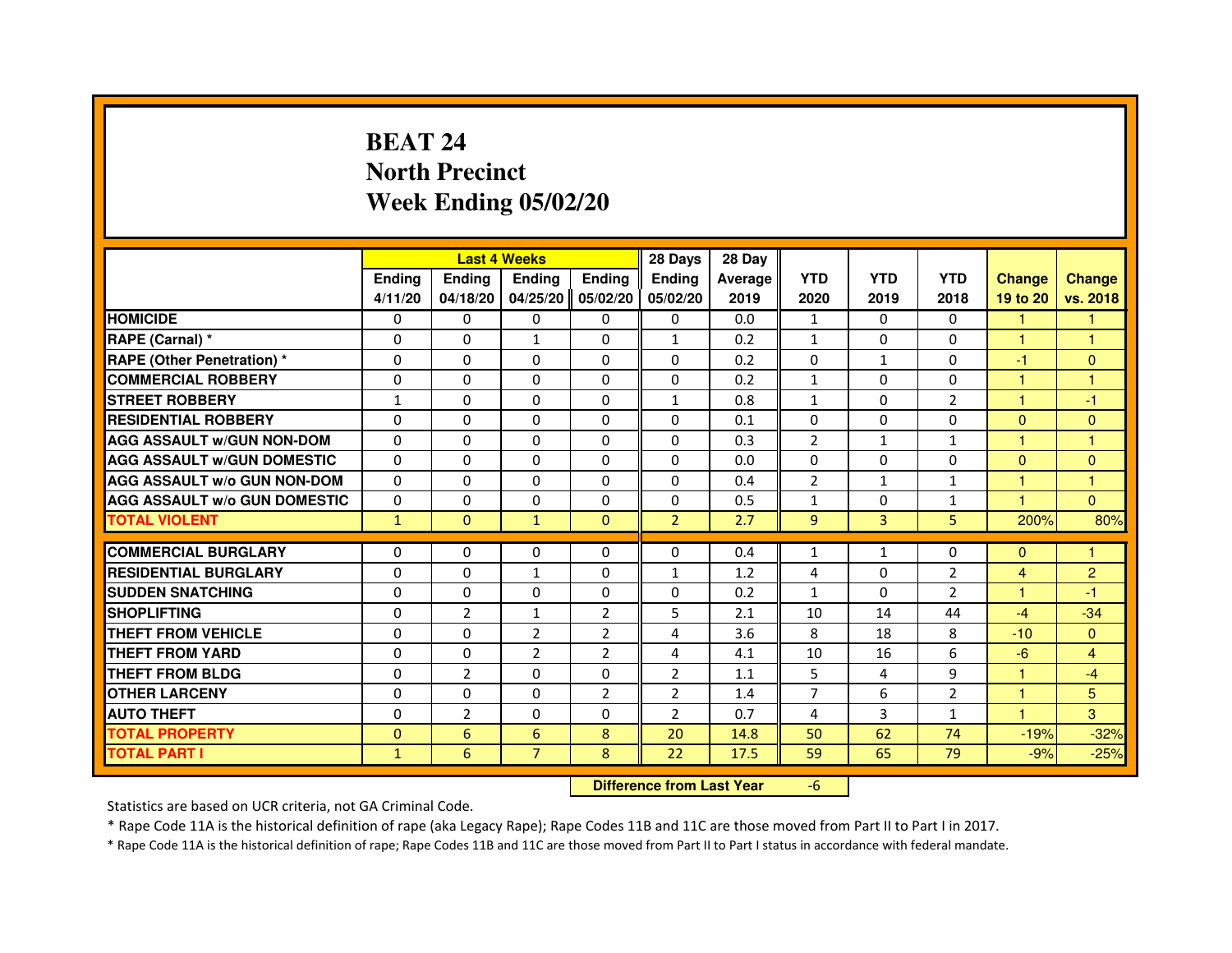## **BEAT 25 North PrecinctWeek Ending 05/02/20**

|                                     |                |                                  | <b>Last 4 Weeks</b> |                | 28 Days        | 28 Day  |                |                |                |                |                |
|-------------------------------------|----------------|----------------------------------|---------------------|----------------|----------------|---------|----------------|----------------|----------------|----------------|----------------|
|                                     | <b>Ending</b>  | Ending                           | <b>Ending</b>       | <b>Ending</b>  | <b>Endina</b>  | Average | <b>YTD</b>     | <b>YTD</b>     | <b>YTD</b>     | <b>Change</b>  | <b>Change</b>  |
|                                     | 4/11/20        | 04/18/20                         | 04/25/20            | 05/02/20       | 05/02/20       | 2019    | 2020           | 2019           | 2018           | 19 to 20       | vs. 2018       |
| <b>HOMICIDE</b>                     | 0              | $\Omega$                         | $\mathbf{0}$        | $\mathbf{0}$   | $\mathbf{0}$   | 0.0     | $\Omega$       | $\Omega$       | $\Omega$       | $\Omega$       | $\Omega$       |
| RAPE (Carnal) *                     | 0              | $\Omega$                         | 0                   | $\Omega$       | $\Omega$       | 0.1     | 1              | $\mathbf{1}$   | $\mathbf{1}$   | $\mathbf{0}$   | $\Omega$       |
| <b>RAPE (Other Penetration) *</b>   | $\Omega$       | $\Omega$                         | $\Omega$            | $\Omega$       | $\Omega$       | 0.0     | $\Omega$       | $\Omega$       | $\Omega$       | $\Omega$       | $\Omega$       |
| <b>COMMERCIAL ROBBERY</b>           | 0              | $\Omega$                         | $\Omega$            | $\Omega$       | $\Omega$       | 0.1     | $\Omega$       | $\mathbf{1}$   | $\Omega$       | $-1$           | $\overline{0}$ |
| <b>STREET ROBBERY</b>               | $\Omega$       | $\Omega$                         | 0                   | $\Omega$       | $\Omega$       | 0.5     | $\Omega$       | $\overline{2}$ | $\overline{7}$ | $-2$           | $-7$           |
| <b>RESIDENTIAL ROBBERY</b>          | 1              | $\Omega$                         | 0                   | $\Omega$       | $\mathbf{1}$   | 0.0     | $\mathbf{1}$   | $\Omega$       | $\Omega$       | $\mathbf{1}$   | 1              |
| <b>AGG ASSAULT W/GUN NON-DOM</b>    | $\Omega$       | $\Omega$                         | 0                   | $\Omega$       | $\Omega$       | 0.2     | $\Omega$       | $\Omega$       | $\Omega$       | $\Omega$       | $\Omega$       |
| <b>AGG ASSAULT W/GUN DOMESTIC</b>   | $\Omega$       | $\Omega$                         | $\Omega$            | $\Omega$       | $\Omega$       | 0.0     | $\Omega$       | $\Omega$       | $\mathbf{1}$   | $\Omega$       | $-1$           |
| <b>AGG ASSAULT W/o GUN NON-DOM</b>  | 0              | 0                                | 0                   | $\mathbf{0}$   | $\mathbf{0}$   | 0.2     | 3              | $\mathbf{1}$   | $\mathbf{1}$   | 2              | $\overline{c}$ |
| <b>AGG ASSAULT w/o GUN DOMESTIC</b> | $\Omega$       | 0                                | 0                   | $\Omega$       | 0              | 0.2     | $\overline{2}$ | $\Omega$       | $\mathbf{1}$   | $\overline{2}$ | 1              |
| <b>TOTAL VIOLENT</b>                | $\mathbf{1}$   | $\mathbf{0}$                     | $\mathbf 0$         | $\mathbf{0}$   | $\mathbf{1}$   | 1.2     | $\overline{7}$ | 5              | 11             | 40%            | $-36%$         |
| <b>COMMERCIAL BURGLARY</b>          | $\Omega$       | 0                                | $\mathbf{1}$        | $\Omega$       | $\mathbf{1}$   | 0.8     | 3              | $\mathbf{1}$   | $\Omega$       | $\overline{2}$ | 3              |
| <b>RESIDENTIAL BURGLARY</b>         | $\Omega$       | $\Omega$                         | $\Omega$            | $\Omega$       | $\Omega$       | 1.4     | 4              | $\Omega$       | $\Omega$       | $\overline{4}$ | $\overline{4}$ |
| <b>SUDDEN SNATCHING</b>             | $\Omega$       | $\Omega$                         | $\Omega$            | $\Omega$       | $\Omega$       | 0.1     | $\mathbf{1}$   | $\Omega$       | $\Omega$       | $\mathbf{1}$   | $\mathbf{1}$   |
| <b>SHOPLIFTING</b>                  | 1              | $\mathbf{1}$                     | 0                   | 1              | 3              | 1.5     | $\overline{7}$ | $\overline{7}$ | $\overline{2}$ | $\mathbf{0}$   | 5              |
| <b>THEFT FROM VEHICLE</b>           | $\Omega$       | $\Omega$                         | 0                   | $\overline{2}$ | $\overline{2}$ | 5.0     | 5              | 24             | 14             | $-19$          | -9             |
| <b>THEFT FROM YARD</b>              | $\mathbf{1}$   | 0                                | $\overline{2}$      | $\mathbf{1}$   | 4              | 1.8     | $\overline{7}$ | 9              | 10             | $-2$           | $-3$           |
| <b>THEFT FROM BLDG</b>              | $\Omega$       | $\Omega$                         | $\Omega$            | $\mathbf{1}$   | $\mathbf{1}$   | 2.0     | 5              | 6              | 10             | $-1$           | $-5$           |
| <b>OTHER LARCENY</b>                | 0              | $\Omega$                         | 0                   | $\Omega$       | $\Omega$       | 0.5     | 3              | $\overline{2}$ | 3              | $\mathbf{1}$   | $\Omega$       |
| <b>AUTO THEFT</b>                   | $\mathbf{1}$   | $\Omega$                         | $\Omega$            | $\Omega$       | $\mathbf{1}$   | 1.3     | 5              | $\mathbf{1}$   | 3              | $\overline{4}$ | $\overline{2}$ |
| <b>TOTAL PROPERTY</b>               | $\overline{3}$ | $\mathbf{1}$                     | 3                   | 5              | 12             | 14.3    | 40             | 50             | 42             | $-20%$         | $-5%$          |
| <b>TOTAL PART I</b>                 | $\overline{4}$ | $\mathbf{1}$                     | 3                   | 5              | 13             | 15.4    | 47             | 55             | 53             | $-15%$         | $-11%$         |
|                                     |                | <b>Difference from Last Year</b> |                     | $-8$           |                |         |                |                |                |                |                |

 **Difference from Last Year**

Statistics are based on UCR criteria, not GA Criminal Code.

\* Rape Code 11A is the historical definition of rape (aka Legacy Rape); Rape Codes 11B and 11C are those moved from Part II to Part I in 2017.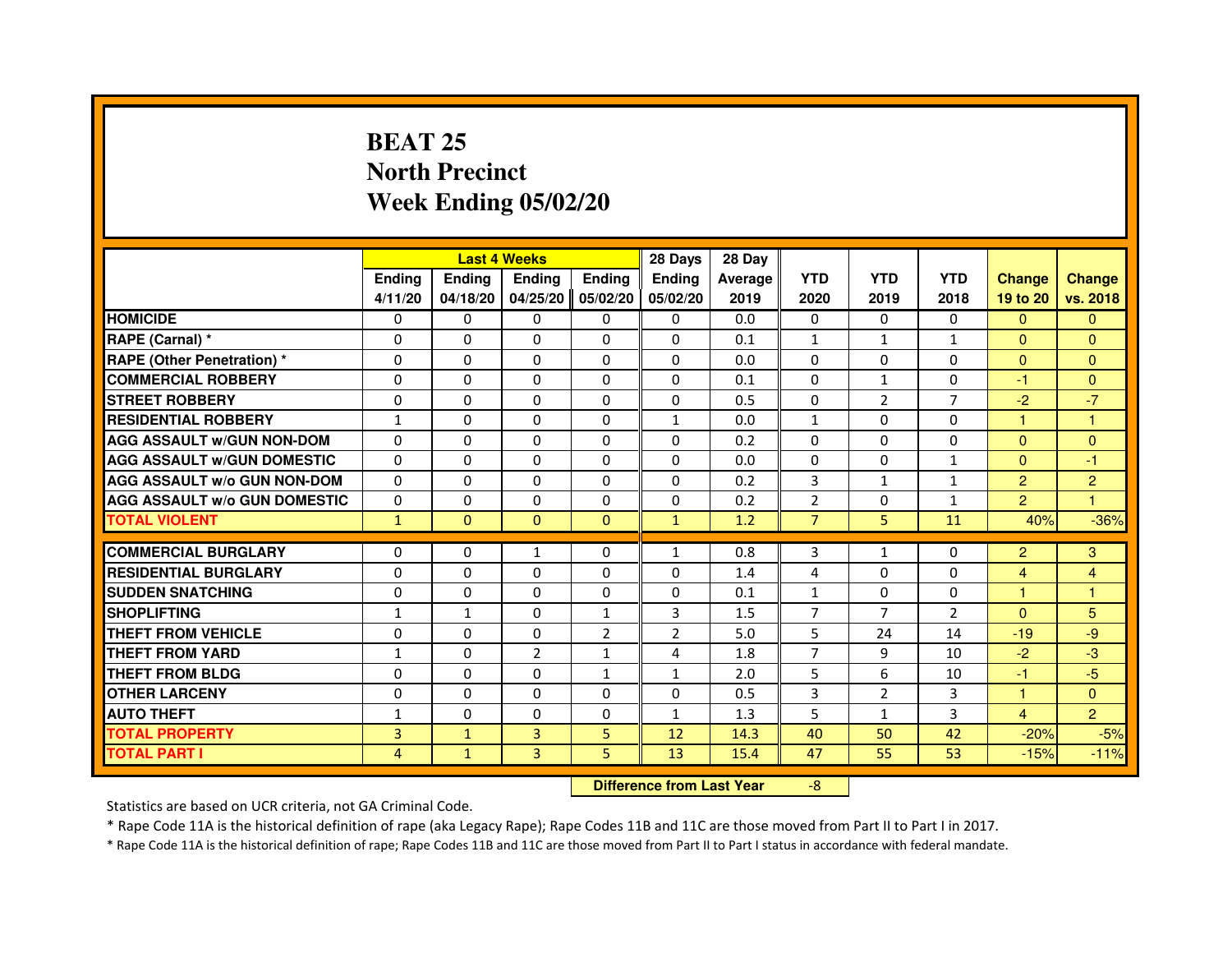## **BEAT 26 North PrecinctWeek Ending 05/02/20**

|                                     |               |               | <b>Last 4 Weeks</b> |                | 28 Days        | 28 Day  |                |                |                |                |                |
|-------------------------------------|---------------|---------------|---------------------|----------------|----------------|---------|----------------|----------------|----------------|----------------|----------------|
|                                     | <b>Ending</b> | <b>Endina</b> | <b>Ending</b>       | <b>Ending</b>  | <b>Endina</b>  | Average | <b>YTD</b>     | <b>YTD</b>     | <b>YTD</b>     | <b>Change</b>  | <b>Change</b>  |
|                                     | 4/11/20       | 04/18/20      | 04/25/20            | 05/02/20       | 05/02/20       | 2019    | 2020           | 2019           | 2018           | 19 to 20       | vs. 2018       |
| <b>HOMICIDE</b>                     | 0             | $\Omega$      | $\Omega$            | 0              | 0              | 0.1     | $\Omega$       | 0              | 0              | $\mathbf{0}$   | $\mathbf{0}$   |
| RAPE (Carnal) *                     | $\Omega$      | $\Omega$      | $\Omega$            | $\Omega$       | $\Omega$       | 0.2     | $\overline{2}$ | $\mathbf{1}$   | $\mathbf{1}$   | $\mathbf{1}$   | $\mathbf{1}$   |
| <b>RAPE (Other Penetration)*</b>    | 0             | 0             | 0                   | 0              | 0              | 0.0     | $\Omega$       | 0              | 0              | $\Omega$       | $\Omega$       |
| <b>COMMERCIAL ROBBERY</b>           | $\Omega$      | $\Omega$      | $\Omega$            | $\Omega$       | $\Omega$       | 0.1     | $\mathbf{1}$   | 0              | $\Omega$       | 1              | 1              |
| <b>STREET ROBBERY</b>               | $\Omega$      | $\Omega$      | $\Omega$            | $\Omega$       | $\Omega$       | 1.2     | 3              | 4              | 6              | $-1$           | -3             |
| <b>RESIDENTIAL ROBBERY</b>          | $\Omega$      | $\Omega$      | $\Omega$            | $\Omega$       | $\Omega$       | 0.0     | $\Omega$       | $\Omega$       | $\Omega$       | $\Omega$       | $\Omega$       |
| <b>AGG ASSAULT W/GUN NON-DOM</b>    | $\Omega$      | $\Omega$      | $\Omega$            | $\Omega$       | $\Omega$       | 0.4     | $\Omega$       | $\mathbf{1}$   | $\Omega$       | $-1$           | $\Omega$       |
| <b>AGG ASSAULT W/GUN DOMESTIC</b>   | $\Omega$      | $\Omega$      | $\Omega$            | 0              | $\Omega$       | 0.0     | $\Omega$       | $\Omega$       | $\Omega$       | $\Omega$       | $\Omega$       |
| <b>AGG ASSAULT W/o GUN NON-DOM</b>  | $\Omega$      | $\Omega$      | $\Omega$            | $\Omega$       | $\Omega$       | 1.2     | 6              | 4              | $\overline{7}$ | $\overline{2}$ | $-1$           |
| <b>AGG ASSAULT W/o GUN DOMESTIC</b> | $\Omega$      | 0             | $\Omega$            | $\Omega$       | $\Omega$       | 0.2     | $\Omega$       | $\overline{2}$ | 0              | $-2$           | $\Omega$       |
| <b>TOTAL VIOLENT</b>                | $\mathbf{0}$  | $\mathbf{0}$  | $\mathbf{0}$        | $\Omega$       | $\mathbf{0}$   | 3.4     | 12             | 12             | 14             | 0%             | $-14%$         |
|                                     |               |               |                     |                |                |         |                |                |                |                |                |
| <b>COMMERCIAL BURGLARY</b>          | 0             | 0             | 0                   | $\overline{2}$ | 2              | 0.5     | 4              | 2              | 1              | $\overline{2}$ | 3              |
| <b>RESIDENTIAL BURGLARY</b>         | $\Omega$      | $\Omega$      | $\Omega$            | $\Omega$       | $\Omega$       | 0.2     | $\Omega$       | $\Omega$       | $\Omega$       | $\Omega$       | $\Omega$       |
| <b>SUDDEN SNATCHING</b>             | 0             | 0             | 0                   | 0              | 0              | 0.5     | $\mathbf{1}$   | 3              | 5              | $-2$           | $-4$           |
| <b>SHOPLIFTING</b>                  | $\Omega$      | $\Omega$      | $\Omega$            | $\overline{2}$ | $\overline{2}$ | 2.6     | 13             | 12             | 9              | $\mathbf{1}$   | $\overline{4}$ |
| THEFT FROM VEHICLE                  | $\Omega$      | $\mathbf{1}$  | $\Omega$            | $\Omega$       | $\mathbf{1}$   | 2.9     | $\overline{7}$ | $\overline{7}$ | 4              | $\Omega$       | 3              |
| THEFT FROM YARD                     | $\Omega$      | $\Omega$      | $\Omega$            | $\mathbf{1}$   | $\mathbf{1}$   | 1.7     | $\overline{7}$ | 9              | $\overline{7}$ | $-2$           | $\Omega$       |
| THEFT FROM BLDG                     | $\mathbf{1}$  | $\Omega$      | $\Omega$            | $\Omega$       | $\mathbf{1}$   | 2.5     | 3              | 6              | 13             | $-3$           | $-10$          |
| <b>OTHER LARCENY</b>                | $\Omega$      | $\Omega$      | $\Omega$            | $\Omega$       | $\Omega$       | 0.4     | $\Omega$       | $\overline{2}$ | $\overline{2}$ | $-2$           | $-2$           |
| <b>AUTO THEFT</b>                   | $\Omega$      | $\Omega$      | $\Omega$            | 1              | $\mathbf{1}$   | 0.7     | 3              | $\mathbf{1}$   | 6              | 2              | $-3$           |
| <b>TOTAL PROPERTY</b>               | $\mathbf{1}$  | $\mathbf{1}$  | $\Omega$            | 6              | 8              | 11.9    | 38             | 42             | 47             | $-10%$         | $-19%$         |
| <b>TOTAL PART I</b>                 | $\mathbf{1}$  | $\mathbf{1}$  | $\Omega$            | 6              | 8              | 15.3    | 50             | 54             | 61             | $-7%$          | $-18%$         |

 **Difference from Last Year**

-4

Statistics are based on UCR criteria, not GA Criminal Code.

\* Rape Code 11A is the historical definition of rape (aka Legacy Rape); Rape Codes 11B and 11C are those moved from Part II to Part I in 2017.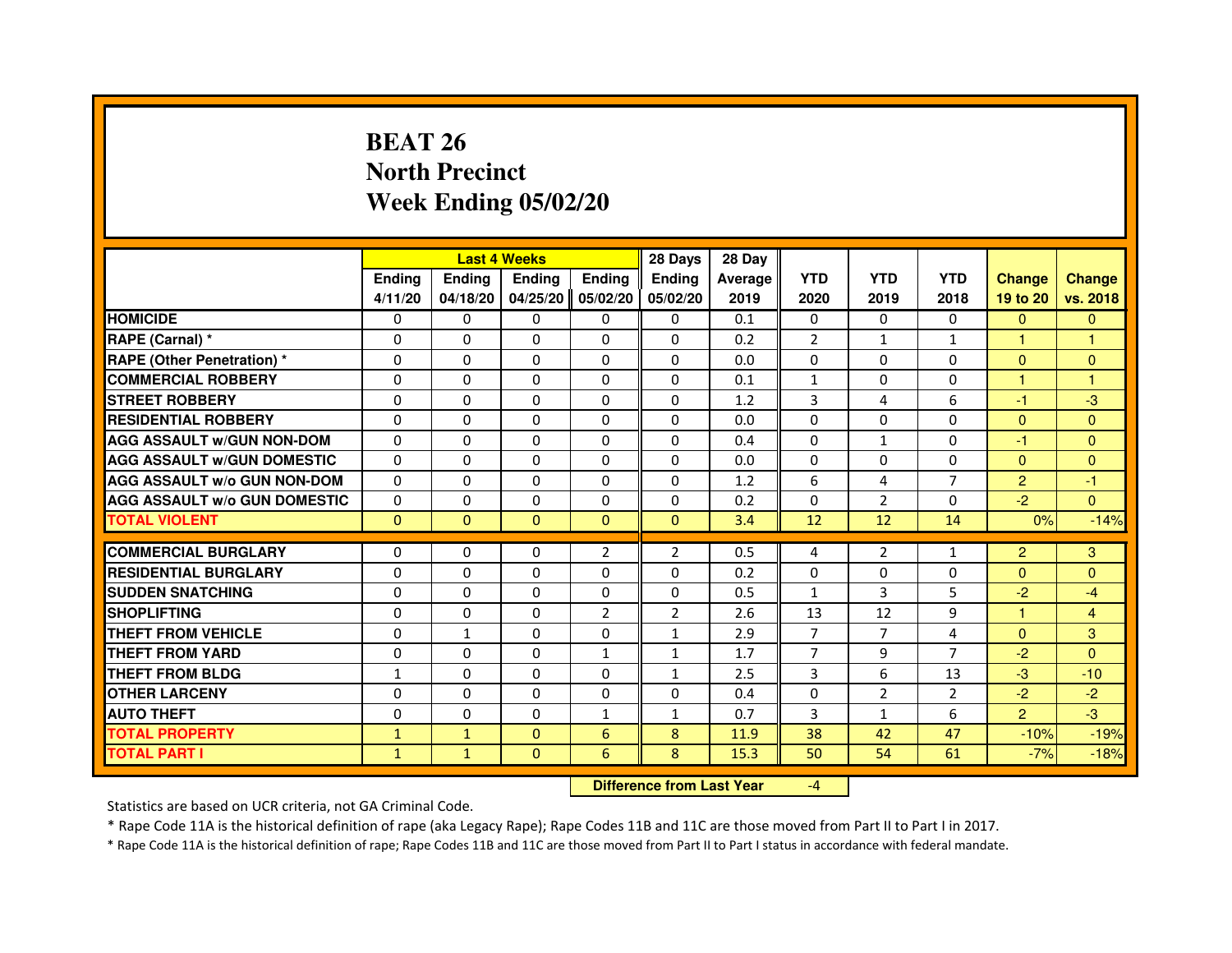## **BEAT 27 North PrecinctWeek Ending 05/02/20**

|                                     |               | <b>Last 4 Weeks</b> |                |                   | 28 Days        | 28 Day  |                |                |                |                |                |
|-------------------------------------|---------------|---------------------|----------------|-------------------|----------------|---------|----------------|----------------|----------------|----------------|----------------|
|                                     | <b>Endina</b> | Ending              | <b>Endina</b>  | <b>Endina</b>     | <b>Endina</b>  | Average | <b>YTD</b>     | <b>YTD</b>     | <b>YTD</b>     | <b>Change</b>  | <b>Change</b>  |
|                                     | 4/11/20       | 04/18/20            |                | 04/25/20 05/02/20 | 05/02/20       | 2019    | 2020           | 2019           | 2018           | 19 to 20       | vs. 2018       |
| <b>HOMICIDE</b>                     | 0             | 0                   | 0              | 0                 | 0              | 0.1     | $\mathbf{0}$   | 0              | $\Omega$       | $\mathbf{0}$   | $\mathbf{0}$   |
| RAPE (Carnal) *                     | $\Omega$      | $\Omega$            | $\Omega$       | $\Omega$          | $\Omega$       | 0.3     | $\mathbf{1}$   | $\Omega$       | $\Omega$       | $\mathbf{1}$   | $\mathbf{1}$   |
| <b>RAPE (Other Penetration) *</b>   | 0             | $\Omega$            | $\Omega$       | $\Omega$          | $\Omega$       | 0.2     | $\Omega$       | $\Omega$       | $\mathbf{1}$   | $\Omega$       | $-1$           |
| <b>COMMERCIAL ROBBERY</b>           | 0             | 0                   | $\Omega$       | $\Omega$          | $\Omega$       | 0.1     | $\Omega$       | $\Omega$       | $\overline{2}$ | $\Omega$       | $-2$           |
| <b>STREET ROBBERY</b>               | 0             | $\Omega$            | 0              | $\Omega$          | 0              | 1.4     | $\mathbf{1}$   | 4              | $\overline{2}$ | $-3$           | $-1$           |
| <b>RESIDENTIAL ROBBERY</b>          | 0             | $\Omega$            | 0              | $\Omega$          | 0              | 0.1     | 0              | 0              | $\mathbf{1}$   | $\Omega$       | $-1$           |
| <b>AGG ASSAULT W/GUN NON-GUN</b>    | $\Omega$      | $\mathbf 0$         | $\mathbf{1}$   | $\Omega$          | $\mathbf{1}$   | 1.0     | $\overline{7}$ | 4              | 3              | 3              | $\overline{4}$ |
| <b>AGG ASSAULT W/GUN DOMESTIC</b>   | $\Omega$      | $\Omega$            | 0              | 0                 | $\Omega$       | 0.2     | $\mathbf{1}$   | $\mathbf{1}$   | $\Omega$       | $\Omega$       | 1              |
| <b>AGG ASSAULT W/o GUN NON-DOM</b>  | $\Omega$      | 0                   | $\Omega$       | 0                 | $\Omega$       | 1.5     | $\overline{4}$ | 6              | 3              | $-2$           | 1              |
| <b>AGG ASSAULT W/o GUN DOMESTIC</b> | $\Omega$      | 0                   | 0              | $\Omega$          | $\Omega$       | 1.3     | $\overline{2}$ | 6              | $\Omega$       | $-4$           | $\overline{2}$ |
| <b>TOTAL VIOLENT</b>                | $\Omega$      | $\mathbf{0}$        | $\mathbf{1}$   | $\mathbf{0}$      | $\mathbf{1}$   | 6.2     | 16             | 21             | 12             | $-24%$         | 33%            |
|                                     |               |                     |                |                   |                |         |                |                |                |                |                |
| <b>COMMERCIAL BURGLARY</b>          | 0             | 0                   | $\Omega$       | 0                 | $\Omega$       | 0.7     | $\Omega$       | 3              | $\overline{2}$ | $-3$           | $-2$           |
| <b>RESIDENTIAL BURGLARY</b>         | 0             | 0                   | 0              | $\Omega$          | $\Omega$       | 0.5     | 4              | $\overline{2}$ | 5              | $\overline{2}$ | $-1$           |
| <b>SUDDEN SNATCHING</b>             | 0             | 0                   | $\Omega$       | $\Omega$          | $\Omega$       | 0.3     | $\overline{2}$ | $\overline{2}$ | 5              | $\Omega$       | -3             |
| <b>SHOPLIFTING</b>                  | $\mathbf 0$   | 0                   | $\overline{2}$ | $\Omega$          | $\overline{2}$ | 3.1     | 8              | 11             | 13             | $-3$           | $-5$           |
| <b>THEFT FROM VEHICLE</b>           | 0             | $\Omega$            | $\Omega$       | $\Omega$          | $\Omega$       | 3.1     | 4              | 14             | $\overline{7}$ | $-10$          | $-3$           |
| <b>THEFT FROM YARD</b>              | 0             | 0                   | $\Omega$       | $\Omega$          | $\Omega$       | 0.8     | 3              | 2              | 6              | $\mathbf{1}$   | $-3$           |
| <b>THEFT FROM BLDG</b>              | 0             | 0                   | 0              | 0                 | 0              | 2.4     | 5              | 12             | 11             | $-7$           | $-6$           |
| <b>OTHER LARCENY</b>                | 0             | 0                   | 0              | 0                 | $\Omega$       | 0.2     | $\Omega$       | $\mathbf{1}$   | $\Omega$       | $-1$           | $\Omega$       |
| <b>AUTO THEFT</b>                   | $\mathbf{1}$  | 0                   | $\mathbf 0$    | $\Omega$          | $\mathbf{1}$   | 0.9     | $\overline{7}$ | $\mathbf{1}$   | 4              | 6              | 3              |
| <b>TOTAL PROPERTY</b>               | $\mathbf{1}$  | $\mathbf{0}$        | $\overline{2}$ | $\mathbf{0}$      | 3              | 12.0    | 33             | 48             | 53             | $-31%$         | $-38%$         |
| <b>TOTAL PART I</b>                 | $\mathbf{1}$  | $\mathbf{0}$        | 3              | $\Omega$          | 4              | 18.3    | 49             | 69             | 65             | $-29%$         | $-25%$         |

 **Difference from Last Year**-20

Statistics are based on UCR criteria, not GA Criminal Code.

\* Rape Code 11A is the historical definition of rape (aka Legacy Rape); Rape Codes 11B and 11C are those moved from Part II to Part I in 2017.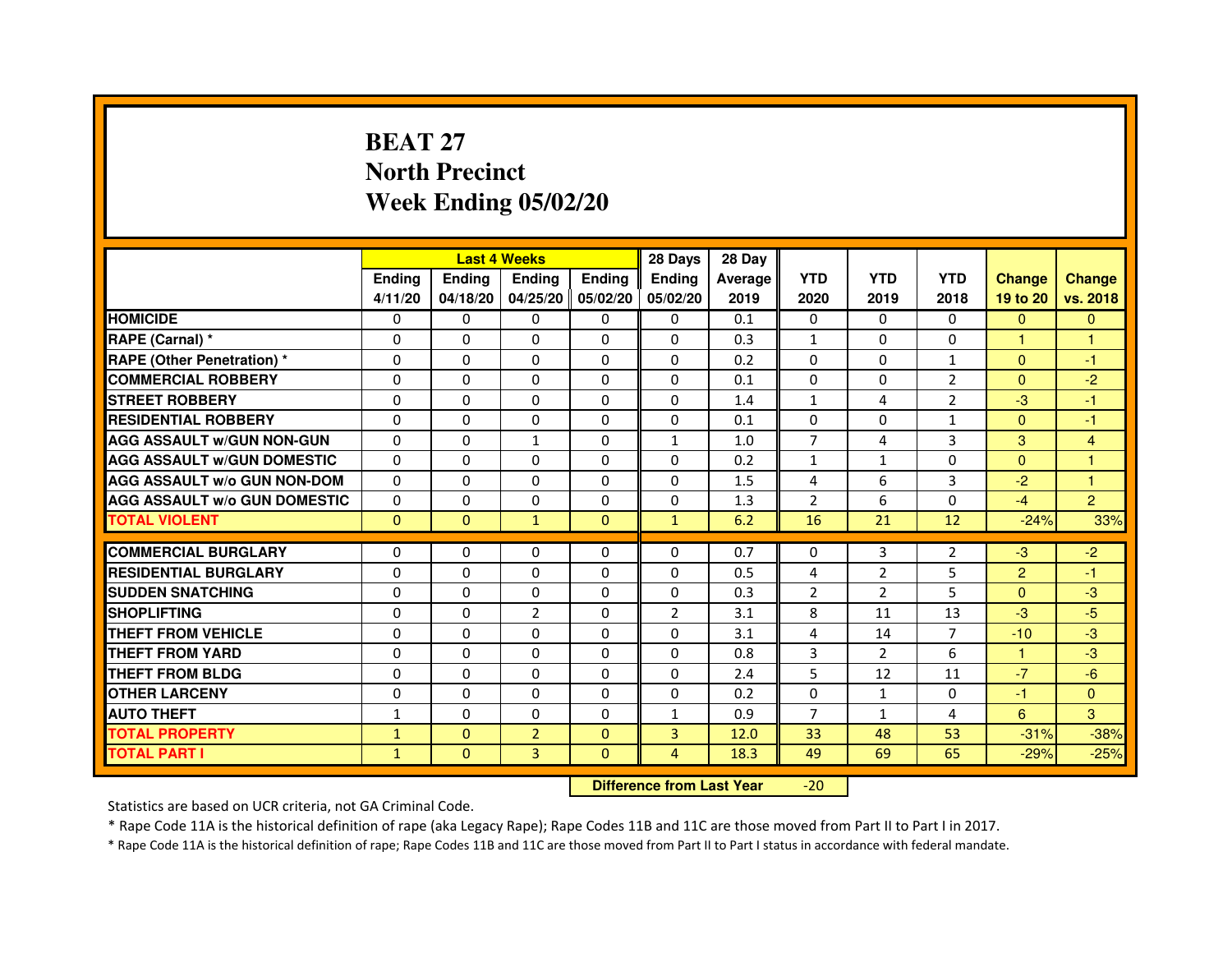## **BEAT 31 Central PrecinctWeek Ending 05/02/20**

|                                     |                | <b>Last 4 Weeks</b> |                |                   | 28 Days        | 28 Day  |              |              |                |                |                |
|-------------------------------------|----------------|---------------------|----------------|-------------------|----------------|---------|--------------|--------------|----------------|----------------|----------------|
|                                     | <b>Ending</b>  | <b>Endina</b>       | <b>Ending</b>  | <b>Ending</b>     | <b>Ending</b>  | Average | <b>YTD</b>   | <b>YTD</b>   | <b>YTD</b>     | <b>Change</b>  | <b>Change</b>  |
|                                     | 4/11/20        | 04/18/20            |                | 04/25/20 05/02/20 | 05/02/20       | 2019    | 2020         | 2019         | 2018           | 19 to 20       | vs. 2018       |
| <b>HOMICIDE</b>                     | 0              | $\mathbf{0}$        | $\mathbf{0}$   | $\Omega$          | 0              | 0.1     | $\mathbf{1}$ | $\mathbf{0}$ | $\mathbf{0}$   | 1              | 1              |
| RAPE (Carnal) *                     | 0              | $\Omega$            | $\Omega$       | $\Omega$          | $\Omega$       | 0.3     | 3            | 3            | $\Omega$       | $\Omega$       | 3              |
| <b>RAPE (Other Penetration)*</b>    | 0              | $\mathbf{0}$        | $\Omega$       | $\mathbf{0}$      | $\mathbf{0}$   | 0.2     | $\Omega$     | 0            | $\mathbf{1}$   | $\Omega$       | $-1$           |
| <b>COMMERCIAL ROBBERY</b>           | 0              | 0                   | 0              | $\Omega$          | $\Omega$       | 0.0     | $\Omega$     | 0            | 1              | $\Omega$       | $-1$           |
| <b>STREET ROBBERY</b>               | $\overline{2}$ | 0                   | 0              | 0                 | $\overline{2}$ | 0.7     | 3            | $\mathbf{1}$ | 5              | $\overline{2}$ | $-2$           |
| <b>RESIDENTIAL ROBBERY</b>          | 0              | $\Omega$            | $\Omega$       | $\Omega$          | $\Omega$       | 0.0     | $\Omega$     | $\Omega$     | $\Omega$       | $\Omega$       | $\Omega$       |
| <b>AGG ASSAULT W/GUN NON-DOM</b>    | $\Omega$       | $\Omega$            | $\Omega$       | $\Omega$          | $\Omega$       | 1.1     | 6            | 4            | $\overline{2}$ | $\overline{2}$ | $\overline{4}$ |
| <b>AGG ASSAULT W/GUN DOMESTIC</b>   | $\Omega$       | 0                   | 0              | 0                 | 0              | 0.2     | 0            | 0            | $\mathbf{1}$   | $\Omega$       | $-1$           |
| <b>AGG ASSAULT W/o GUN NON-DOM</b>  | 0              | 0                   | 0              | $\Omega$          | $\Omega$       | 0.7     | 1            | 4            | 3              | $-3$           | $-2$           |
| <b>AGG ASSAULT W/o GUN DOMESTIC</b> | 0              | 1                   | 0              | 0                 | $\mathbf{1}$   | 0.9     | 4            | 5            | $\mathbf{1}$   | $-1$           | 3              |
| <b>TOTAL VIOLENT</b>                | $\overline{2}$ | $\mathbf{1}$        | $\mathbf{0}$   | $\mathbf{0}$      | 3              | 4.1     | 18           | 17           | 14             | 6%             | 29%            |
|                                     |                |                     |                |                   |                |         |              |              |                |                |                |
| <b>COMMERCIAL BURGLARY</b>          | 0              | 0                   | 0              | 0                 | 0              | 1.2     | 3            | 4            | 6              | $-1$           | $-3$           |
| <b>RESIDENTIAL BURGLARY</b>         | 0              | 0                   | 0              | 0                 | 0              | 3.5     | 17           | 9            | 8              | 8              | 9              |
| <b>SUDDEN SNATCHING</b>             | 0              | $\Omega$            | 0              | $\Omega$          | 0              | 0.3     | $\Omega$     | $\mathbf{1}$ | 0              | $-1$           | $\Omega$       |
| <b>SHOPLIFTING</b>                  | $\Omega$       | $\Omega$            | $\Omega$       | $\Omega$          | $\Omega$       | 0.4     | 3            | $\mathbf{1}$ | $\Omega$       | $\overline{2}$ | 3              |
| THEFT FROM VEHICLE                  | 0              | 0                   | 0              | $\mathbf{1}$      | 1              | 4.3     | 10           | 15           | 20             | $-5$           | $-10$          |
| THEFT FROM YARD                     | 0              | 0                   | 1              | $\Omega$          | $\mathbf{1}$   | 4.4     | 15           | 15           | 12             | $\Omega$       | 3              |
| <b>THEFT FROM BLDG</b>              | 0              | $\Omega$            | 0              | $\mathbf{1}$      | $\mathbf{1}$   | 1.5     | 4            | 8            | 12             | $-4$           | -8             |
| <b>OTHER LARCENY</b>                | 0              | $\Omega$            | $\mathbf{1}$   | $\Omega$          | $\mathbf{1}$   | 1.9     | 5            | 6            | $\mathbf{1}$   | $-1$           | $\overline{4}$ |
| <b>AUTO THEFT</b>                   | $\Omega$       | $\Omega$            | $\overline{2}$ | $\mathbf{0}$      | $\overline{2}$ | 1.1     | 9            | 5            | 6              | $\overline{4}$ | 3              |
| <b>TOTAL PROPERTY</b>               | $\Omega$       | $\mathbf{0}$        | 4              | $\overline{2}$    | 6              | 18.6    | 66           | 64           | 65             | 3%             | 2%             |
| <b>TOTAL PART I</b>                 | $\overline{2}$ | $\mathbf{1}$        | 4              | $\overline{2}$    | 9              | 22.7    | 84           | 81           | 79             | 4%             | 6%             |

 **Difference from Last Year**

<sup>3</sup>

Statistics are based on UCR criteria, not GA Criminal Code.

\* Rape Code 11A is the historical definition of rape (aka Legacy Rape); Rape Codes 11B and 11C are those moved from Part II to Part I in 2017.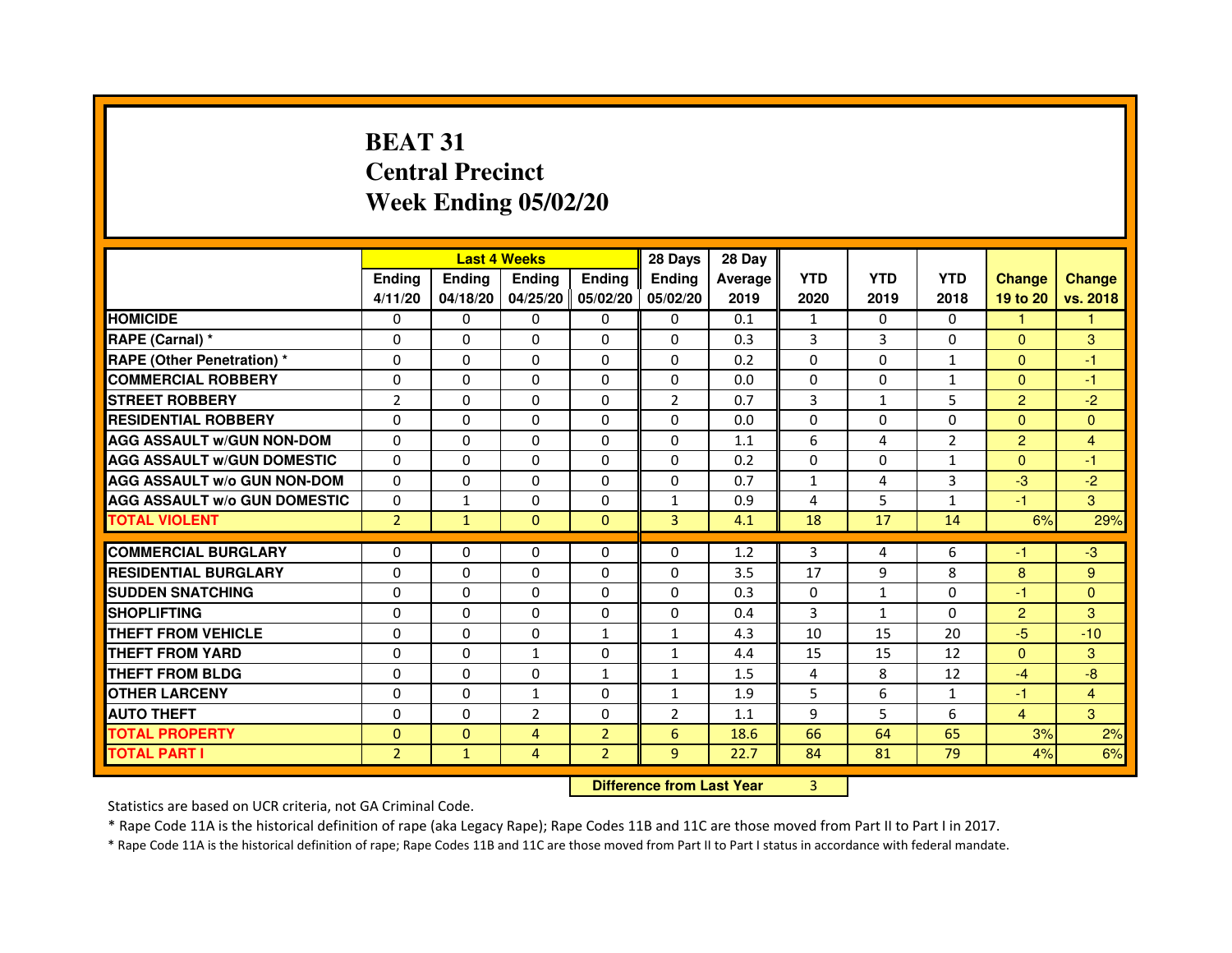## **BEAT 32 Central PrecinctWeek Ending 05/02/20**

|                                     |                | <b>Last 4 Weeks</b>              |                |                | 28 Days        | 28 Day  |                |                |                |                |               |
|-------------------------------------|----------------|----------------------------------|----------------|----------------|----------------|---------|----------------|----------------|----------------|----------------|---------------|
|                                     | <b>Ending</b>  | <b>Ending</b>                    | Ending         | <b>Ending</b>  | <b>Ending</b>  | Average | <b>YTD</b>     | <b>YTD</b>     | <b>YTD</b>     | <b>Change</b>  | <b>Change</b> |
|                                     | 4/11/20        | 04/18/20                         | 04/25/20       | 05/02/20       | 05/02/20       | 2019    | 2020           | 2019           | 2018           | 19 to 20       | vs. 2018      |
| <b>HOMICIDE</b>                     | $\mathbf{0}$   | 0                                | $\mathbf{0}$   | 0              | 0              | 0.1     | $\mathbf{0}$   | 0              | 0              | $\Omega$       | $\mathbf{0}$  |
| RAPE (Carnal) *                     | 0              | 0                                | 0              | 0              | 0              | 0.2     | 0              | 1              | $\mathbf{1}$   | $-1$           | -1            |
| RAPE (Other Penetration) *          | $\Omega$       | $\Omega$                         | $\Omega$       | $\Omega$       | $\Omega$       | 0.1     | $\Omega$       | $\Omega$       | $\Omega$       | $\Omega$       | $\mathbf{0}$  |
| <b>COMMERCIAL ROBBERY</b>           | 0              | $\Omega$                         | $\Omega$       | $\Omega$       | 0              | 0.9     | $\overline{2}$ | $\mathbf{1}$   | $\mathbf{1}$   | $\mathbf{1}$   | $\mathbf{1}$  |
| <b>STREET ROBBERY</b>               | $\Omega$       | $\Omega$                         | $\Omega$       | $\Omega$       | $\Omega$       | 0.2     | $\Omega$       | $\Omega$       | $\mathbf{1}$   | $\mathbf{0}$   | -1            |
| <b>RESIDENTIAL ROBBERY</b>          | 0              | 0                                | 0              | 0              | $\mathbf{0}$   | 0.0     | 0              | 0              | $\mathbf{0}$   | $\overline{0}$ | $\mathbf{0}$  |
| <b>AGG ASSAULT W/GUN NON-DOM</b>    | $\Omega$       | $\Omega$                         | 0              | $\Omega$       | $\mathbf{0}$   | 0.2     | $\overline{2}$ | $\overline{2}$ | $\overline{2}$ | $\mathbf{0}$   | $\Omega$      |
| <b>AGG ASSAULT W/GUN DOMESTIC</b>   | $\Omega$       | $\Omega$                         | 0              | $\Omega$       | $\Omega$       | 0.0     | $\mathbf{1}$   | $\Omega$       | $\Omega$       | $\mathbf{1}$   | $\mathbf{1}$  |
| <b>AGG ASSAULT W/o GUN NON-DOM</b>  | $\Omega$       | $\Omega$                         | $\Omega$       | $\Omega$       | $\Omega$       | 0.3     | $\Omega$       | $\overline{2}$ | $\mathbf{1}$   | $-2$           | -1            |
| <b>AGG ASSAULT W/o GUN DOMESTIC</b> | 0              | $\Omega$                         | 0              | $\Omega$       | $\Omega$       | 0.4     | 0              | 1              | $\mathbf{1}$   | -1             | -1            |
| <b>TOTAL VIOLENT</b>                | $\mathbf{0}$   | $\mathbf{0}$                     | $\mathbf{0}$   | $\mathbf{0}$   | $\mathbf{0}$   | 2.5     | 5              | $\overline{7}$ | $\overline{7}$ | $-29%$         | $-29%$        |
| <b>COMMERCIAL BURGLARY</b>          | 0              | 1                                | 0              | 1              | $\overline{2}$ | 0.3     | 4              | $\overline{2}$ | 0              | $\overline{2}$ | 4             |
| <b>RESIDENTIAL BURGLARY</b>         | $\Omega$       | $\mathbf{1}$                     | 0              | $\Omega$       | $\mathbf{1}$   | 1.8     | 8              | 6              | 8              | $\overline{2}$ | $\mathbf{0}$  |
| <b>SUDDEN SNATCHING</b>             | $\Omega$       | $\Omega$                         | $\Omega$       | $\Omega$       | $\Omega$       | 0.2     | $\Omega$       | $\Omega$       | $\Omega$       | $\Omega$       | $\Omega$      |
| <b>SHOPLIFTING</b>                  | $\mathbf{1}$   | $\mathbf{1}$                     | 0              | $\Omega$       | $\overline{2}$ | 3.1     | 10             | 15             | 20             | $-5$           | $-10$         |
| THEFT FROM VEHICLE                  | $\overline{2}$ | $\mathbf{1}$                     | 0              | $\mathbf{1}$   | 4              | 4.9     | 13             | 17             | 29             | $-4$           | $-16$         |
| <b>THEFT FROM YARD</b>              | 1              | $\Omega$                         | $\overline{2}$ | $\Omega$       | 3              | 2.6     | $\overline{7}$ | 8              | 12             | $-1$           | $-5$          |
| <b>THEFT FROM BLDG</b>              | $\overline{2}$ | $\Omega$                         | $\mathbf{1}$   | $\mathbf{1}$   | 4              | 2.5     | 9              | 9              | 13             | $\Omega$       | $-4$          |
| <b>OTHER LARCENY</b>                | $\Omega$       | $\Omega$                         | $\Omega$       | $\Omega$       | $\Omega$       | 0.8     | 8              | $\mathbf{1}$   | 8              | $\overline{7}$ | $\Omega$      |
| <b>AUTO THEFT</b>                   | $\Omega$       | $\Omega$                         | $\mathbf{1}$   | $\overline{2}$ | 3              | 1.2     | 5              | $\overline{7}$ | 10             | $-2$           | $-5$          |
| <b>TOTAL PROPERTY</b>               | 6              | $\overline{4}$                   | 4              | 5              | 19             | 17.3    | 64             | 65             | 100            | $-2%$          | $-36%$        |
| <b>TOTAL PART I</b>                 | 6              | $\overline{4}$                   | 4              | 5              | 19             | 19.8    | 69             | 72             | 107            | $-4%$          | $-36%$        |
|                                     |                | <b>Difference from Last Year</b> |                | $-3$           |                |         |                |                |                |                |               |

 **Difference from Last Year**

Statistics are based on UCR criteria, not GA Criminal Code.

\* Rape Code 11A is the historical definition of rape (aka Legacy Rape); Rape Codes 11B and 11C are those moved from Part II to Part I in 2017.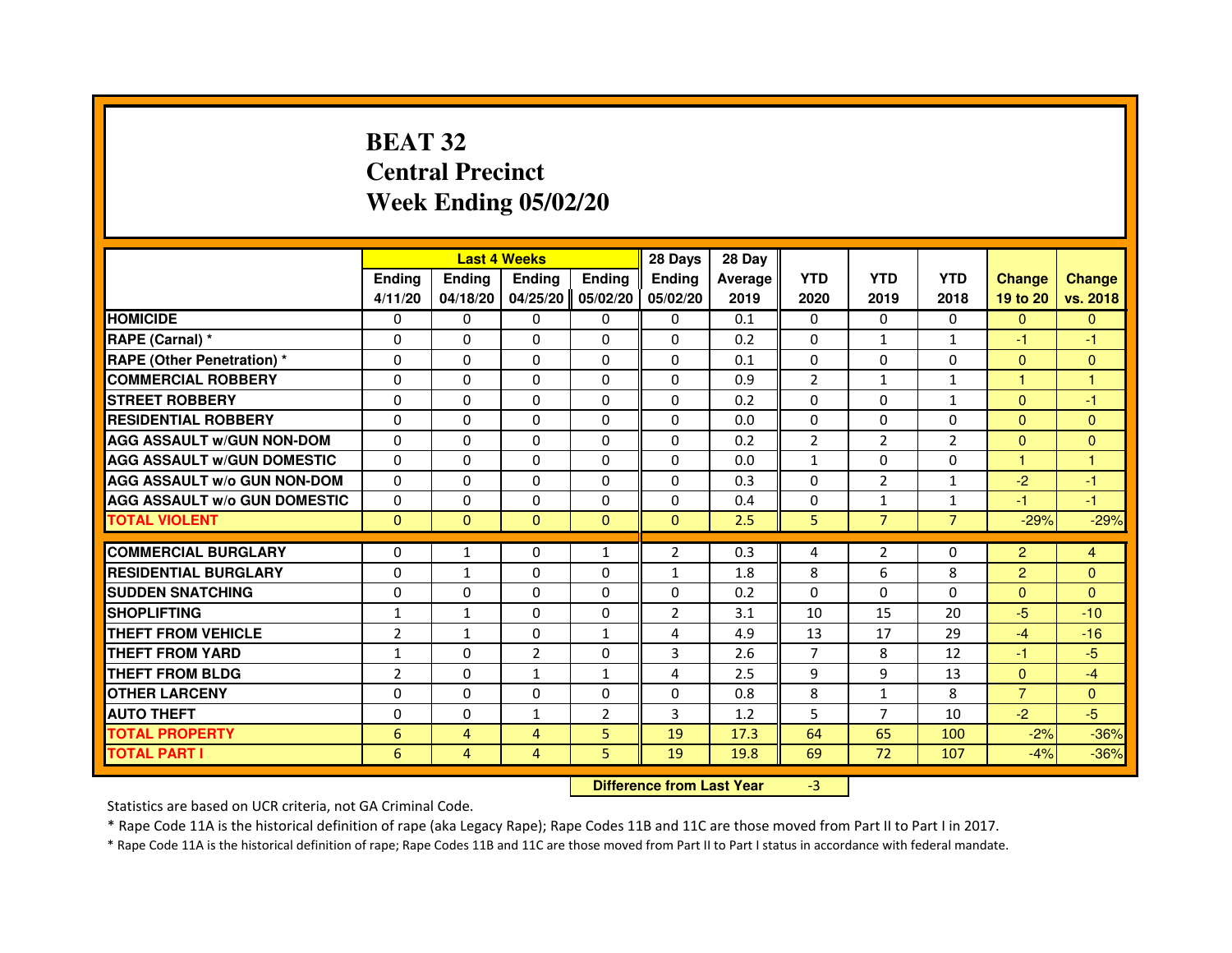## **BEAT 33 Central PrecinctWeek Ending 05/02/20**

|                                     |               |                | <b>Last 4 Weeks</b> |                   | 28 Days        | 28 Day  |                |                |                |               |                      |
|-------------------------------------|---------------|----------------|---------------------|-------------------|----------------|---------|----------------|----------------|----------------|---------------|----------------------|
|                                     | <b>Ending</b> | <b>Endina</b>  | <b>Endina</b>       | <b>Ending</b>     | <b>Ending</b>  | Average | <b>YTD</b>     | <b>YTD</b>     | <b>YTD</b>     | <b>Change</b> | <b>Change</b>        |
|                                     | 4/11/20       | 04/18/20       |                     | 04/25/20 05/02/20 | 05/02/20       | 2019    | 2020           | 2019           | 2018           | 19 to 20      | vs. 2018             |
| <b>HOMICIDE</b>                     | 0             | 0              | 0                   | 0                 | 0              | 0.2     | $\mathbf{1}$   | $\mathbf{1}$   | 0              | $\mathbf{0}$  |                      |
| RAPE (Carnal) *                     | $\Omega$      | $\Omega$       | $\Omega$            | $\Omega$          | $\Omega$       | 0.0     | $\Omega$       | $\Omega$       | $\mathbf{1}$   | $\Omega$      | $-1$                 |
| <b>RAPE (Other Penetration) *</b>   | $\Omega$      | $\Omega$       | $\Omega$            | $\Omega$          | $\Omega$       | 0.1     | $\Omega$       | $\Omega$       | $\mathbf{1}$   | $\Omega$      | $-1$                 |
| <b>COMMERCIAL ROBBERY</b>           | 0             | 0              | $\Omega$            | 0                 | $\Omega$       | 0.3     | 0              | $\mathbf{1}$   | 0              | $-1$          | $\mathbf{0}$         |
| <b>STREET ROBBERY</b>               | 0             | 1              | 0                   | $\mathbf{0}$      | $\mathbf{1}$   | 1.3     | 3              | 4              | 6              | $-1$          | $-3$                 |
| <b>RESIDENTIAL ROBBERY</b>          | 0             | 0              | $\Omega$            | $\Omega$          | $\Omega$       | 0.0     | $\Omega$       | $\Omega$       | $\Omega$       | $\Omega$      | $\Omega$             |
| <b>AGG ASSAULT W/GUN NON-DOM</b>    | $\Omega$      | $\mathbf 0$    | $\Omega$            | $\mathbf{0}$      | $\Omega$       | 1.0     | $\overline{3}$ | $\overline{3}$ | 4              | $\Omega$      | $-1$                 |
| <b>AGG ASSAULT W/GUN DOMESTIC</b>   | $\Omega$      | 0              | $\Omega$            | $\mathbf{0}$      | 0              | 0.2     | $\Omega$       | 0              | $\Omega$       | $\Omega$      | $\Omega$             |
| <b>AGG ASSAULT W/o GUN NON-DOM</b>  | $\Omega$      | $\Omega$       | $\Omega$            | $\Omega$          | $\Omega$       | 0.9     | 3              | 8              | 3              | -5            | $\Omega$             |
| <b>AGG ASSAULT W/o GUN DOMESTIC</b> | $\Omega$      | $\mathbf{1}$   | 0                   | $\Omega$          | $\mathbf{1}$   | 0.7     | 3              | $\overline{7}$ | $\mathbf{1}$   | $-4$          | $\overline{2}$       |
| <b>TOTAL VIOLENT</b>                | $\mathbf{0}$  | $\overline{2}$ | $\mathbf{0}$        | $\Omega$          | $\overline{2}$ | 4.7     | 13             | 24             | 16             | $-46%$        | $-19%$               |
|                                     |               |                |                     |                   |                |         |                |                |                |               |                      |
| <b>COMMERCIAL BURGLARY</b>          | 1             | 0              | 0                   | 0                 | $\mathbf{1}$   | 1.3     | 5              | 2              | 4              | 3             | $\blacktriangleleft$ |
| <b>RESIDENTIAL BURGLARY</b>         | 1             | 0              | 0                   | $\Omega$          | $\mathbf{1}$   | 1.8     | 3              | 13             | $\overline{7}$ | $-10$         | $-4$                 |
| <b>SUDDEN SNATCHING</b>             | 0             | 0              | $\Omega$            | 0                 | $\Omega$       | 0.1     | $\Omega$       | $\Omega$       | $\overline{2}$ | $\Omega$      | $-2$                 |
| <b>SHOPLIFTING</b>                  | $\Omega$      | $\mathbf{1}$   | 0                   | $\Omega$          | $\mathbf{1}$   | 7.9     | 13             | 32             | 8              | $-19$         | 5                    |
| <b>THEFT FROM VEHICLE</b>           | $\Omega$      | $\Omega$       | $\mathbf{1}$        | $\Omega$          | $\mathbf{1}$   | 3.4     | 11             | 13             | 18             | $-2$          | $-7$                 |
| <b>THEFT FROM YARD</b>              | $\mathbf{1}$  | $\mathbf{1}$   | $\overline{2}$      | $\Omega$          | $\overline{4}$ | 3.6     | 16             | 25             | 13             | $-9$          | 3                    |
| THEFT FROM BLDG                     | 0             | 0              | $\overline{2}$      | 0                 | $\overline{2}$ | 1.7     | 4              | 6              | 9              | $-2$          | $-5$                 |
| <b>OTHER LARCENY</b>                | 0             | $\Omega$       | $\Omega$            | $\Omega$          | $\Omega$       | 2.0     | $\Omega$       | 12             | $\overline{2}$ | $-12$         | $-2$                 |
| <b>AUTO THEFT</b>                   | $\mathbf 0$   | $\mathbf 0$    | $\mathbf{1}$        | $\Omega$          | $\mathbf{1}$   | 1.4     | $\overline{7}$ | 8              | 17             | $-1$          | $-10$                |
| <b>TOTAL PROPERTY</b>               | 3             | $\overline{2}$ | 6                   | $\mathbf{0}$      | 11             | 23.2    | 59             | 111            | 80             | $-47%$        | $-26%$               |
| <b>TOTAL PART I</b>                 | 3             | 4              | 6                   | $\Omega$          | 13             | 27.8    | 72             | 135            | 96             | $-47%$        | $-25%$               |

 **Difference from Last Year**-63

Statistics are based on UCR criteria, not GA Criminal Code.

\* Rape Code 11A is the historical definition of rape (aka Legacy Rape); Rape Codes 11B and 11C are those moved from Part II to Part I in 2017.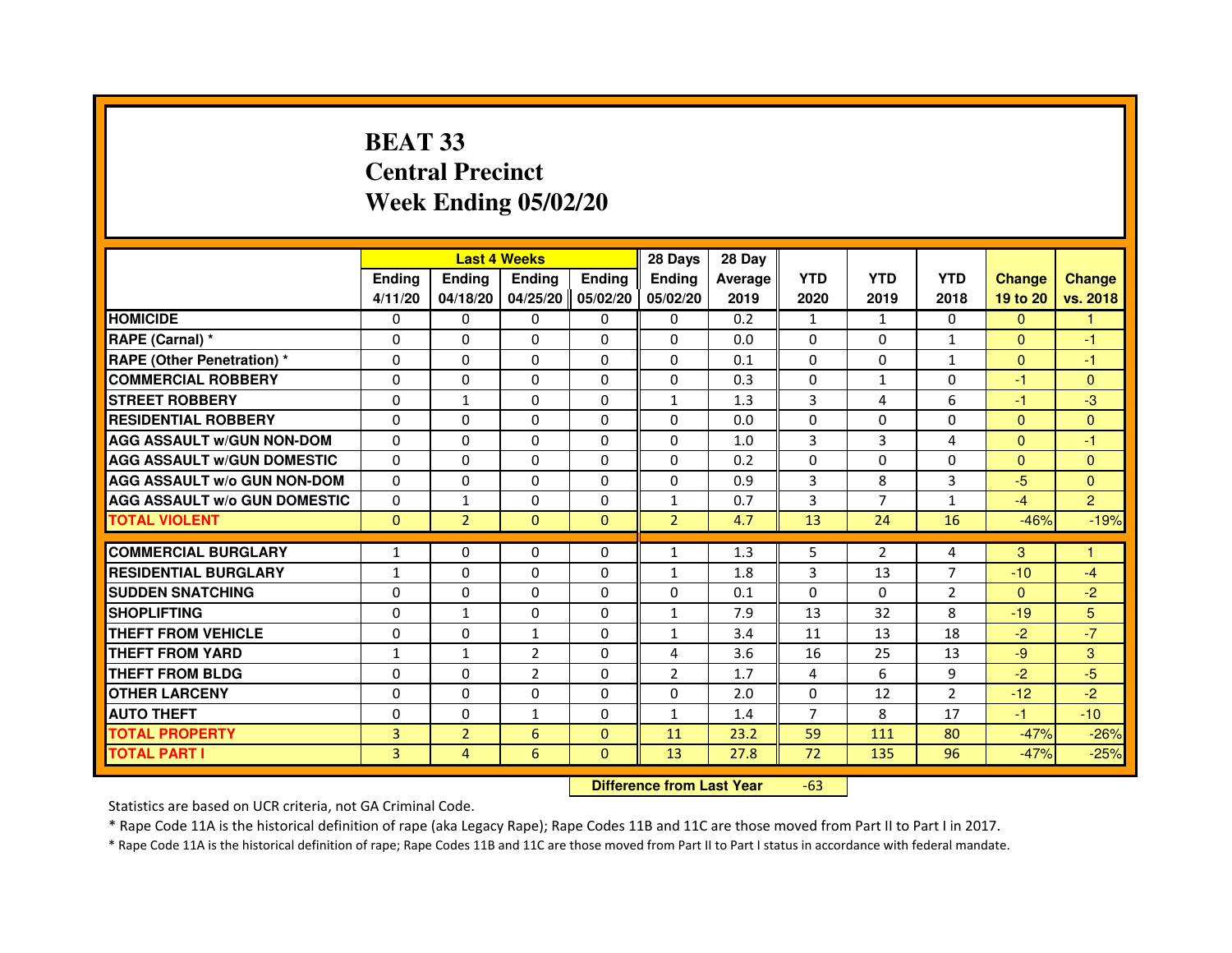## **BEAT 34 Central PrecinctWeek Ending 05/02/20**

|                                     |                | <b>Last 4 Weeks</b> |                |                   | 28 Days        | 28 Day  |                |                |                |                |                |
|-------------------------------------|----------------|---------------------|----------------|-------------------|----------------|---------|----------------|----------------|----------------|----------------|----------------|
|                                     | <b>Endina</b>  | <b>Endina</b>       | <b>Endina</b>  | <b>Endina</b>     | <b>Endina</b>  | Average | <b>YTD</b>     | <b>YTD</b>     | <b>YTD</b>     | <b>Change</b>  | <b>Change</b>  |
|                                     | 4/11/20        | 04/18/20            |                | 04/25/20 05/02/20 | 05/02/20       | 2019    | 2020           | 2019           | 2018           | 19 to 20       | vs. 2018       |
| <b>HOMICIDE</b>                     | $\mathbf{0}$   | 0                   | 0              | $\Omega$          | 0              | 0.1     | $\overline{2}$ | $\Omega$       | $\Omega$       | $\overline{2}$ | $\overline{2}$ |
| RAPE (Carnal) *                     | $\Omega$       | $\Omega$            | $\Omega$       | $\Omega$          | $\Omega$       | 0.2     | $\mathbf{1}$   | $\overline{2}$ | $\Omega$       | $-1$           | 1              |
| <b>RAPE (Other Penetration)*</b>    | 0              | $\Omega$            | $\Omega$       | 0                 | $\Omega$       | 0.1     | $\mathbf{1}$   | $\mathbf{1}$   | $\Omega$       | $\Omega$       | 1              |
| <b>COMMERCIAL ROBBERY</b>           | 0              | 0                   | 0              | 0                 | $\Omega$       | 0.0     | 0              | 0              | $\Omega$       | $\Omega$       | $\mathbf{0}$   |
| <b>STREET ROBBERY</b>               | $\mathbf{1}$   | $\mathbf{1}$        | $\mathbf{1}$   | $\mathbf{0}$      | 3              | 0.9     | $\overline{7}$ | 5              | $\Omega$       | $\overline{2}$ | $\overline{7}$ |
| <b>RESIDENTIAL ROBBERY</b>          | 0              | $\Omega$            | 0              | $\Omega$          | 0              | 0.2     | $\Omega$       | 0              | $\mathbf{1}$   | $\Omega$       | $-1$           |
| <b>AGG ASSAULT w/GUN NON-DOM</b>    | $\Omega$       | $\Omega$            | $\Omega$       | $\mathbf{1}$      | $\mathbf{1}$   | 1.8     | $\overline{7}$ | 5              | $\overline{2}$ | $\overline{2}$ | 5              |
| <b>AGG ASSAULT W/GUN DOMESTIC</b>   | 0              | 0                   | 0              | 0                 | $\Omega$       | 0.5     | $\Omega$       | 3              | $\mathbf{1}$   | $-3$           | $-1$           |
| <b>AGG ASSAULT W/o GUN NON-DOM</b>  | 1              | 0                   | $\Omega$       | $\mathbf{1}$      | $\overline{2}$ | 0.9     | 8              | 4              | 6              | $\overline{4}$ | $\overline{2}$ |
| <b>AGG ASSAULT W/o GUN DOMESTIC</b> | 0              | 0                   | 0              | 0                 | $\Omega$       | 1.6     | $\overline{7}$ | 7              | 3              | $\Omega$       | 4              |
| <b>TOTAL VIOLENT</b>                | $\overline{2}$ | $\mathbf{1}$        | $\mathbf{1}$   | $\overline{2}$    | 6              | 6.2     | 33             | 27             | 13             | 22%            | 154%           |
|                                     |                |                     |                |                   |                |         |                |                |                |                |                |
| <b>COMMERCIAL BURGLARY</b>          | 0              | 0                   | 0              | 0                 | 0              | 0.5     | 0              | 0              | $\mathbf{1}$   | $\Omega$       | $-1$           |
| <b>RESIDENTIAL BURGLARY</b>         | $\overline{2}$ | 4                   | $\mathbf{1}$   | 0                 | 7              | 3.2     | 13             | 13             | 28             | $\Omega$       | $-15$          |
| <b>SUDDEN SNATCHING</b>             | 0              | $\Omega$            | 0              | $\Omega$          | $\Omega$       | 0.2     | $\mathbf{1}$   | $\mathbf{1}$   | $\mathbf{1}$   | $\Omega$       | $\Omega$       |
| <b>SHOPLIFTING</b>                  | $\Omega$       | $\Omega$            | $\Omega$       | $\Omega$          | $\mathbf{0}$   | 1.2     | $\mathbf{1}$   | 4              | $\overline{2}$ | $-3$           | $-1$           |
| THEFT FROM VEHICLE                  | $\Omega$       | $\Omega$            | $\Omega$       | $\mathbf{1}$      | $\mathbf{1}$   | 2.3     | 9              | 7              | 15             | $\overline{2}$ | $-6$           |
| <b>THEFT FROM YARD</b>              | 0              | 0                   | $\overline{2}$ | $\Omega$          | $\overline{2}$ | 2.3     | 5              | 14             | 4              | $-9$           | 1              |
| <b>THEFT FROM BLDG</b>              | 0              | $\Omega$            | 0              | $\Omega$          | $\Omega$       | 1.4     | 6              | 4              | 11             | $\overline{2}$ | $-5$           |
| <b>OTHER LARCENY</b>                | 0              | $\Omega$            | $\Omega$       | 0                 | $\Omega$       | 0.3     | $\Omega$       | 2              | $\Omega$       | $-2$           | $\Omega$       |
| <b>AUTO THEFT</b>                   | $\overline{2}$ | $\Omega$            | $\Omega$       | $\mathbf{0}$      | $\overline{2}$ | 2.0     | $\overline{7}$ | $\overline{7}$ | 12             | $\Omega$       | $-5$           |
| <b>TOTAL PROPERTY</b>               | 4              | 4                   | 3              | $\mathbf{1}$      | 12             | 13.3    | 42             | 52             | 74             | $-19%$         | $-43%$         |
| <b>TOTAL PART I</b>                 | 6              | 5                   | 4              | 3                 | 18             | 19.6    | 75             | 79             | 87             | $-5%$          | $-14%$         |

 **Difference from Last Year**

-4

Statistics are based on UCR criteria, not GA Criminal Code.

\* Rape Code 11A is the historical definition of rape (aka Legacy Rape); Rape Codes 11B and 11C are those moved from Part II to Part I in 2017.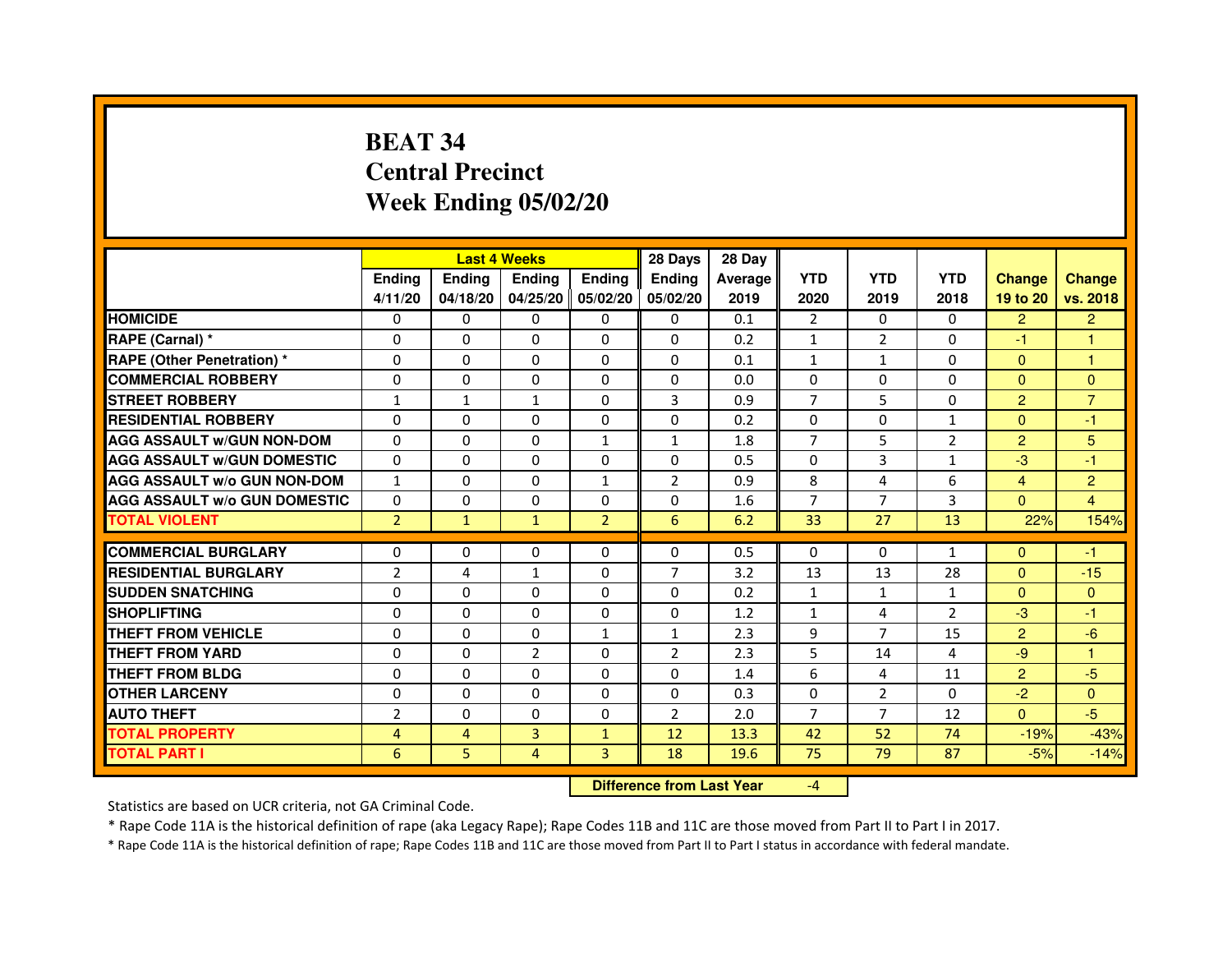## **BEAT 35 Central PrecinctWeek Ending 05/02/20**

|                                     |                | <b>Last 4 Weeks</b> |                |                   | 28 Days        | 28 Day  |              |              |                |               |                |
|-------------------------------------|----------------|---------------------|----------------|-------------------|----------------|---------|--------------|--------------|----------------|---------------|----------------|
|                                     | <b>Ending</b>  | <b>Endina</b>       | <b>Endina</b>  | <b>Ending</b>     | <b>Endina</b>  | Average | <b>YTD</b>   | <b>YTD</b>   | <b>YTD</b>     | <b>Change</b> | <b>Change</b>  |
|                                     | 4/11/20        | 04/18/20            |                | 04/25/20 05/02/20 | 05/02/20       | 2019    | 2020         | 2019         | 2018           | 19 to 20      | vs. 2018       |
| <b>HOMICIDE</b>                     | 0              | 0                   | $\mathbf{0}$   | 0                 | 0              | 0.0     | 3            | 0            | $\mathbf{0}$   | 3             | 3              |
| RAPE (Carnal) *                     | $\Omega$       | $\Omega$            | $\Omega$       | $\Omega$          | $\Omega$       | 0.0     | $\mathbf{1}$ | $\Omega$     | $\overline{2}$ | $\mathbf{1}$  | $-1$           |
| <b>RAPE (Other Penetration) *</b>   | 0              | $\Omega$            | 0              | $\Omega$          | $\Omega$       | 0.0     | $\Omega$     | $\Omega$     | $\overline{2}$ | $\Omega$      | $-2$           |
| <b>COMMERCIAL ROBBERY</b>           | 0              | 0                   | 0              | 0                 | $\Omega$       | 0.2     | $\Omega$     | 0            | $\Omega$       | $\Omega$      | $\Omega$       |
| <b>STREET ROBBERY</b>               | 0              | 0                   | 0              | 0                 | 0              | 1.1     | $\mathbf{1}$ | 5            | $\mathbf{1}$   | $-4$          | $\Omega$       |
| <b>RESIDENTIAL ROBBERY</b>          | 0              | $\Omega$            | $\Omega$       | $\Omega$          | $\Omega$       | 0.0     | $\mathbf{1}$ | $\Omega$     | $\Omega$       | 1             | 1              |
| <b>AGG ASSAULT W/GUN NON-DOM</b>    | $\mathbf{1}$   | $\mathbf 0$         | $\Omega$       | $\Omega$          | $\mathbf{1}$   | 2.2     | 5            | 9            | $\overline{7}$ | $-4$          | $-2$           |
| <b>AGG ASSAULT W/GUN DOMESTIC</b>   | 0              | 0                   | 0              | 0                 | 0              | 0.2     | $\mathbf{1}$ | $\mathbf{1}$ | $\overline{2}$ | $\Omega$      | $-1$           |
| <b>AGG ASSAULT W/o GUN NON-DOM</b>  | $\Omega$       | 0                   | $\Omega$       | $\Omega$          | $\Omega$       | 0.6     | $\mathbf{1}$ | 2            | $\overline{2}$ | $-1$          | $-1$           |
| <b>AGG ASSAULT W/o GUN DOMESTIC</b> | $\mathbf{1}$   | $\Omega$            | 0              | $\Omega$          | $\mathbf{1}$   | 0.9     | 5            | 5            | $\overline{2}$ | $\Omega$      | 3              |
| <b>TOTAL VIOLENT</b>                | $\overline{2}$ | $\Omega$            | $\Omega$       | $\Omega$          | $\overline{2}$ | 5.2     | 18           | 22           | 18             | $-18%$        | 0%             |
|                                     |                |                     |                |                   |                |         |              |              |                |               |                |
| <b>COMMERCIAL BURGLARY</b>          | 0              | 0                   | 0              | 0                 | $\Omega$       | 1.2     | 2            | 3            | 2              | -1            | $\Omega$       |
| <b>RESIDENTIAL BURGLARY</b>         | 0              | $\Omega$            | 0              | $\mathbf{1}$      | $\mathbf{1}$   | 2.9     | 14           | 12           | 10             | 2             | 4              |
| <b>SUDDEN SNATCHING</b>             | 0              | 0                   | 0              | 0                 | $\Omega$       | 0.2     | $\Omega$     | $\Omega$     | $\mathbf{1}$   | $\Omega$      | $-1$           |
| <b>SHOPLIFTING</b>                  | 0              | $\mathbf{1}$        | 0              | $\mathbf{1}$      | $\overline{2}$ | 2.4     | 12           | 15           | 6              | $-3$          | 6              |
| <b>THEFT FROM VEHICLE</b>           | $\mathbf{1}$   | $\Omega$            | $\mathbf{1}$   | $\mathbf{1}$      | 3              | 6.5     | 8            | 27           | 18             | $-19$         | $-10$          |
| <b>THEFT FROM YARD</b>              | $\Omega$       | $\Omega$            | $\Omega$       | $\Omega$          | $\Omega$       | 1.4     | $\mathbf{1}$ | 2            | $\overline{4}$ | $-1$          | $-3$           |
| <b>THEFT FROM BLDG</b>              | 1              | 1                   | 0              | 0                 | $\overline{2}$ | 1.8     | 5            | 5            | 5              | $\Omega$      | $\Omega$       |
| <b>OTHER LARCENY</b>                | 0              | $\mathbf{1}$        | $\overline{2}$ | $\Omega$          | 3              | 1.2     | 4            | 5            | $\overline{2}$ | $-1$          | $\overline{2}$ |
| <b>AUTO THEFT</b>                   | $\mathbf 0$    | 0                   | $\Omega$       | $\mathbf{1}$      | $\mathbf{1}$   | 2.1     | 11           | 8            | 20             | 3             | -9             |
| <b>TOTAL PROPERTY</b>               | $\overline{2}$ | 3                   | 3              | 4                 | 12             | 19.7    | 57           | 77           | 68             | $-26%$        | $-16%$         |
| <b>TOTAL PART I</b>                 | 4              | 3                   | 3              | $\overline{4}$    | 14             | 24.9    | 75           | 99           | 86             | $-24%$        | $-13%$         |

 **Difference from Last Year**-24

Statistics are based on UCR criteria, not GA Criminal Code.

\* Rape Code 11A is the historical definition of rape (aka Legacy Rape); Rape Codes 11B and 11C are those moved from Part II to Part I in 2017.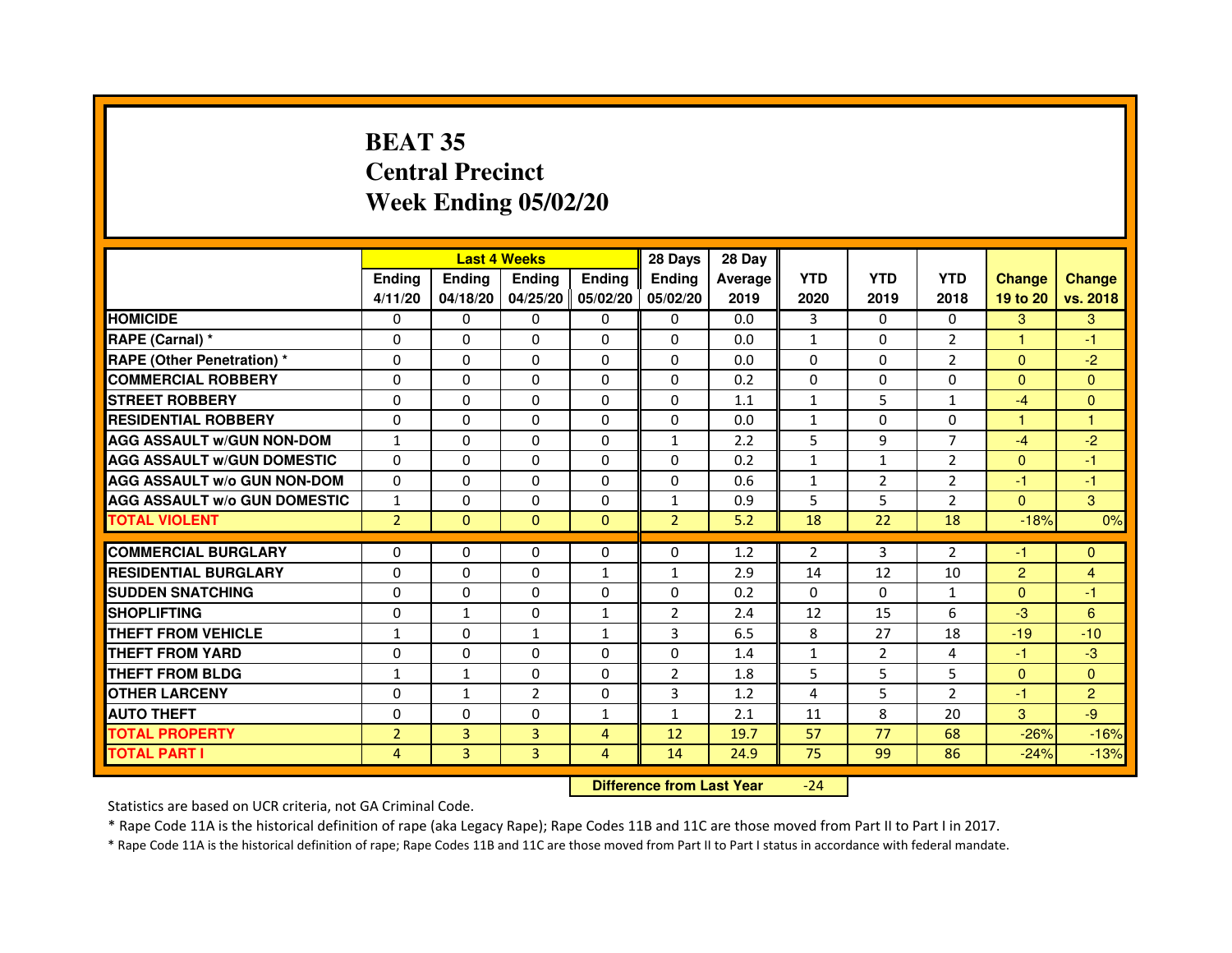#### **BEAT 36 Central PrecinctWeek Ending 05/02/20**

|                                     |              |                                  | <b>Last 4 Weeks</b> |                | 28 Days        | 28 Day  |                |                |                |                      |                |
|-------------------------------------|--------------|----------------------------------|---------------------|----------------|----------------|---------|----------------|----------------|----------------|----------------------|----------------|
|                                     | Ending       | Ending                           | Ending              | Ending         | Ending         | Average | <b>YTD</b>     | <b>YTD</b>     | <b>YTD</b>     | <b>Change</b>        | Change         |
|                                     | 4/11/20      | 04/18/20                         | 04/25/20   05/02/20 |                | 05/02/20       | 2019    | 2020           | 2019           | 2018           | 19 to 20             | vs. 2018       |
| <b>HOMICIDE</b>                     | 0            | $\mathbf{1}$                     | 0                   | 0              | 1              | 0.0     | $\mathbf{1}$   | 0              | 0              | $\mathbf{1}$         | 1              |
| RAPE (Carnal) *                     | $\Omega$     | $\Omega$                         | $\Omega$            | $\Omega$       | 0              | 0.2     | $\mathbf{1}$   | $\Omega$       | $\overline{2}$ | 1                    | -1             |
| <b>RAPE (Other Penetration) *</b>   | $\Omega$     | $\Omega$                         | $\Omega$            | $\mathbf 0$    | $\Omega$       | 0.0     | $\Omega$       | $\Omega$       | $\Omega$       | $\Omega$             | $\overline{0}$ |
| <b>COMMERCIAL ROBBERY</b>           | $\Omega$     | $\Omega$                         | 0                   | $\Omega$       | 0              | 0.2     | $\Omega$       | $\Omega$       | $\Omega$       | $\Omega$             | $\Omega$       |
| <b>STREET ROBBERY</b>               | 0            | $\Omega$                         | 0                   | 0              | 0              | 0.6     | $\Omega$       | 3              | $\Omega$       | $-3$                 | $\Omega$       |
| <b>RESIDENTIAL ROBBERY</b>          | $\Omega$     | $\mathbf{1}$                     | 0                   | 0              | $\mathbf{1}$   | 0.1     | 3              | $\mathbf{1}$   | $\Omega$       | $\overline{2}$       | 3              |
| <b>AGG ASSAULT w/GUN NON-DOM</b>    | $\mathbf 0$  | $\mathbf 0$                      | 0                   | $\mathbf 0$    | 0              | 0.8     | $\Omega$       | 3              | 0              | -3                   | $\mathbf{0}$   |
| <b>AGG ASSAULT W/GUN DOMESTIC</b>   | $\Omega$     | $\Omega$                         | $\Omega$            | $\mathbf 0$    | $\Omega$       | 0.2     | $\mathbf{1}$   | $\Omega$       | $\mathbf{1}$   | $\overline{1}$       | $\Omega$       |
| <b>AGG ASSAULT w/o GUN NON-DOM</b>  | $\mathbf{0}$ | $\mathbf{0}$                     | 0                   | $\Omega$       | 0              | 0.5     | $\mathbf{1}$   | $\mathbf{1}$   | 2              | $\Omega$             | -1             |
| <b>AGG ASSAULT W/o GUN DOMESTIC</b> | $\Omega$     | $\mathbf 0$                      | $\mathbf{1}$        | $\mathbf{1}$   | $\overline{2}$ | 0.3     | $\overline{7}$ | $\overline{2}$ | $\mathbf{1}$   | 5                    | 6              |
| <b>TOTAL VIOLENT</b>                | $\mathbf{0}$ | $\overline{2}$                   | $\mathbf{1}$        | $\mathbf{1}$   | $\overline{4}$ | 2.9     | 14             | 10             | 6              | 40%                  | 133%           |
| <b>COMMERCIAL BURGLARY</b>          | 0            | 0                                | 0                   | 0              | 0              | 1.1     | 1              | 3              | 4              | $-2$                 | $-3$           |
| <b>RESIDENTIAL BURGLARY</b>         | $\Omega$     | $\Omega$                         | $\Omega$            | $\mathbf 0$    | 0              | 2.3     | 8              | 10             | 9              | $-2$                 | -1             |
| <b>SUDDEN SNATCHING</b>             | $\mathbf{1}$ | $\Omega$                         | $\Omega$            | $\Omega$       | $\mathbf{1}$   | 0.1     | $\mathbf{1}$   | $\Omega$       | $\Omega$       | $\mathbf{1}$         | $\mathbf{1}$   |
| <b>SHOPLIFTING</b>                  | 0            | $\overline{2}$                   | 0                   | $\overline{2}$ | 4              | 3.7     | 19             | 17             | 12             | $\overline{2}$       | $\overline{7}$ |
| THEFT FROM VEHICLE                  | $\Omega$     | $\Omega$                         | $\mathbf{1}$        | $\Omega$       | $\mathbf{1}$   | 3.3     | 12             | 11             | 16             | $\blacktriangleleft$ | $-4$           |
| <b>THEFT FROM YARD</b>              | $\mathbf{1}$ | $\mathbf{1}$                     | $\Omega$            | $\mathbf 0$    | $\overline{2}$ | 0.7     | 6              | 4              | 4              | $\overline{2}$       | $\overline{2}$ |
| <b>THEFT FROM BLDG</b>              | $\Omega$     | $\Omega$                         | $\mathbf{1}$        | $\mathbf{1}$   | $\overline{2}$ | 1.5     | 6              | 12             | 11             | $-6$                 | $-5$           |
| <b>OTHER LARCENY</b>                | $\Omega$     | $\Omega$                         | 0                   | $\Omega$       | 0              | 0.3     | $\overline{2}$ | 0              | $\Omega$       | $\overline{2}$       | $\overline{2}$ |
| <b>AUTO THEFT</b>                   | $\mathbf{1}$ | 0                                | 0                   | $\mathbf{1}$   | $\overline{2}$ | 1.8     | 8              | 16             | 6              | $-8$                 | $\overline{2}$ |
| <b>TOTAL PROPERTY</b>               | 3            | 3                                | $\overline{2}$      | $\overline{4}$ | 12             | 14.8    | 63             | 73             | 62             | $-14%$               | 2%             |
| <b>TOTAL PART I</b>                 | 3            | 5                                | 3                   | 5              | 16             | 17.7    | 77             | 83             | 68             | $-7%$                | 13%            |
|                                     |              | <b>Difference from Last Year</b> |                     | $-6$           |                |         |                |                |                |                      |                |

 **Difference from Last Year**

Statistics are based on UCR criteria, not GA Criminal Code.

\* Rape Code 11A is the historical definition of rape (aka Legacy Rape); Rape Codes 11B and 11C are those moved from Part II to Part I in 2017.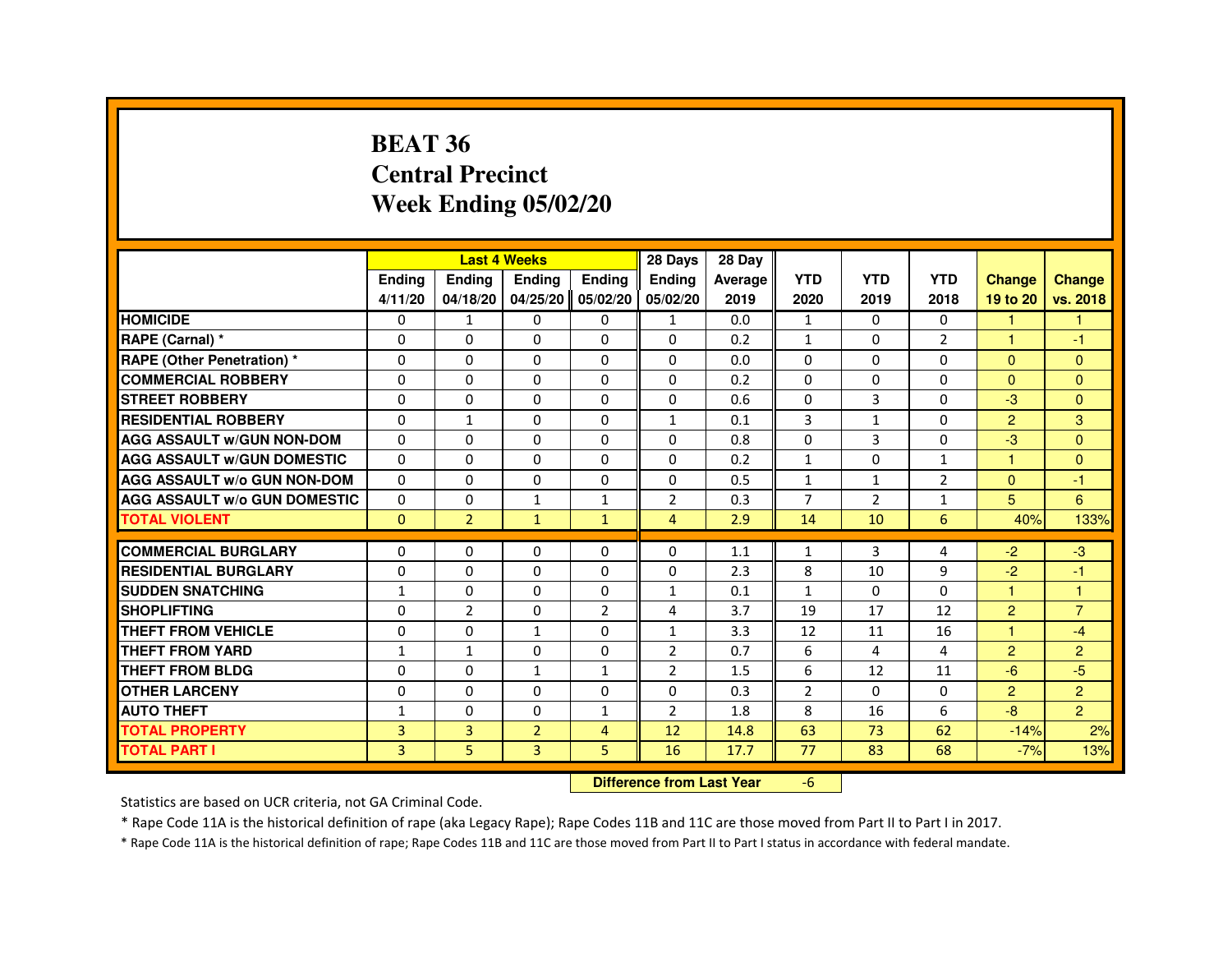## **BEAT 41 South PrecinctWeek Ending 05/02/20**

|                                     |                |                | <b>Last 4 Weeks</b> |               | 28 Days        | 28 Day         |                |                |                |               |                |
|-------------------------------------|----------------|----------------|---------------------|---------------|----------------|----------------|----------------|----------------|----------------|---------------|----------------|
|                                     | <b>Endina</b>  | Ending         | <b>Endina</b>       | <b>Endina</b> | <b>Endina</b>  | <b>Average</b> | <b>YTD</b>     | <b>YTD</b>     | <b>YTD</b>     | <b>Change</b> | <b>Change</b>  |
|                                     | 4/11/20        | 04/18/20       | 04/25/20            | 05/02/20      | 05/02/20       | 2019           | 2020           | 2019           | 2018           | 19 to 20      | vs. 2018       |
| <b>HOMICIDE</b>                     | 0              | $\Omega$       | $\Omega$            | 0             | 0              | 0.1            | 0              | $\Omega$       | $\Omega$       | $\Omega$      | $\Omega$       |
| RAPE (Carnal) *                     | $\Omega$       | $\Omega$       | $\Omega$            | $\Omega$      | $\Omega$       | 0.2            | $\mathbf{1}$   | $\mathbf{1}$   | $\Omega$       | $\Omega$      | 1              |
| <b>RAPE (Other Penetration) *</b>   | $\Omega$       | $\Omega$       | $\Omega$            | 0             | $\Omega$       | 0.0            | $\Omega$       | 0              | 0              | $\Omega$      | $\Omega$       |
| <b>COMMERCIAL ROBBERY</b>           | 0              | $\Omega$       | 0                   | $\Omega$      | $\Omega$       | 0.6            | $\Omega$       | $\Omega$       | $\Omega$       | $\mathbf{0}$  | $\mathbf{0}$   |
| <b>STREET ROBBERY</b>               | $\Omega$       | $\Omega$       | 0                   | 0             | 0              | 0.9            | 3              | $\overline{2}$ | $\mathbf{1}$   | 1             | $\overline{2}$ |
| <b>RESIDENTIAL ROBBERY</b>          | 0              | $\Omega$       | $\Omega$            | 0             | 0              | 0.1            | 0              | 0              | 0              | $\mathbf{0}$  | $\Omega$       |
| <b>AGG ASSAULT w/GUN NON-DOM</b>    | $\Omega$       | $\Omega$       | $\Omega$            | $\Omega$      | $\Omega$       | 0.2            | $\mathbf{1}$   | $\mathbf{1}$   | $\Omega$       | $\Omega$      | $\mathbf{1}$   |
| <b>AGG ASSAULT W/GUN DOMESTIC</b>   | $\Omega$       | $\Omega$       | $\Omega$            | 0             | 0              | 0.1            | $\Omega$       | $\Omega$       | $\Omega$       | $\Omega$      | $\overline{0}$ |
| <b>AGG ASSAULT W/o GUN NON-DOM</b>  | 0              | 0              | $\Omega$            | $\Omega$      | $\Omega$       | 0.3            | 1              | $\overline{2}$ | $\mathbf{1}$   | -1            | $\Omega$       |
| <b>AGG ASSAULT W/o GUN DOMESTIC</b> | $\Omega$       | 1              | $\Omega$            | $\Omega$      | $\mathbf{1}$   | 0.5            | $\overline{2}$ | $\mathbf{1}$   | $\Omega$       | 1             | $\overline{2}$ |
| <b>TOTAL VIOLENT</b>                | $\mathbf{0}$   | $\mathbf{1}$   | $\mathbf{0}$        | $\Omega$      | $\mathbf{1}$   | 3.0            | 8              | $\overline{7}$ | $\overline{2}$ | 14%           | 300%           |
|                                     |                |                |                     |               |                |                |                |                |                |               |                |
| <b>COMMERCIAL BURGLARY</b>          | $\mathbf{1}$   | 0              | 0                   | 0             | $\mathbf{1}$   | 1.1            | 2              | 3              | $\mathbf{1}$   | $-1$          | 1              |
| <b>RESIDENTIAL BURGLARY</b>         | $\Omega$       | $\mathbf{0}$   | 0                   | 0             | 0              | 0.8            | 2              | 2              | 6              | $\Omega$      | $-4$           |
| <b>SUDDEN SNATCHING</b>             | 0              | $\Omega$       | $\Omega$            | $\Omega$      | $\Omega$       | 0.2            | $\Omega$       | $\Omega$       | $\overline{2}$ | $\Omega$      | $-2$           |
| <b>SHOPLIFTING</b>                  | $\Omega$       | $\Omega$       | $\Omega$            | $\Omega$      | $\Omega$       | 1.8            | $\mathbf{1}$   | 13             | 8              | $-12$         | $-7$           |
| THEFT FROM VEHICLE                  | $\Omega$       | $\Omega$       | $\Omega$            | $\mathbf{1}$  | $\mathbf{1}$   | 5.4            | 8              | 27             | 12             | $-19$         | $-4$           |
| <b>THEFT FROM YARD</b>              | $\mathbf{1}$   | $\mathbf{1}$   | $\Omega$            | 0             | $\overline{2}$ | 0.9            | $\overline{2}$ | 4              | $\mathbf{1}$   | $-2$          | 1              |
| <b>THEFT FROM BLDG</b>              | 0              | $\mathbf{1}$   | $\Omega$            | 1             | $\overline{2}$ | 3.3            | 6              | 18             | 8              | $-12$         | $-2$           |
| <b>OTHER LARCENY</b>                | $\Omega$       | $\Omega$       | $\Omega$            | $\Omega$      | $\Omega$       | 0.3            | $\mathbf{1}$   | $\Omega$       | $\overline{2}$ | $\mathbf{1}$  | $-1$           |
| <b>AUTO THEFT</b>                   | $\Omega$       | $\Omega$       | $\mathbf{1}$        | $\mathbf{1}$  | $\overline{2}$ | 1.5            | $\overline{7}$ | $\overline{7}$ | $\overline{a}$ | $\Omega$      | 3              |
| <b>TOTAL PROPERTY</b>               | $\overline{2}$ | $\overline{2}$ | $\mathbf{1}$        | 3             | 8              | 15.3           | 29             | 74             | 44             | $-61%$        | $-34%$         |
| <b>TOTAL PART I</b>                 | $\overline{2}$ | 3              | $\mathbf{1}$        | 3             | 9              | 18.3           | 37             | 81             | 46             | $-54%$        | $-20%$         |

 **Difference from Last Year**-44

Statistics are based on UCR criteria, not GA Criminal Code.

\* Rape Code 11A is the historical definition of rape (aka Legacy Rape); Rape Codes 11B and 11C are those moved from Part II to Part I in 2017.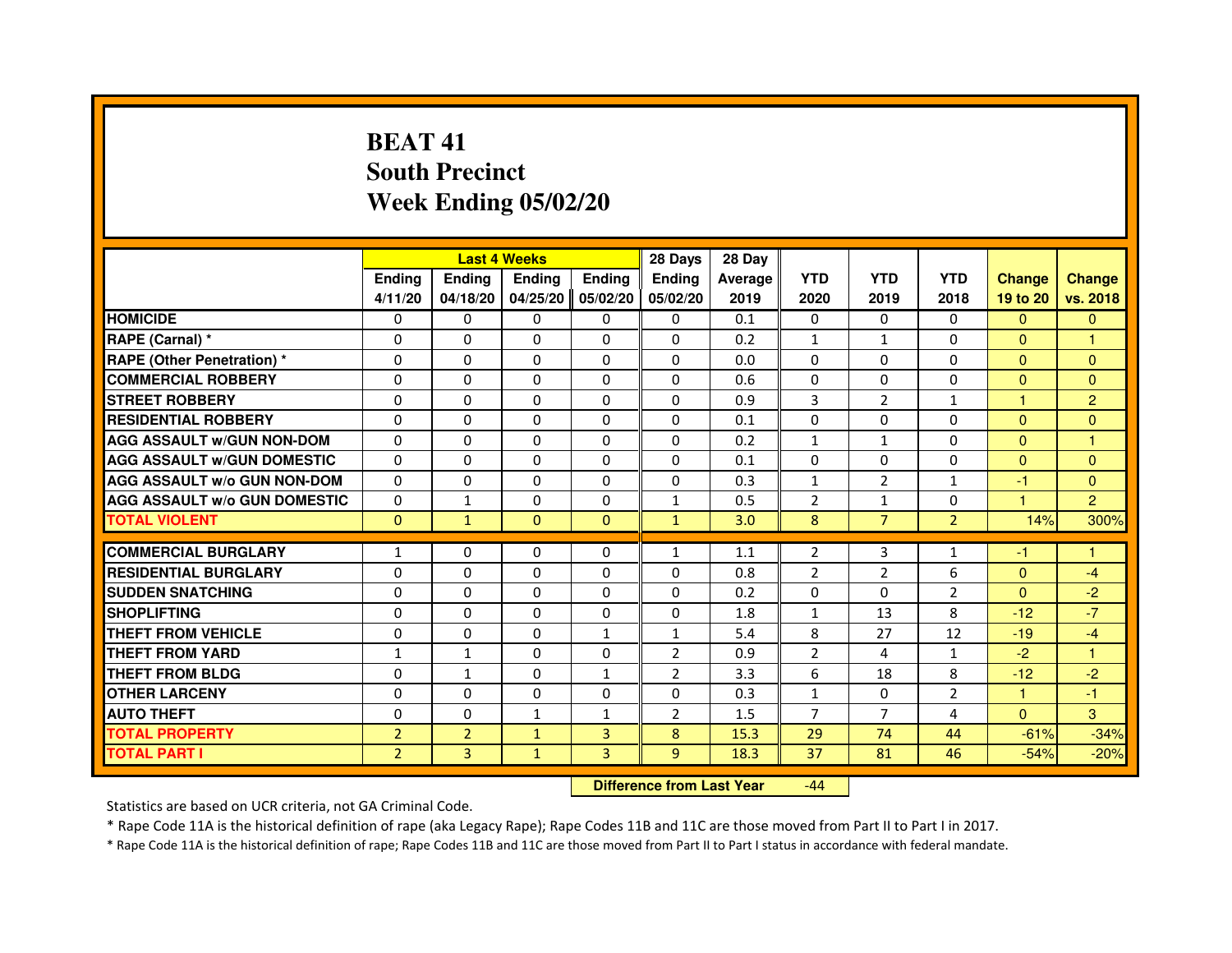## **BEAT 42 South PrecinctWeek Ending 05/02/20**

|                                     |               |                | <b>Last 4 Weeks</b> |                | 28 Days        | 28 Day  |                |                |                |                |                      |
|-------------------------------------|---------------|----------------|---------------------|----------------|----------------|---------|----------------|----------------|----------------|----------------|----------------------|
|                                     | <b>Ending</b> | <b>Endina</b>  | <b>Ending</b>       | <b>Ending</b>  | <b>Endina</b>  | Average | <b>YTD</b>     | <b>YTD</b>     | <b>YTD</b>     | <b>Change</b>  | <b>Change</b>        |
|                                     | 4/11/20       | 04/18/20       | 04/25/20            | 05/02/20       | 05/02/20       | 2019    | 2020           | 2019           | 2018           | 19 to 20       | vs. 2018             |
| <b>HOMICIDE</b>                     | $\mathbf{0}$  | $\mathbf{0}$   | $\mathbf{0}$        | $\mathbf{0}$   | 0              | 0.1     | $\mathbf{0}$   | $\mathbf{0}$   | $\mathbf{0}$   | $\mathbf{0}$   | $\mathbf{0}$         |
| RAPE (Carnal) *                     | $\Omega$      | $\Omega$       | $\Omega$            | $\Omega$       | $\Omega$       | 0.2     | $\Omega$       | $\Omega$       | $\Omega$       | $\mathbf{0}$   | $\mathbf{0}$         |
| <b>RAPE (Other Penetration)*</b>    | 0             | $\mathbf{0}$   | $\mathbf{0}$        | $\mathbf{0}$   | $\mathbf{0}$   | 0.1     | $\mathbf{1}$   | 0              | $\mathbf{1}$   | $\mathbf{1}$   | $\Omega$             |
| <b>COMMERCIAL ROBBERY</b>           | 0             | $\Omega$       | 0                   | $\Omega$       | $\Omega$       | 0.2     | 3              | $\overline{2}$ | 1              | $\overline{1}$ | $\overline{2}$       |
| <b>STREET ROBBERY</b>               | $\Omega$      | $\Omega$       | 0                   | $\Omega$       | $\Omega$       | 0.4     | $\Omega$       | 1              | 3              | -1             | $-3$                 |
| <b>RESIDENTIAL ROBBERY</b>          | $\Omega$      | $\Omega$       | $\Omega$            | $\Omega$       | $\Omega$       | 0.1     | $\mathbf{1}$   | $\mathbf{1}$   | 0              | $\mathbf{0}$   | $\mathbf{1}$         |
| <b>AGG ASSAULT W/GUN NON-DOM</b>    | $\Omega$      | $\Omega$       | $\Omega$            | $\Omega$       | $\Omega$       | 0.4     | $\mathbf{1}$   | $\Omega$       | $\Omega$       | $\mathbf{1}$   | $\mathbf{1}$         |
| <b>AGG ASSAULT W/GUN DOMESTIC</b>   | $\Omega$      | $\mathbf{0}$   | 0                   | $\mathbf{0}$   | 0              | 0.1     | $\Omega$       | $\mathbf{1}$   | $\mathbf{1}$   | $-1$           | -1                   |
| <b>AGG ASSAULT W/o GUN NON-DOM</b>  | 0             | $\Omega$       | 0                   | 0              | $\Omega$       | 0.2     | 0              | $\overline{2}$ | $\mathbf{1}$   | $-2$           | $-1$                 |
| <b>AGG ASSAULT W/o GUN DOMESTIC</b> | 0             | $\Omega$       | 0                   | $\Omega$       | $\Omega$       | 0.3     | $\mathbf{1}$   | 1              | 0              | $\Omega$       | $\blacktriangleleft$ |
| <b>TOTAL VIOLENT</b>                | $\Omega$      | $\mathbf{0}$   | $\Omega$            | $\mathbf{0}$   | $\mathbf{0}$   | 2.1     | $\overline{7}$ | 8              | $\overline{7}$ | $-13%$         | 0%                   |
|                                     |               |                |                     |                |                |         |                |                |                |                |                      |
| <b>COMMERCIAL BURGLARY</b>          | 0             | 1              | 0                   | 0              | $\mathbf{1}$   | 0.9     | $\mathbf{1}$   | 3              | $\overline{2}$ | $-2$           | -1                   |
| <b>RESIDENTIAL BURGLARY</b>         | 0             | 0              | 0                   | 0              | 0              | 0.8     | 0              | 1              | $\overline{2}$ | -1             | $-2$                 |
| <b>SUDDEN SNATCHING</b>             | 0             | $\Omega$       | 0                   | $\Omega$       | 0              | 0.2     | $\Omega$       | $\overline{2}$ | 0              | $-2$           | $\Omega$             |
| <b>SHOPLIFTING</b>                  | $\Omega$      | $\Omega$       | $\mathbf{1}$        | $\Omega$       | $\mathbf{1}$   | 18.6    | 60             | 109            | 93             | $-49$          | $-33$                |
| THEFT FROM VEHICLE                  | 0             | $\overline{2}$ | 0                   | $\Omega$       | $\overline{2}$ | 3.2     | 12             | 13             | 13             | $-1$           | $-1$                 |
| THEFT FROM YARD                     | $\Omega$      | $\mathbf{1}$   | $\Omega$            | $\mathbf{1}$   | $\overline{2}$ | 0.7     | 5.             | 3              | $\overline{7}$ | $\overline{2}$ | $-2$                 |
| THEFT FROM BLDG                     | $\Omega$      | $\Omega$       | 0                   | $\Omega$       | 0              | 2.3     | 11             | 9              | $\mathbf{1}$   | $\overline{2}$ | 10                   |
| <b>OTHER LARCENY</b>                | 0             | $\Omega$       | 0                   | $\Omega$       | $\Omega$       | 0.8     | $\Omega$       | 3              | 0              | $-3$           | $\mathbf{0}$         |
| <b>AUTO THEFT</b>                   | $\Omega$      | $\Omega$       | $\Omega$            | 1              | $\mathbf{1}$   | 2.0     | 5              | 6              | 10             | $-1$           | $-5$                 |
| <b>TOTAL PROPERTY</b>               | $\mathbf{0}$  | 4              | $\mathbf{1}$        | $\overline{2}$ | $\overline{7}$ | 29.5    | 94             | 149            | 128            | $-37%$         | $-27%$               |
| <b>TOTAL PART I</b>                 | $\mathbf{0}$  | 4              | $\mathbf{1}$        | $\overline{2}$ | $\overline{7}$ | 31.5    | 101            | 157            | 135            | $-36%$         | $-25%$               |

 **Difference from Last Year**-56

Statistics are based on UCR criteria, not GA Criminal Code.

\* Rape Code 11A is the historical definition of rape (aka Legacy Rape); Rape Codes 11B and 11C are those moved from Part II to Part I in 2017.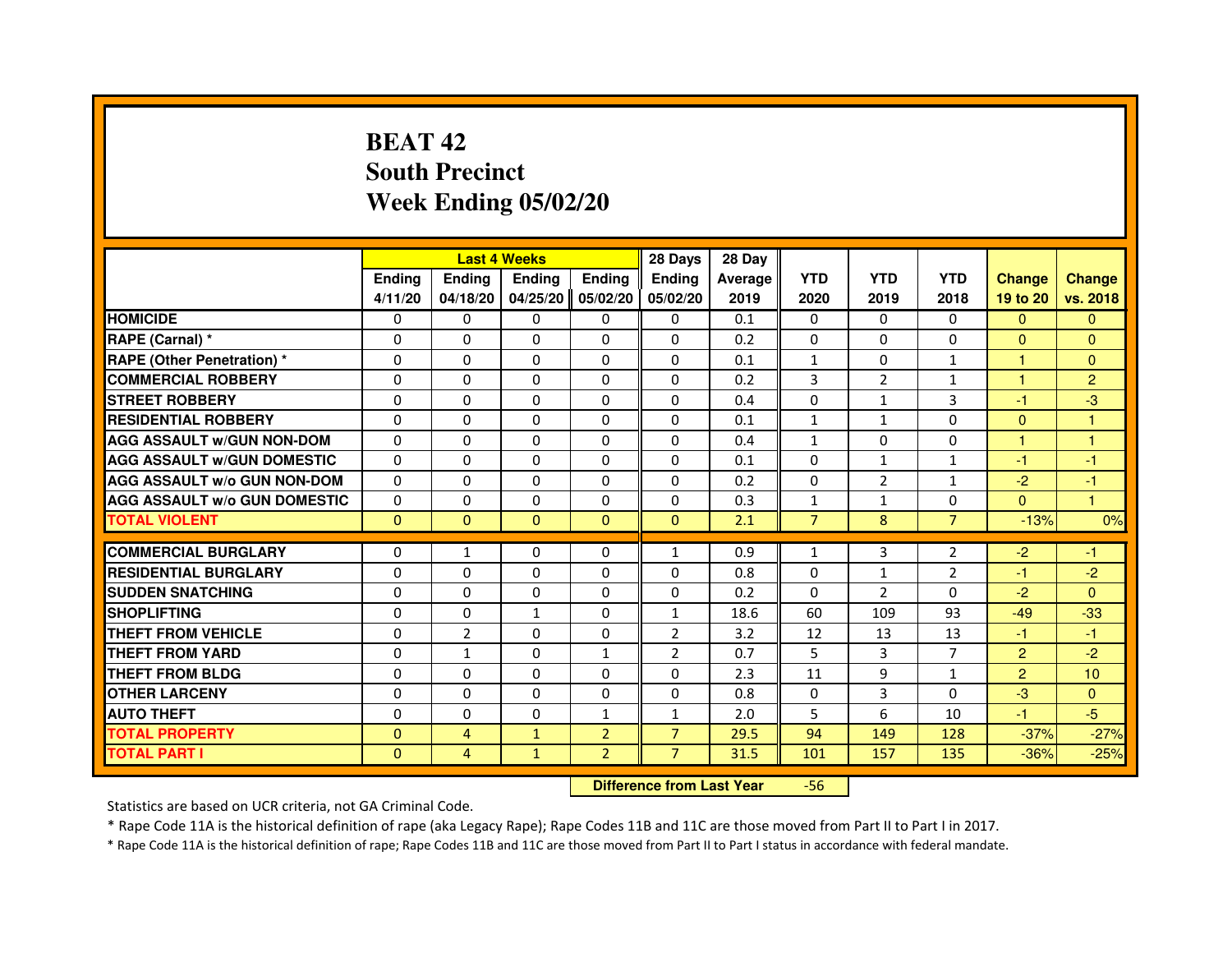## **BEAT 43 South PrecinctWeek Ending 05/02/20**

|                                     |               | <b>Last 4 Weeks</b> |                |                   | 28 Days        | 28 Day  |                |                |                |                |                |
|-------------------------------------|---------------|---------------------|----------------|-------------------|----------------|---------|----------------|----------------|----------------|----------------|----------------|
|                                     | <b>Ending</b> | <b>Endina</b>       | <b>Endina</b>  | <b>Ending</b>     | <b>Endina</b>  | Average | <b>YTD</b>     | <b>YTD</b>     | <b>YTD</b>     | <b>Change</b>  | <b>Change</b>  |
|                                     | 4/11/20       | 04/18/20            |                | 04/25/20 05/02/20 | 05/02/20       | 2019    | 2020           | 2019           | 2018           | 19 to 20       | vs. 2018       |
| <b>HOMICIDE</b>                     | 0             | 0                   | $\mathbf{0}$   | 0                 | 0              | 0.2     | $\mathbf{0}$   | 1              | $\mathbf{1}$   | $-1$           | $-1$           |
| RAPE (Carnal) *                     | $\Omega$      | $\Omega$            | $\Omega$       | $\Omega$          | $\Omega$       | 0.2     | $\Omega$       | $\mathbf{1}$   | $\mathbf{1}$   | $-1$           | $-1$           |
| <b>RAPE (Other Penetration) *</b>   | 0             | $\Omega$            | 0              | $\Omega$          | $\Omega$       | 0.1     | $\Omega$       | $\Omega$       | $\Omega$       | $\Omega$       | $\Omega$       |
| <b>COMMERCIAL ROBBERY</b>           | 0             | $\mathbf{1}$        | 0              | 0                 | $\mathbf{1}$   | 0.3     | 3              | 0              | $\Omega$       | 3              | 3              |
| <b>STREET ROBBERY</b>               | 0             | 0                   | $\mathbf{1}$   | 0                 | $\mathbf{1}$   | 0.7     | $\mathbf{1}$   | $\overline{2}$ | 3              | $-1$           | $-2$           |
| <b>RESIDENTIAL ROBBERY</b>          | 0             | 0                   | $\Omega$       | $\Omega$          | $\Omega$       | 0.1     | $\Omega$       | $\Omega$       | $\Omega$       | $\Omega$       | $\Omega$       |
| <b>AGG ASSAULT w/GUN ON-DOM</b>     | $\mathbf{1}$  | $\mathbf{1}$        | $\mathbf{1}$   | $\Omega$          | 3              | 0.6     | 8              | 3              | $\mathbf{1}$   | 5              | $\overline{7}$ |
| <b>AGG ASSAULT W/GUN DOMESTIC</b>   | 0             | 0                   | 0              | 0                 | $\Omega$       | 0.2     | 0              | $\mathbf{1}$   | $\Omega$       | $-1$           | $\Omega$       |
| <b>AGG ASSAULT W/o GUN NON-DOM</b>  | $\Omega$      | 0                   | $\Omega$       | $\Omega$          | $\Omega$       | 0.6     | $\overline{2}$ | 3              | 1              | $-1$           | 1              |
| <b>AGG ASSAULT W/o GUN DOMESTIC</b> | $\Omega$      | $\Omega$            | 0              | $\mathbf{1}$      | $\mathbf{1}$   | 0.6     | 10             | $\overline{2}$ | $\mathbf{1}$   | 8              | 9              |
| <b>TOTAL VIOLENT</b>                | $\mathbf{1}$  | $\overline{2}$      | $\overline{2}$ | $\mathbf{1}$      | 6              | 3.5     | 24             | 13             | 8              | 85%            | 200%           |
|                                     |               |                     |                |                   |                |         |                |                |                |                |                |
| <b>COMMERCIAL BURGLARY</b>          | 0             | 0                   | 0              | 0                 | $\Omega$       | 1.2     | 0              | 4              | 5              | $-4$           | $-5$           |
| <b>RESIDENTIAL BURGLARY</b>         | $\mathbf{1}$  | $\Omega$            | $\mathbf{1}$   | $\Omega$          | 2              | 2.1     | 9              | 6              | 15             | 3              | $-6$           |
| <b>SUDDEN SNATCHING</b>             | 0             | 0                   | 0              | 0                 | $\Omega$       | 0.2     | $\Omega$       | $\Omega$       | $\overline{2}$ | $\Omega$       | $-2$           |
| <b>SHOPLIFTING</b>                  | $\mathbf{1}$  | 0                   | $\mathbf{1}$   | $\Omega$          | $\overline{2}$ | 6.8     | 12             | 35             | 14             | $-23$          | $-2$           |
| <b>THEFT FROM VEHICLE</b>           | $\mathbf{1}$  | $\Omega$            | $\Omega$       | $\mathbf{1}$      | $\overline{2}$ | 2.7     | 16             | 11             | 18             | 5              | $-2$           |
| <b>THEFT FROM YARD</b>              | $\Omega$      | $\Omega$            | $\mathbf{1}$   | $\Omega$          | $\mathbf{1}$   | 1.2     | $\overline{4}$ | 3              | $\mathfrak{p}$ | $\mathbf{1}$   | $\overline{2}$ |
| <b>THEFT FROM BLDG</b>              | 0             | $\overline{2}$      | 0              | 1                 | 3              | 2.1     | 5              | 11             | 12             | $-6$           | $-7$           |
| <b>OTHER LARCENY</b>                | 1             | 0                   | 1              | $\mathbf{1}$      | 3              | 0.5     | 3              | $\mathbf{1}$   | $\mathbf{1}$   | $\overline{2}$ | $\overline{2}$ |
| <b>AUTO THEFT</b>                   | $\mathbf 0$   | 1                   | $\Omega$       | $\Omega$          | $\mathbf{1}$   | 1.8     | 3              | $\overline{2}$ | 6              | $\mathbf{1}$   | -3             |
| <b>TOTAL PROPERTY</b>               | 4             | 3                   | 4              | 3                 | 14             | 18.6    | 52             | 73             | 75             | $-29%$         | $-31%$         |
| <b>TOTAL PART I</b>                 | 5             | 5                   | 6              | $\overline{4}$    | 20             | 22.1    | 76             | 86             | 83             | $-12%$         | $-8%$          |

 **Difference from Last Year**-10

Statistics are based on UCR criteria, not GA Criminal Code.

\* Rape Code 11A is the historical definition of rape (aka Legacy Rape); Rape Codes 11B and 11C are those moved from Part II to Part I in 2017.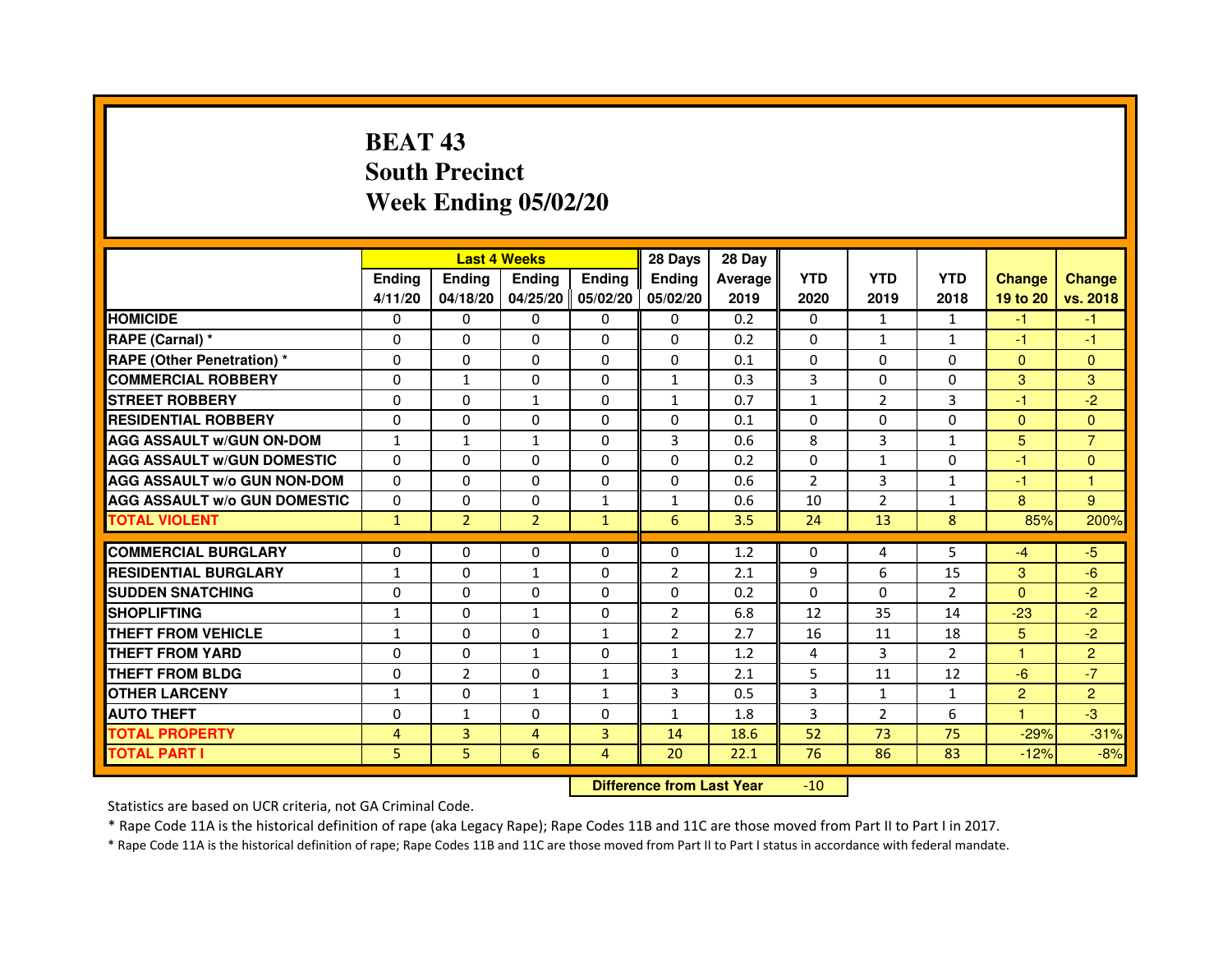## **BEAT 44 South PrecinctWeek Ending 05/02/20**

|                                     |                | <b>Last 4 Weeks</b>              |                |                | 28 Days        | 28 Day         |                |                |                |                |                |
|-------------------------------------|----------------|----------------------------------|----------------|----------------|----------------|----------------|----------------|----------------|----------------|----------------|----------------|
|                                     | <b>Ending</b>  | <b>Ending</b>                    | <b>Ending</b>  | <b>Ending</b>  | <b>Ending</b>  | <b>Average</b> | <b>YTD</b>     | <b>YTD</b>     | <b>YTD</b>     | <b>Change</b>  | <b>Change</b>  |
|                                     | 4/11/20        | 04/18/20                         | 04/25/20       | 05/02/20       | 05/02/20       | 2019           | 2020           | 2019           | 2018           | 19 to 20       | vs. 2018       |
| <b>HOMICIDE</b>                     | $\mathbf{0}$   | $\Omega$                         | $\Omega$       | $\Omega$       | 0              | 0.1            | $\Omega$       | $\mathbf{1}$   | 0              | $-1$           | $\Omega$       |
| RAPE (Carnal) *                     | 0              | $\mathbf{0}$                     | 0              | $\mathbf{1}$   | $\mathbf{1}$   | 0.2            | $\mathbf{1}$   | $\mathbf{1}$   | 0              | $\mathbf{0}$   | 1              |
| <b>RAPE (Other Penetration) *</b>   | $\mathbf 0$    | 0                                | $\Omega$       | $\Omega$       | $\Omega$       | 0.0            | $\overline{2}$ | $\Omega$       | $\overline{2}$ | $\overline{2}$ | $\Omega$       |
| <b>COMMERCIAL ROBBERY</b>           | $\mathbf 0$    | $\Omega$                         | $\Omega$       | $\mathbf{0}$   | $\mathbf{0}$   | 0.0            | $\Omega$       | $\mathbf{0}$   | $\mathbf{1}$   | $\Omega$       | $-1$           |
| <b>STREET ROBBERY</b>               | $\Omega$       | $\Omega$                         | $\Omega$       | $\mathbf{0}$   | $\Omega$       | 0.5            | 3              | $\overline{2}$ | $\mathbf{1}$   | $\mathbf{1}$   | $\overline{2}$ |
| <b>RESIDENTIAL ROBBERY</b>          | 0              | $\Omega$                         | 0              | $\mathbf{0}$   | $\Omega$       | 0.0            | $\mathbf{1}$   | $\Omega$       | $\overline{2}$ | 1              | $-1$           |
| <b>AGG ASSAULT W/GUN NON-DOM</b>    | $\Omega$       | 0                                | $\Omega$       | $\mathbf{0}$   | $\Omega$       | 0.8            | 4              | $\overline{4}$ | $\mathbf{1}$   | $\Omega$       | 3              |
| <b>AGG ASSAULT W/GUN DOMESTIC</b>   | $\Omega$       | $\Omega$                         | $\Omega$       | $\Omega$       | $\Omega$       | 0.2            | $\mathbf{1}$   | $\overline{2}$ | $\mathbf{1}$   | $-1$           | $\Omega$       |
| <b>AGG ASSAULT W/o GUN NON-DOM</b>  | $\Omega$       | 0                                | 0              | $\mathbf{0}$   | 0              | 0.4            | 3              | $\overline{2}$ | $\overline{2}$ | $\mathbf{1}$   | 1              |
| <b>AGG ASSAULT W/o GUN DOMESTIC</b> | $\Omega$       | 0                                | 0              | $\Omega$       | 0              | 1.2            | 3              | 6              | $\mathbf{1}$   | $-3$           | $\overline{2}$ |
| <b>TOTAL VIOLENT</b>                | $\mathbf{0}$   | $\mathbf{0}$                     | $\overline{0}$ | $\mathbf{1}$   | $\mathbf{1}$   | 3.3            | 18             | 18             | 11             | 0%             | 64%            |
| <b>COMMERCIAL BURGLARY</b>          | 0              | 0                                | 0              | 0              | 0              | 0.8            | $\overline{2}$ | 5              | $\mathbf{1}$   | $-3$           | 1              |
| <b>RESIDENTIAL BURGLARY</b>         | $\mathbf 0$    | $\mathbf{1}$                     | $\Omega$       | $\mathbf{1}$   | $\overline{2}$ | 1.5            | 12             | 4              | 8              | 8              | 4              |
| <b>SUDDEN SNATCHING</b>             | $\Omega$       | 0                                | $\Omega$       | $\Omega$       | $\Omega$       | 0.2            | $\Omega$       | $\mathfrak{p}$ | $\Omega$       | $-2$           | $\Omega$       |
| <b>SHOPLIFTING</b>                  | 0              | $\mathbf{1}$                     | 0              | $\mathbf{0}$   | $\mathbf{1}$   | 2.7            | 9              | 10             | 24             | $-1$           | $-15$          |
| THEFT FROM VEHICLE                  | $\overline{2}$ | $\mathbf{1}$                     | $\mathbf{1}$   | $\mathbf{1}$   | 5              | 6.5            | 21             | 23             | 26             | $-2$           | $-5$           |
| THEFT FROM YARD                     | $\overline{2}$ | 0                                | $\Omega$       | 0              | $\overline{2}$ | 0.7            | 3              | 4              | $\overline{4}$ | $-1$           | $-1$           |
| <b>THEFT FROM BLDG</b>              | 0              | $\Omega$                         | 0              | $\mathbf{0}$   | $\Omega$       | 1.4            | 3              | $\overline{7}$ | 4              | $-4$           | $-1$           |
| <b>OTHER LARCENY</b>                | $\mathbf{1}$   | $\Omega$                         | 0              | $\mathbf{0}$   | $\mathbf{1}$   | 0.8            | $\overline{2}$ | 3              | 3              | $-1$           | $-1$           |
| <b>AUTO THEFT</b>                   | $\mathbf{1}$   | $\mathbf{1}$                     | $\Omega$       | $\overline{2}$ | 4              | 2.7            | 6              | 8              | 5              | $-2$           | $\mathbf{1}$   |
| <b>TOTAL PROPERTY</b>               | 6              | 4                                | $\mathbf{1}$   | 4              | 15             | 17.3           | 58             | 66             | 75             | $-12%$         | $-23%$         |
| <b>TOTAL PART I</b>                 | 6              | 4                                | $\mathbf{1}$   | 5              | 16             | 20.6           | 76             | 84             | 86             | $-10%$         | $-12%$         |
|                                     |                | <b>Difference from Last Year</b> |                | $-8$           |                |                |                |                |                |                |                |

 **Difference from Last Year**

Statistics are based on UCR criteria, not GA Criminal Code.

\* Rape Code 11A is the historical definition of rape (aka Legacy Rape); Rape Codes 11B and 11C are those moved from Part II to Part I in 2017.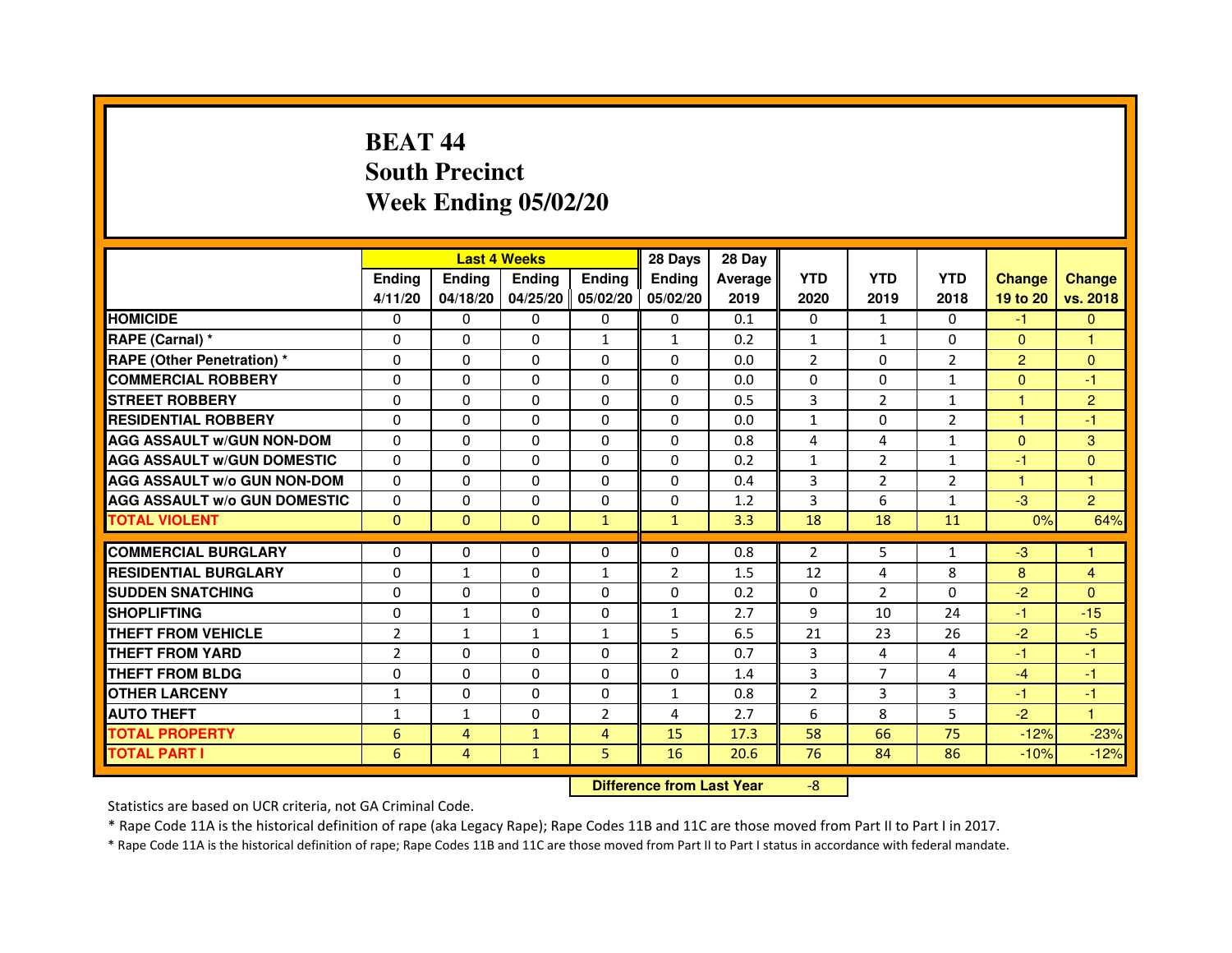## **BEAT 45 South PrecinctWeek Ending 05/02/20**

|                                     |               | <b>Last 4 Weeks</b> |                |                   | 28 Days        | 28 Day  |                |                |                |                |                |
|-------------------------------------|---------------|---------------------|----------------|-------------------|----------------|---------|----------------|----------------|----------------|----------------|----------------|
|                                     | <b>Ending</b> | <b>Endina</b>       | <b>Endina</b>  | <b>Ending</b>     | <b>Endina</b>  | Average | <b>YTD</b>     | <b>YTD</b>     | <b>YTD</b>     | <b>Change</b>  | <b>Change</b>  |
|                                     | 4/11/20       | 04/18/20            |                | 04/25/20 05/02/20 | 05/02/20       | 2019    | 2020           | 2019           | 2018           | 19 to 20       | vs. 2018       |
| <b>HOMICIDE</b>                     | 0             | 0                   | $\mathbf{0}$   | 0                 | 0              | 0.0     | 1              | 0              | $\mathbf{0}$   | 1              |                |
| RAPE (Carnal) *                     | $\Omega$      | $\Omega$            | $\Omega$       | $\Omega$          | $\Omega$       | 0.1     | $\overline{2}$ | $\Omega$       | $\overline{2}$ | $\overline{2}$ | $\Omega$       |
| <b>RAPE (Other Penetration) *</b>   | 0             | $\Omega$            | 0              | $\Omega$          | $\Omega$       | 0.0     | $\mathbf{1}$   | $\Omega$       | $\mathbf{1}$   | 1              | $\Omega$       |
| <b>COMMERCIAL ROBBERY</b>           | 0             | 0                   | 1              | 0                 | $\mathbf{1}$   | 0.2     | 2              | 0              | $\mathbf{1}$   | $\overline{2}$ | 1              |
| <b>STREET ROBBERY</b>               | 0             | 0                   | 0              | 0                 | 0              | 0.3     | $\mathbf{1}$   | $\overline{2}$ | 0              | $-1$           | 1              |
| <b>RESIDENTIAL ROBBERY</b>          | 0             | $\Omega$            | $\Omega$       | $\Omega$          | $\Omega$       | 0.1     | $\Omega$       | $\mathbf{1}$   | $\Omega$       | $-1$           | $\Omega$       |
| <b>AGG ASSAULT W/GUN NON-DOM</b>    | $\Omega$      | $\mathbf 0$         | $\Omega$       | $\Omega$          | $\Omega$       | 0.5     | $\mathbf{1}$   | $\overline{2}$ | $\Omega$       | $-1$           | 1              |
| <b>AGG ASSAULT W/GUN DOMESTIC</b>   | 0             | 0                   | 0              | 0                 | $\Omega$       | 0.2     | $\mathbf{1}$   | $\mathbf{1}$   | $\Omega$       | $\Omega$       | 1              |
| <b>AGG ASSAULT W/o GUN NON-DOM</b>  | $\Omega$      | 0                   | $\Omega$       | $\Omega$          | $\Omega$       | 0.2     | $\Omega$       | $\Omega$       | $\overline{2}$ | $\Omega$       | $-2$           |
| <b>AGG ASSAULT W/o GUN DOMESTIC</b> | $\Omega$      | $\mathbf{1}$        | 0              | $\Omega$          | $\mathbf{1}$   | 0.5     | $\overline{2}$ | $\overline{2}$ | $\mathbf{1}$   | $\Omega$       | 1              |
| <b>TOTAL VIOLENT</b>                | $\Omega$      | $\mathbf{1}$        | $\mathbf{1}$   | $\Omega$          | $\overline{2}$ | 1.9     | 11             | 8              | $\overline{7}$ | 38%            | 57%            |
|                                     |               |                     |                |                   |                |         |                |                |                |                |                |
| <b>COMMERCIAL BURGLARY</b>          | 0             | 1                   | 0              | 0                 | $\mathbf{1}$   | 0.2     | $\mathbf{1}$   | $\mathbf{1}$   | $\mathbf{1}$   | $\Omega$       | $\Omega$       |
| <b>RESIDENTIAL BURGLARY</b>         | 0             | $\Omega$            | 0              | $\mathbf{1}$      | 1              | 1.2     | 4              | 3              | 18             | 1              | $-14$          |
| <b>SUDDEN SNATCHING</b>             | 0             | 0                   | 0              | 0                 | 0              | 0.1     | $\Omega$       | $\Omega$       | $\Omega$       | $\Omega$       | $\Omega$       |
| <b>SHOPLIFTING</b>                  | 0             | 0                   | $\overline{2}$ | $\Omega$          | $\overline{2}$ | 8.0     | 10             | 47             | 18             | $-37$          | -8             |
| <b>THEFT FROM VEHICLE</b>           | 8             | $\Omega$            | $\mathbf{1}$   | $\mathbf{1}$      | 10             | 3.1     | 25             | 10             | 20             | 15             | 5              |
| <b>THEFT FROM YARD</b>              | $\Omega$      | $\Omega$            | $\Omega$       | $\Omega$          | $\Omega$       | 1.2     | $\overline{2}$ | $\overline{7}$ | 5              | $-5$           | -3             |
| <b>THEFT FROM BLDG</b>              | 0             | 0                   | 0              | 0                 | 0              | 1.2     | 6              | 6              | 3              | $\Omega$       | 3              |
| <b>OTHER LARCENY</b>                | 0             | 0                   | $\Omega$       | $\Omega$          | $\Omega$       | 0.5     | 3              | $\Omega$       | 1              | 3              | $\overline{2}$ |
| <b>AUTO THEFT</b>                   | $\mathbf 0$   | 0                   | $\Omega$       | $\Omega$          | $\Omega$       | 1.0     | $\overline{2}$ | 3              | 8              | $-1$           | $-6$           |
| <b>TOTAL PROPERTY</b>               | 8             | $\mathbf{1}$        | 3              | $\overline{2}$    | 14             | 16.3    | 53             | 77             | 74             | $-31%$         | $-28%$         |
| <b>TOTAL PART I</b>                 | 8             | $\overline{2}$      | 4              | $\overline{2}$    | 16             | 18.2    | 64             | 85             | 81             | $-25%$         | $-21%$         |

 **Difference from Last Year**-21

Statistics are based on UCR criteria, not GA Criminal Code.

\* Rape Code 11A is the historical definition of rape (aka Legacy Rape); Rape Codes 11B and 11C are those moved from Part II to Part I in 2017.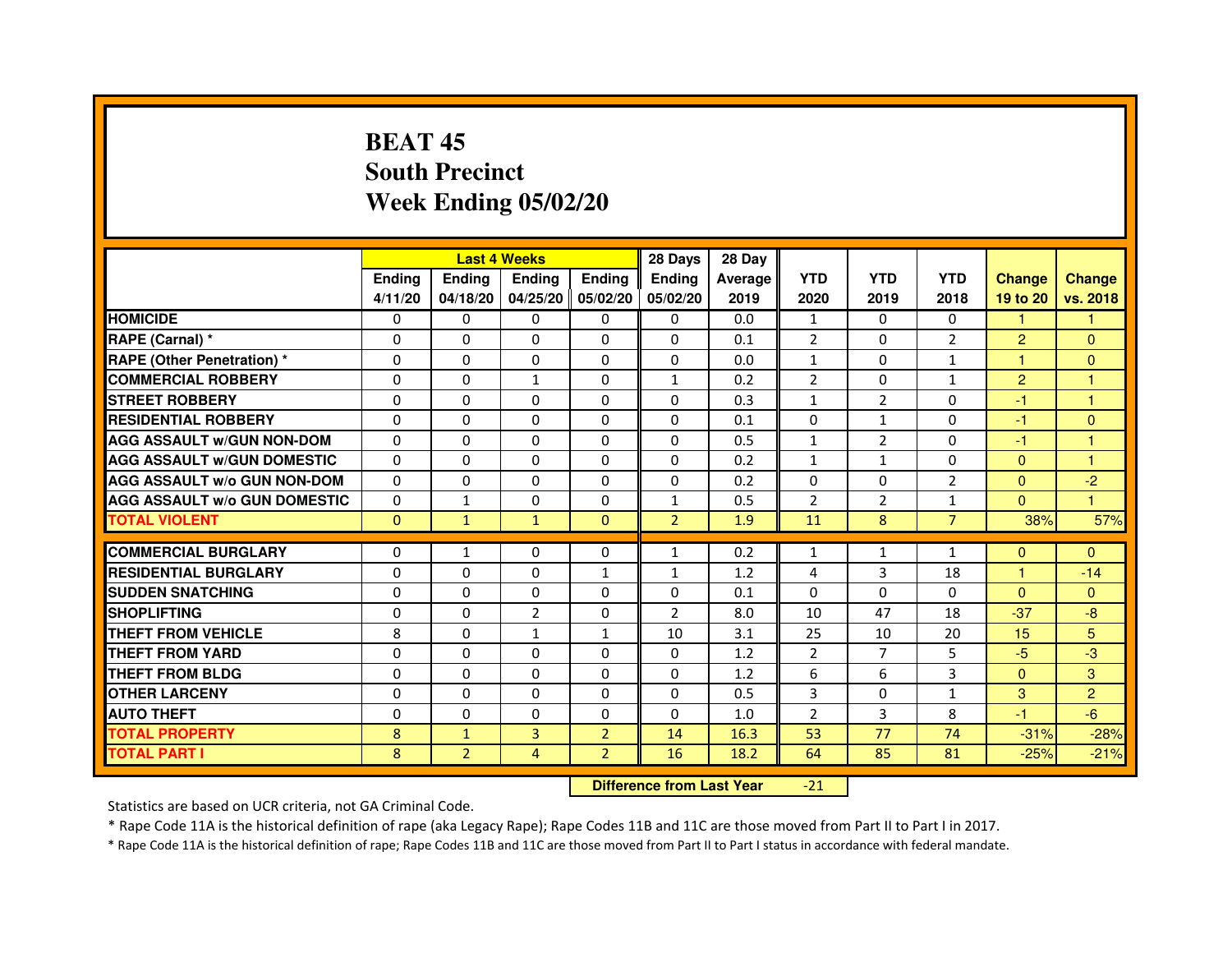## **BEAT 46 South PrecinctWeek Ending 05/02/20**

|                                     |                | <b>Last 4 Weeks</b> |              |                | 28 Days                          | 28 Day  |                |                |                |                |                |
|-------------------------------------|----------------|---------------------|--------------|----------------|----------------------------------|---------|----------------|----------------|----------------|----------------|----------------|
|                                     | Ending         | <b>Ending</b>       | Ending       | <b>Ending</b>  | <b>Ending</b>                    | Average | <b>YTD</b>     | <b>YTD</b>     | <b>YTD</b>     | <b>Change</b>  | <b>Change</b>  |
|                                     | 4/11/20        | 04/18/20            | 04/25/20     | 05/02/20       | 05/02/20                         | 2019    | 2020           | 2019           | 2018           | 19 to 20       | vs. 2019       |
| <b>HOMICIDE</b>                     | 0              | $\Omega$            | $\Omega$     | $\Omega$       | 0                                | 0.2     | 0              | $\mathcal{P}$  | $\Omega$       | $-2$           | $\Omega$       |
| RAPE (Carnal) *                     | 0              | $\mathbf{0}$        | 0            | 0              | 0                                | 0.2     | 2              | 0              | $\mathbf{1}$   | $\overline{2}$ |                |
| RAPE (Other Penetration) *          | $\Omega$       | 0                   | $\Omega$     | $\Omega$       | $\Omega$                         | 0.0     | $\Omega$       | $\mathbf{0}$   | $\overline{2}$ | $\mathbf{0}$   | $-2$           |
| <b>COMMERCIAL ROBBERY</b>           | $\Omega$       | $\Omega$            | $\Omega$     | $\Omega$       | $\Omega$                         | 0.2     | $\mathbf{1}$   | $\mathbf{1}$   | $\overline{2}$ | $\mathbf{0}$   | $-1$           |
| <b>STREET ROBBERY</b>               | $\Omega$       | $\Omega$            | $\Omega$     | $\Omega$       | $\Omega$                         | 0.2     | 3              | $\Omega$       | $\mathbf{1}$   | 3              | $\overline{c}$ |
| <b>RESIDENTIAL ROBBERY</b>          | 0              | 0                   | 0            | 0              | 0                                | 0.0     | 0              | $\mathbf{0}$   | $\Omega$       | $\overline{0}$ | $\overline{0}$ |
| <b>AGG ASSAULT w/GUN NON-DOM</b>    | $\Omega$       | $\Omega$            | $\Omega$     | $\Omega$       | $\Omega$                         | 0.3     | 3              | $\mathbf{1}$   | $\mathbf{1}$   | $\overline{2}$ | $\overline{2}$ |
| <b>AGG ASSAULT W/GUN DOMESTIC</b>   | $\Omega$       | $\Omega$            | $\Omega$     | $\Omega$       | $\Omega$                         | 0.2     | $\mathbf 1$    | $\overline{2}$ | $\Omega$       | $-1$           | 1              |
| <b>AGG ASSAULT W/o GUN NON-DOM</b>  | $\mathbf{1}$   | $\Omega$            | $\Omega$     | $\mathbf{1}$   | 2                                | 0.4     | 3              | $\mathbf{1}$   | $\Omega$       | $\overline{2}$ | 3              |
| <b>AGG ASSAULT w/o GUN DOMESTIC</b> | $\Omega$       | $\Omega$            | 0            | $\Omega$       | $\Omega$                         | 0.9     | $\Omega$       | 4              | 3              | $-4$           | $-3$           |
| <b>TOTAL VIOLENT</b>                | $\mathbf{1}$   | $\overline{0}$      | $\mathbf{0}$ | $\mathbf{1}$   | $\overline{2}$                   | 2.5     | 13             | 11             | 10             | 18%            | 30%            |
| <b>COMMERCIAL BURGLARY</b>          | 0              | 0                   | 0            | 1              | $\mathbf{1}$                     | 0.8     | 3              | 5              | 6              | $-2$           | $-3$           |
| <b>RESIDENTIAL BURGLARY</b>         | $\Omega$       | $\Omega$            | $\Omega$     | $\Omega$       | 0                                | 2.2     | 4              | 5              | 17             | $-1$           | $-13$          |
| <b>SUDDEN SNATCHING</b>             | $\Omega$       | $\Omega$            | $\Omega$     | $\mathbf{1}$   | $\mathbf{1}$                     | 0.3     | $\overline{2}$ | $\Omega$       | $\mathbf{1}$   | $\overline{2}$ | $\mathbf{1}$   |
| <b>SHOPLIFTING</b>                  | 0              | $\Omega$            | 0            | 0              | 0                                | 9.6     | 24             | 46             | 41             | $-22$          | $-17$          |
| <b>THEFT FROM VEHICLE</b>           | 1              | 3                   | $\mathbf{1}$ | $\Omega$       | 5                                | 4.1     | 15             | 13             | 13             | $\overline{2}$ | $\overline{2}$ |
| <b>THEFT FROM YARD</b>              | $\mathbf{1}$   | $\Omega$            | $\Omega$     | $\Omega$       | $\mathbf{1}$                     | 0.6     | 3              | $\mathbf{1}$   | 4              | $\overline{2}$ | $-1$           |
| <b>THEFT FROM BLDG</b>              | $\Omega$       | $\Omega$            | $\Omega$     | $\Omega$       | $\Omega$                         | 2.1     | $\overline{7}$ | 6              | 8              | $\mathbf{1}$   | $-1$           |
| <b>OTHER LARCENY</b>                | 0              | $\Omega$            | $\mathbf{0}$ | 0              | 0                                | 0.8     | $\mathbf{1}$   | $\overline{2}$ | $\mathbf{1}$   | $-1$           | $\Omega$       |
| <b>AUTO THEFT</b>                   | $\Omega$       | $\Omega$            | $\Omega$     | $\Omega$       | $\Omega$                         | 1.9     | $\overline{2}$ | 10             | 17             | $-8$           | $-15$          |
| <b>TOTAL PROPERTY</b>               | $\overline{2}$ | 3                   | $\mathbf{1}$ | $\overline{2}$ | 8                                | 22.3    | 61             | 88             | 108            | $-31%$         | $-44%$         |
| <b>TOTAL PART I</b>                 | $\overline{3}$ | 3                   | $\mathbf{1}$ | 3              | 10                               | 24.8    | 74             | 99             | 118            | $-25%$         | $-37%$         |
|                                     |                |                     |              |                | <b>Difference from Last Year</b> |         | $-25$          |                |                |                |                |

 **Difference from Last Year**

Statistics are based on UCR criteria, not GA Criminal Code.

\* Rape Code 11A is the historical definition of rape (aka Legacy Rape); Rape Codes 11B and 11C are those moved from Part II to Part I in 2017.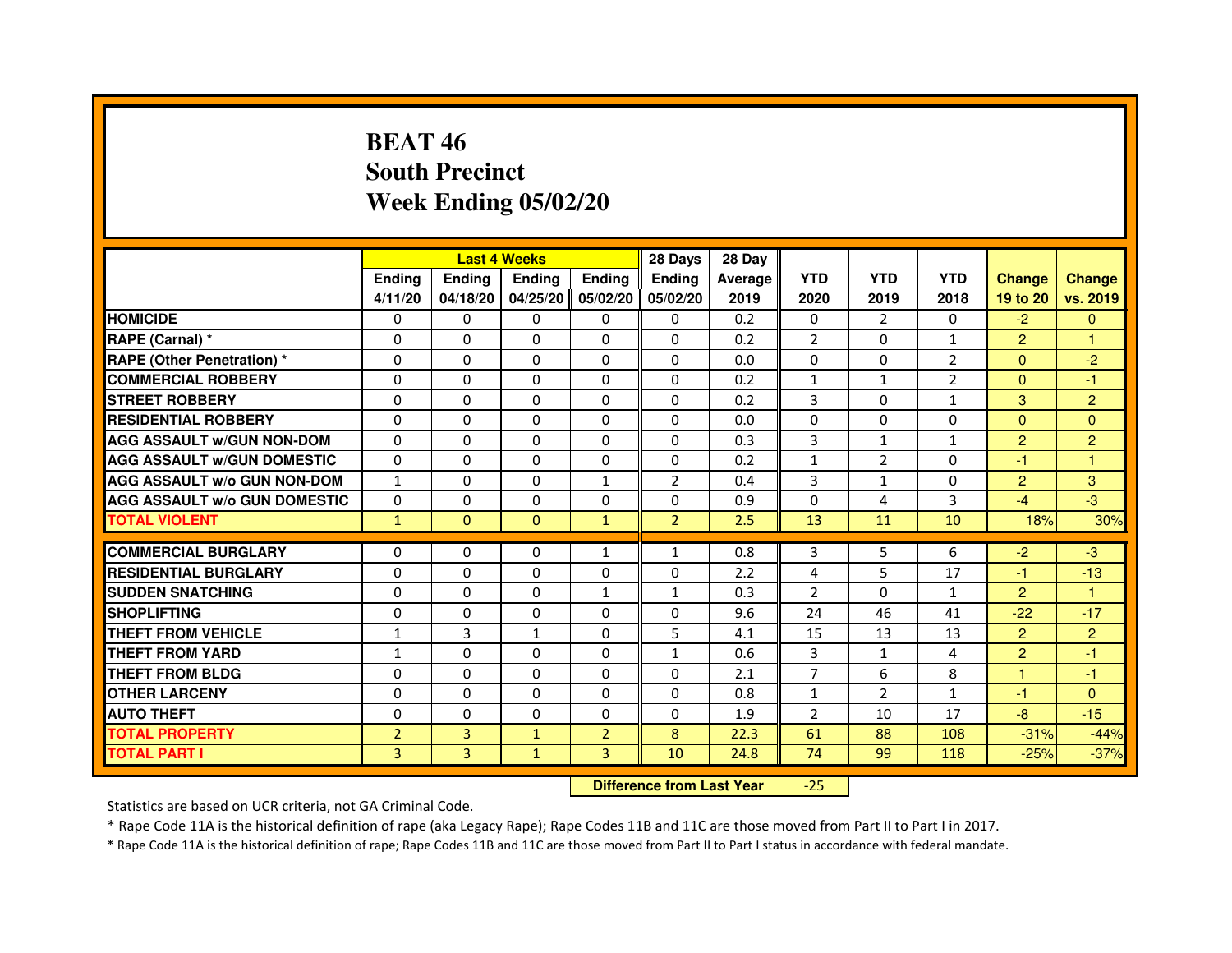## **BEAT 47 South PrecinctWeek Ending 05/02/20**

|                                     |               | <b>Last 4 Weeks</b>              |                |               | 28 Days       | 28 Day  |                |                |                |                |               |
|-------------------------------------|---------------|----------------------------------|----------------|---------------|---------------|---------|----------------|----------------|----------------|----------------|---------------|
|                                     | <b>Ending</b> | <b>Ending</b>                    | Ending         | <b>Ending</b> | <b>Ending</b> | Average | <b>YTD</b>     | <b>YTD</b>     | <b>YTD</b>     | <b>Change</b>  | <b>Change</b> |
|                                     | 4/11/20       | 04/18/20                         | 04/25/20       | 05/02/20      | 05/02/20      | 2019    | 2020           | 2019           | 2018           | 19 to 20       | vs. 2018      |
| <b>HOMICIDE</b>                     | $\mathbf{0}$  | 0                                | $\mathbf{0}$   | 0             | 0             | 0.0     | $\mathbf{0}$   | $\Omega$       | $\Omega$       | $\Omega$       | $\mathbf{0}$  |
| RAPE (Carnal) *                     | 0             | 0                                | 0              | 0             | 0             | 0.0     | 0              | 0              | 0              | $\Omega$       | $\mathbf{0}$  |
| <b>RAPE (Other Penetration) *</b>   | $\Omega$      | $\Omega$                         | $\Omega$       | $\Omega$      | $\Omega$      | 0.0     | $\Omega$       | $\Omega$       | $\Omega$       | $\Omega$       | $\mathbf{0}$  |
| <b>COMMERCIAL ROBBERY</b>           | 0             | $\Omega$                         | $\Omega$       | $\Omega$      | 0             | 0.0     | 0              | $\Omega$       | $\Omega$       | $\overline{0}$ | $\mathbf{0}$  |
| <b>STREET ROBBERY</b>               | $\Omega$      | $\Omega$                         | $\Omega$       | $\Omega$      | $\Omega$      | 0.1     | $\Omega$       | $\Omega$       | $\Omega$       | $\mathbf{0}$   | $\mathbf{0}$  |
| <b>RESIDENTIAL ROBBERY</b>          | 0             | 0                                | $\Omega$       | 0             | $\Omega$      | 0.0     | $\mathbf{1}$   | 0              | $\Omega$       | $\mathbf{1}$   | 1             |
| <b>AGG ASSAULT W/GUN NON-GUN</b>    | $\Omega$      | $\Omega$                         | 0              | $\Omega$      | $\Omega$      | 0.2     | $\Omega$       | $\Omega$       | 0              | $\mathbf{0}$   | $\mathbf{0}$  |
| <b>AGG ASSAULT W/GUN DOMESTIC</b>   | $\Omega$      | $\Omega$                         | $\Omega$       | $\Omega$      | $\Omega$      | 0.1     | $\Omega$       | $\Omega$       | 0              | $\Omega$       | $\Omega$      |
| <b>AGG ASSAULT W/o GUN NON-DOM</b>  | $\Omega$      | $\Omega$                         | $\Omega$       | $\Omega$      | $\Omega$      | 0.3     | $\Omega$       | $\mathbf{1}$   | $\Omega$       | $-1$           | $\mathbf{0}$  |
| <b>AGG ASSAULT W/o GUN DOMESTIC</b> | 0             | 0                                | 0              | $\Omega$      | $\Omega$      | 0.4     | 0              | 1              | 0              | -1             | $\Omega$      |
| <b>TOTAL VIOLENT</b>                | $\mathbf{0}$  | $\mathbf{0}$                     | $\mathbf{0}$   | $\mathbf{0}$  | $\mathbf{0}$  | 1.1     | $\mathbf{1}$   | $\overline{2}$ | $\mathbf{0}$   | $-50%$         | #DIV/0!       |
| <b>COMMERCIAL BURGLARY</b>          | 0             | 0                                | 0              | 0             | 0             | 0.1     | 0              | 0              | 0              | $\mathbf{0}$   | $\mathbf{0}$  |
| <b>RESIDENTIAL BURGLARY</b>         | $\Omega$      | $\Omega$                         | $\Omega$       | $\Omega$      | 0             | 0.3     | $\mathbf{1}$   | $\mathbf{1}$   | 6              | $\mathbf{0}$   | $-5$          |
| <b>SUDDEN SNATCHING</b>             | $\Omega$      | $\Omega$                         | $\Omega$       | $\Omega$      | $\Omega$      | 0.0     | $\Omega$       | $\Omega$       | $\Omega$       | $\Omega$       | $\Omega$      |
| <b>SHOPLIFTING</b>                  | 0             | $\mathbf{0}$                     | 0              | $\Omega$      | 0             | 0.1     | $\Omega$       | 0              | $\mathbf{1}$   | $\mathbf{0}$   | -1            |
| THEFT FROM VEHICLE                  | 1             | $\mathbf{1}$                     | 0              | $\mathbf{1}$  | 3             | 1.3     | 5              | 8              | 10             | $-3$           | $-5$          |
| <b>THEFT FROM YARD</b>              | $\Omega$      | $\Omega$                         | $\mathbf{1}$   | $\Omega$      | $\mathbf 1$   | 0.7     | 3              | $\overline{2}$ | $\overline{2}$ | $\mathbf{1}$   | $\mathbf{1}$  |
| <b>THEFT FROM BLDG</b>              | $\Omega$      | $\Omega$                         | $\Omega$       | $\Omega$      | $\Omega$      | 0.5     | $\mathbf{1}$   | $\Omega$       | $\overline{2}$ | $\mathbf{1}$   | $-1$          |
| <b>OTHER LARCENY</b>                | $\Omega$      | $\Omega$                         | 0              | $\Omega$      | $\Omega$      | 0.8     | $\Omega$       | 3              | $\Omega$       | $-3$           | $\mathbf{0}$  |
| <b>AUTO THEFT</b>                   | $\Omega$      | $\Omega$                         | $\mathbf{1}$   | $\Omega$      | $\mathbf{1}$  | 0.5     | $\overline{2}$ | 3              | $\mathbf{1}$   | $-1$           | $\mathbf{1}$  |
| <b>TOTAL PROPERTY</b>               | $\mathbf{1}$  | $\mathbf{1}$                     | $\overline{2}$ | $\mathbf{1}$  | 5             | 4.2     | 12             | 17             | 22             | $-29%$         | $-45%$        |
| <b>TOTAL PART I</b>                 | $\mathbf{1}$  | $\mathbf{1}$                     | $\overline{2}$ | $\mathbf{1}$  | 5             | 5.3     | 13             | 19             | 22             | $-32%$         | $-41%$        |
|                                     |               | <b>Difference from Last Year</b> |                | $-6$          |               |         |                |                |                |                |               |

 **Difference from Last Year**

Statistics are based on UCR criteria, not GA Criminal Code.

\* Rape Code 11A is the historical definition of rape (aka Legacy Rape); Rape Codes 11B and 11C are those moved from Part II to Part I in 2017.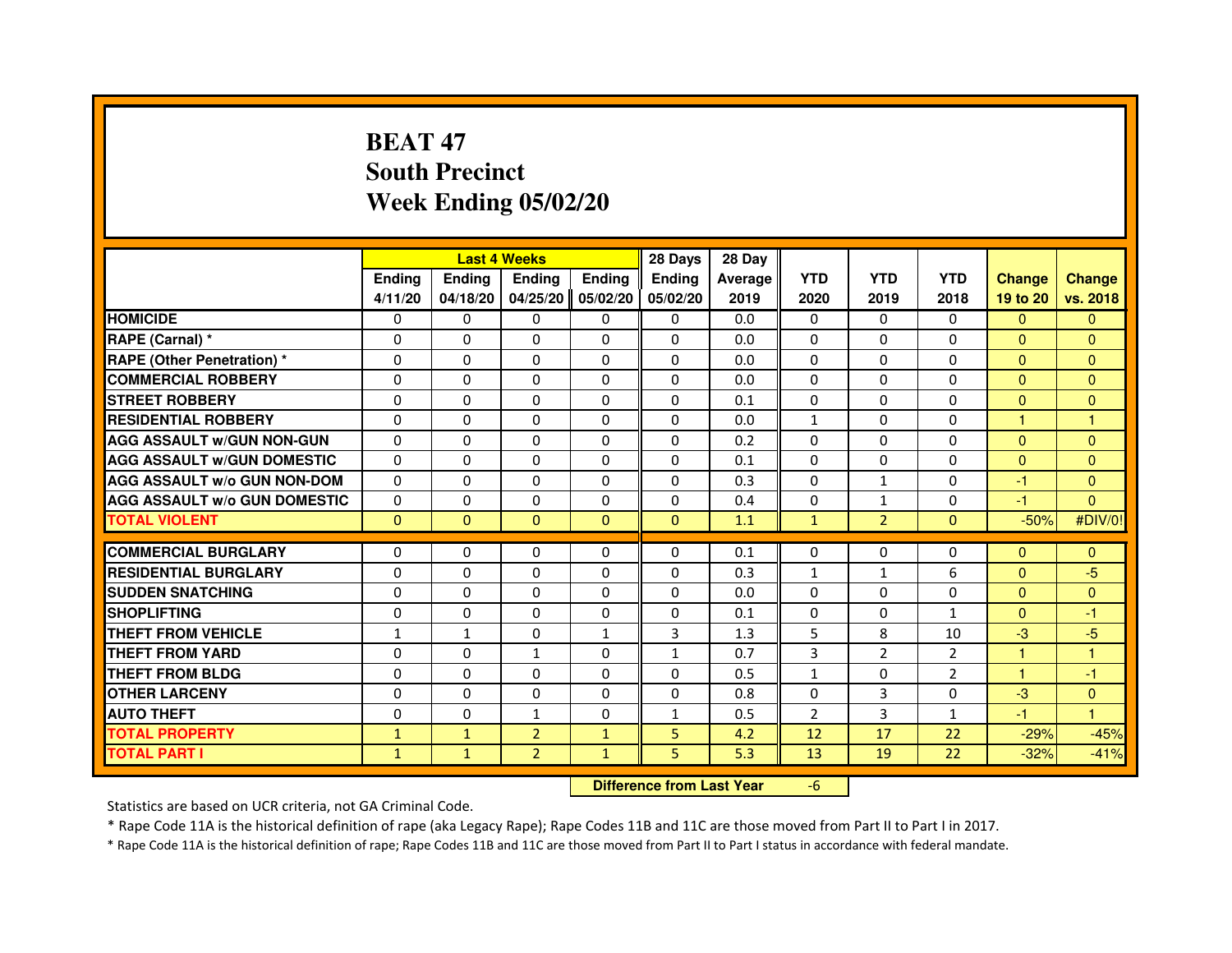#### **BEAT 51 East PrecinctWeek Ending 05/02/20**

|                                     |                |                | <b>Last 4 Weeks</b> |                | 28 Days        | 28 Day                 |                |                |                |                |                |
|-------------------------------------|----------------|----------------|---------------------|----------------|----------------|------------------------|----------------|----------------|----------------|----------------|----------------|
|                                     | <b>Ending</b>  | <b>Ending</b>  | <b>Ending</b>       | <b>Ending</b>  | <b>Ending</b>  | Average                | <b>YTD</b>     | <b>YTD</b>     | <b>YTD</b>     | <b>Change</b>  | <b>Change</b>  |
|                                     | 4/11/20        | 04/18/20       | 04/25/20            | 05/02/20       | 05/02/20       | 2019                   | 2020           | 2019           | 2018           | 19 to 20       | vs. 2018       |
| <b>HOMICIDE</b>                     | $\Omega$       | $\mathbf{1}$   | $\Omega$            | 0              | $\mathbf{1}$   | 0.2                    | $\mathbf{1}$   | 1              | $\mathbf{1}$   | $\mathbf{0}$   | $\Omega$       |
| RAPE (Carnal) *                     | 0              | 0              | $\Omega$            | $\Omega$       | $\Omega$       | 0.2                    | 0              | 1              | $\mathbf{1}$   | $-1$           | $-1$           |
| <b>RAPE (Other Penetration) *</b>   | 0              | 0              | $\Omega$            | $\Omega$       | $\Omega$       | 0.1                    | 0              | 0              | 2              | $\Omega$       | $-2$           |
| <b>COMMERCIAL ROBBERY</b>           | $\Omega$       | $\Omega$       | $\Omega$            | $\Omega$       | $\Omega$       | 0.1                    | $\Omega$       | $\Omega$       | $\Omega$       | $\Omega$       | $\Omega$       |
| <b>STREET ROBBERY</b>               | $\mathbf{1}$   | $\Omega$       | $\Omega$            | $\mathbf{1}$   | $\overline{2}$ | 1.2                    | $\overline{2}$ | $\overline{2}$ | 5              | $\Omega$       | $-3$           |
| <b>RESIDENTIAL ROBBERY</b>          | $\Omega$       | $\Omega$       | $\Omega$            | $\Omega$       | $\Omega$       | 0.2                    | $\Omega$       | $\Omega$       | $\Omega$       | $\Omega$       | $\Omega$       |
| <b>AGG ASSAULT w/GUN NON-DOM</b>    | $\mathbf{1}$   | $\mathbf{1}$   | $\Omega$            | $\Omega$       | $\overline{2}$ | 1.7                    | $\overline{7}$ | 5              | 4              | $\overline{2}$ | 3              |
| <b>AGG ASSAULT W/GUN DOMESTIC</b>   | $\Omega$       | $\Omega$       | $\Omega$            | $\Omega$       | $\Omega$       | 0.5                    | 0              | $\Omega$       | $\Omega$       | $\Omega$       | $\Omega$       |
| <b>AGG ASSAULT W/o GUN NON-DOM</b>  | $\Omega$       | $\overline{2}$ | $\Omega$            | $\Omega$       | $\overline{2}$ | 1.5                    | 5              | $\overline{7}$ | 5              | $-2$           | $\mathbf{0}$   |
| <b>AGG ASSAULT W/o GUN DOMESTIC</b> | $\Omega$       | $\Omega$       | $\Omega$            | $\mathbf{1}$   | $\mathbf{1}$   | 0.8                    | 6              | 5              | $\overline{2}$ | $\overline{1}$ | $\overline{4}$ |
| <b>TOTAL VIOLENT</b>                | $\overline{2}$ | $\overline{4}$ | $\mathbf{0}$        | $\overline{2}$ | 8              | 6.4                    | 21             | 21             | 20             | 0%             | 5%             |
| <b>COMMERCIAL BURGLARY</b>          | $\Omega$       | $\Omega$       | $\Omega$            | $\Omega$       | $\Omega$       | 0.2                    | 2              | $\mathbf{1}$   | $\overline{2}$ | $\overline{1}$ | $\mathbf{0}$   |
| <b>RESIDENTIAL BURGLARY</b>         | $\mathbf{1}$   | $\mathbf{1}$   | $\mathbf{1}$        | $\Omega$       | 3              | 2.8                    | 10             | 14             | 6              | $-4$           | $\overline{4}$ |
| <b>SUDDEN SNATCHING</b>             | 0              | 0              | 0                   | $\Omega$       | 0              | 0.0                    | 0              | 0              | $\overline{2}$ | $\Omega$       | $-2$           |
| <b>SHOPLIFTING</b>                  | 0              | $\mathbf{1}$   | $\Omega$            | $\Omega$       | $\mathbf{1}$   | 2.0                    | 9              | 6              | $\overline{7}$ | 3              | $\overline{2}$ |
| <b>THEFT FROM VEHICLE</b>           | $\Omega$       | $\Omega$       | $\Omega$            | $\mathbf{1}$   | $\mathbf{1}$   | 2.2                    | 14             | 12             | 19             | $\overline{2}$ | $-5$           |
| <b>THEFT FROM YARD</b>              | $\Omega$       | $\Omega$       | $\Omega$            | $\Omega$       | $\Omega$       | 1.2                    | 6              | 5              | 6              | $\mathbf{1}$   | $\Omega$       |
| <b>THEFT FROM BLDG</b>              | $\mathbf{1}$   | 0              | $\Omega$            | $\mathbf{1}$   | $\overline{2}$ | 1.3                    | 11             | 3              | 11             | 8              | $\Omega$       |
| <b>OTHER LARCENY</b>                | $\Omega$       | $\Omega$       | $\Omega$            | $\Omega$       | $\Omega$       | 1.4                    | 3              | 5              | 8              | $-2$           | $-5$           |
| <b>AUTO THEFT</b>                   | 0              | 4              | $\Omega$            | $\Omega$       | 4              | 2.3                    | $\overline{7}$ | 9              | 10             | $-2$           | $-3$           |
| <b>TOTAL PROPERTY</b>               | $\overline{2}$ | $6\phantom{1}$ | $\mathbf{1}$        | $\overline{2}$ | 11             | 13.3                   | 62             | 55             | 71             | 13%            | $-13%$         |
| <b>TOTAL PART I</b>                 | 4              | 10             | $\mathbf{1}$        | $\overline{4}$ | 19             | 19.8                   | 83             | 76             | 91             | 9%             | $-9%$          |
|                                     | <b>PASSAGE</b> |                |                     |                |                | a a dheanailte an Main | $\sim$         |                |                |                |                |

**Difference from Last Year** 7

Statistics are based on UCR criteria, not GA Criminal Code.

\* Rape Code 11A is the historical definition of rape (aka Legacy Rape); Rape Codes 11B and 11C are those moved from Part II to Part I in 2017.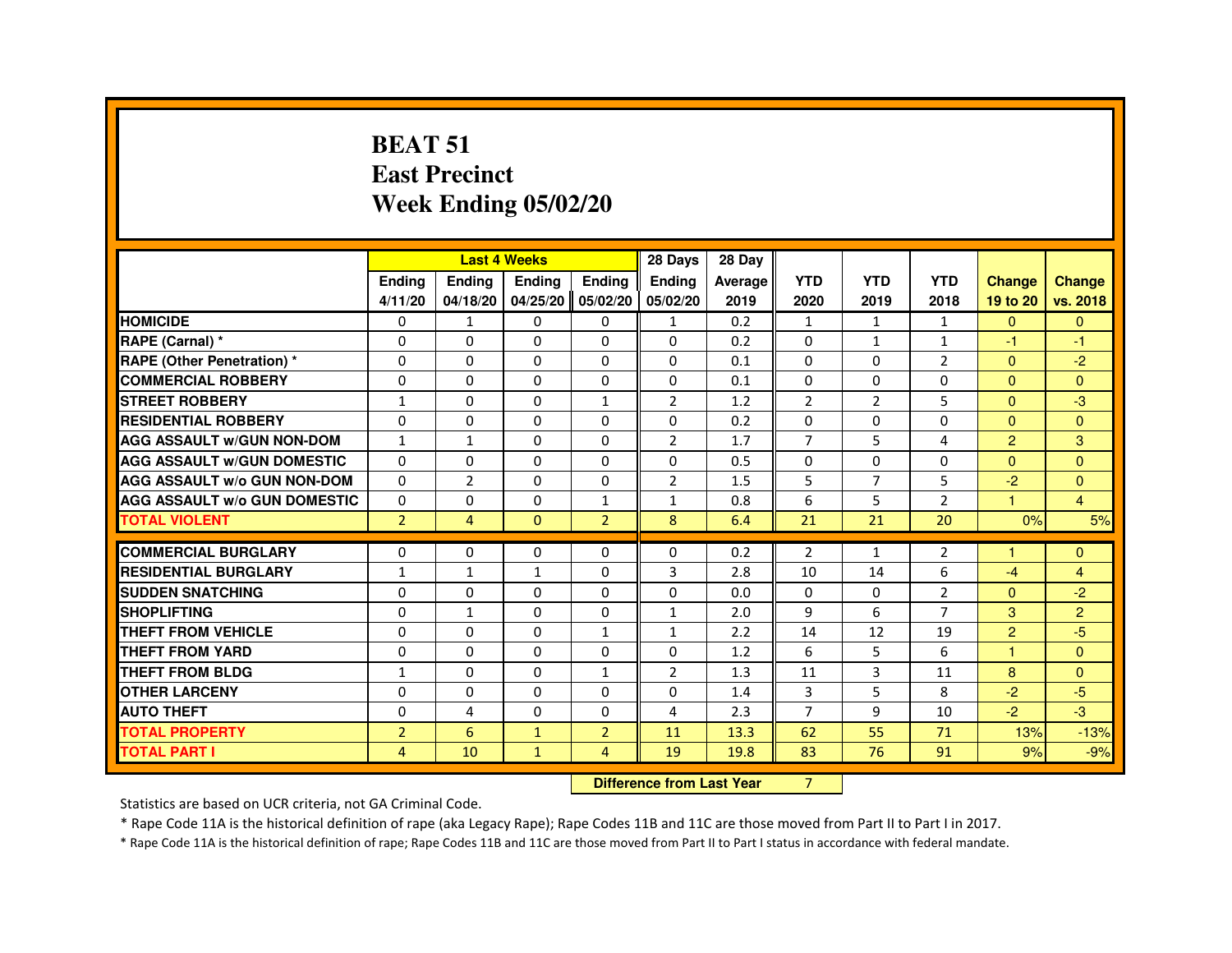## **BEAT 52 East PrecinctWeek Ending 05/02/20**

|                                     |                | <b>Last 4 Weeks</b> |               |                   | 28 Days                          | 28 Day  |                |              |                |                |                |
|-------------------------------------|----------------|---------------------|---------------|-------------------|----------------------------------|---------|----------------|--------------|----------------|----------------|----------------|
|                                     | <b>Ending</b>  | Ending              | <b>Ending</b> | <b>Ending</b>     | <b>Ending</b>                    | Average | <b>YTD</b>     | <b>YTD</b>   | <b>YTD</b>     | <b>Change</b>  | <b>Change</b>  |
|                                     | 4/11/20        | 04/18/20            |               | 04/25/20 05/02/20 | 05/02/20                         | 2019    | 2020           | 2019         | 2018           | 19 to 20       | vs. 2018       |
| <b>HOMICIDE</b>                     | 0              | 0                   | 0             | 0                 | 0                                | 0.1     | $\Omega$       | $\Omega$     | 0              | $\mathbf{0}$   | $\mathbf{0}$   |
| RAPE (Carnal) *                     | 0              | $\mathbf{0}$        | 0             | 0                 | $\Omega$                         | 0.3     | 0              | 0            | 1              | $\mathbf{0}$   | $-1$           |
| <b>RAPE (Other Penetration) *</b>   | 0              | 0                   | 0             | $\mathbf{0}$      | $\Omega$                         | 0.0     | $\Omega$       | $\mathbf{0}$ | $\Omega$       | $\mathbf{0}$   | $\Omega$       |
| <b>COMMERCIAL ROBBERY</b>           | $\mathbf 0$    | 0                   | $\Omega$      | $\mathbf{0}$      | $\mathbf{0}$                     | 0.2     | $\mathbf{0}$   | $\mathbf{0}$ | $\mathbf{1}$   | $\Omega$       | $-1$           |
| <b>STREET ROBBERY</b>               | 1              | $\Omega$            | $\Omega$      | $\Omega$          | $\mathbf{1}$                     | 0.9     | $\mathbf{1}$   | 3            | 2              | $-2$           | $-1$           |
| <b>RESIDENTIAL ROBBERY</b>          | 0              | 0                   | $\Omega$      | 0                 | $\Omega$                         | 0.2     | $\Omega$       | 2            | $\Omega$       | $-2$           | $\mathbf{0}$   |
| <b>AGG ASSAULT W/GUN NON-DOM</b>    | $\Omega$       | $\Omega$            | 0             | $\Omega$          | $\Omega$                         | 1.1     | $\mathbf{1}$   | 4            | 3              | $-3$           | $-2$           |
| <b>AGG ASSAULT W/GUN DOMESTIC</b>   | $\Omega$       | $\Omega$            | $\Omega$      | $\Omega$          | $\Omega$                         | 0.2     | $\mathbf{1}$   | $\mathbf{1}$ | $\mathbf{1}$   | $\Omega$       | $\Omega$       |
| <b>AGG ASSAULT W/o GUN NON-DOM</b>  | $\Omega$       | $\Omega$            | $\Omega$      | $\Omega$          | $\Omega$                         | 0.8     | 5              | 2            | 2              | 3              | 3              |
| <b>AGG ASSAULT W/o GUN DOMESTIC</b> | $\mathbf{1}$   | 1                   | 0             | $\Omega$          | $\overline{2}$                   | 0.8     | 8              | 4            | $\overline{2}$ | $\overline{4}$ | 6              |
| <b>TOTAL VIOLENT</b>                | $\overline{2}$ | $\mathbf{1}$        | $\mathbf{0}$  | $\mathbf{0}$      | 3                                | 4.6     | 16             | 16           | 12             | 0%             | 33%            |
| <b>COMMERCIAL BURGLARY</b>          | 0              | 0                   | 0             | 0                 | 0                                | 0.1     | 2              | 0            | $\mathbf{1}$   | $\overline{2}$ | 1              |
| <b>RESIDENTIAL BURGLARY</b>         | 0              | 0                   | $\Omega$      | $\mathbf{1}$      | $\mathbf{1}$                     | 4.4     | 9              | 16           | 23             | $-7$           | $-14$          |
| <b>SUDDEN SNATCHING</b>             | 0              | $\Omega$            | $\Omega$      | $\Omega$          | $\Omega$                         | 0.2     | $\overline{2}$ | $\Omega$     | $\Omega$       | $\overline{2}$ | $\overline{2}$ |
| <b>SHOPLIFTING</b>                  | 0              | $\mathbf{1}$        | 0             | $\mathbf{0}$      | $\mathbf{1}$                     | 0.5     | 5              | $\mathbf{1}$ | 0              | $\overline{4}$ | 5              |
| THEFT FROM VEHICLE                  | 0              | 4                   | $\mathbf{1}$  | $\Omega$          | 5                                | 4.9     | 24             | 23           | 11             | 1              | 13             |
| <b>THEFT FROM YARD</b>              | 1              | $\mathbf{1}$        | $\Omega$      | $\Omega$          | $\overline{2}$                   | 2.5     | 10             | 10           | 6              | $\Omega$       | $\overline{4}$ |
| <b>THEFT FROM BLDG</b>              | 0              | $\Omega$            | 0             | $\Omega$          | $\Omega$                         | 2.8     | 11             | 15           | 6              | $-4$           | 5              |
| <b>OTHER LARCENY</b>                | 1              | $\Omega$            | $\Omega$      | $\Omega$          | $\mathbf{1}$                     | 0.8     | 4              | 3            | 5              | 1.             | $-1$           |
| <b>AUTO THEFT</b>                   | 1              | $\Omega$            | $\Omega$      | $\Omega$          | $\mathbf{1}$                     | 2.0     | 4              | 9            | 13             | $-5$           | $-9$           |
| <b>TOTAL PROPERTY</b>               | 3              | $6\phantom{1}6$     | $\mathbf{1}$  | $\mathbf{1}$      | 11                               | 18.3    | 71             | 77           | 65             | $-8%$          | 9%             |
| <b>TOTAL PART I</b>                 | 5              | $\overline{7}$      | $\mathbf{1}$  | $\mathbf{1}$      | 14                               | 22.9    | 87             | 93           | 77             | $-6%$          | 13%            |
|                                     |                |                     |               |                   | <b>Difference from Last Year</b> |         | $-6$           |              |                |                |                |

 **Difference from Last Year**

Statistics are based on UCR criteria, not GA Criminal Code.

\* Rape Code 11A is the historical definition of rape (aka Legacy Rape); Rape Codes 11B and 11C are those moved from Part II to Part I in 2017.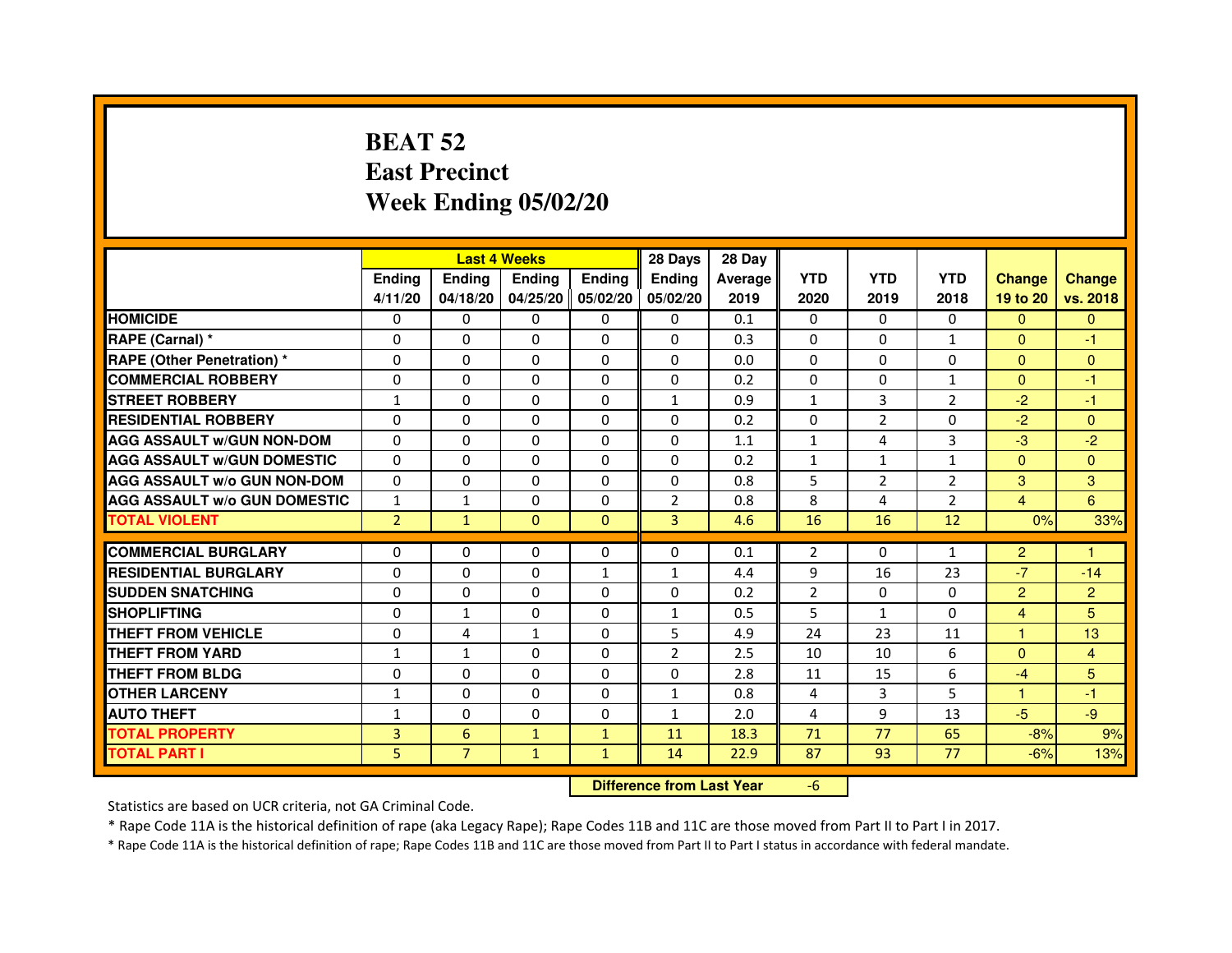## **BEAT 53 East PrecinctWeek Ending 05/02/20**

|                                     |                |                                  | <b>Last 4 Weeks</b> |               | 28 Days        | 28 Day  |                |                |                |                |                |
|-------------------------------------|----------------|----------------------------------|---------------------|---------------|----------------|---------|----------------|----------------|----------------|----------------|----------------|
|                                     | <b>Ending</b>  | Ending                           | Ending              | <b>Ending</b> | <b>Ending</b>  | Average | <b>YTD</b>     | <b>YTD</b>     | <b>YTD</b>     | <b>Change</b>  | <b>Change</b>  |
|                                     | 4/11/20        | 04/18/20                         | 04/25/20            | 05/02/20      | 05/02/20       | 2019    | 2020           | 2019           | 2018           | 19 to 20       | vs. 2018       |
| <b>HOMICIDE</b>                     | 0              | $\Omega$                         | 0                   | $\Omega$      | $\mathbf{0}$   | 0.0     | $\Omega$       | 0              | $\Omega$       | $\Omega$       | $\mathbf{0}$   |
| RAPE (Carnal) *                     | 0              | 0                                | 0                   | $\mathbf{0}$  | 0              | 0.0     | 0              | 0              | $\mathbf{1}$   | $\Omega$       | -1             |
| <b>RAPE (Other Penetration) *</b>   | 0              | 0                                | $\Omega$            | $\Omega$      | $\Omega$       | 0.1     | $\mathbf{1}$   | 0              | $\Omega$       | $\mathbf{1}$   | 1              |
| <b>COMMERCIAL ROBBERY</b>           | $\Omega$       | $\Omega$                         | $\Omega$            | $\Omega$      | $\Omega$       | 0.0     | $\Omega$       | $\Omega$       | $\Omega$       | $\mathbf{0}$   | $\mathbf{0}$   |
| <b>STREET ROBBERY</b>               | $\Omega$       | $\Omega$                         | $\Omega$            | $\Omega$      | $\Omega$       | 0.8     | $\mathbf{1}$   | 3              | 4              | $-2$           | $-3$           |
| <b>RESIDENTIAL ROBBERY</b>          | 0              | 0                                | 0                   | 0             | 0              | 0.0     | $\mathbf{1}$   | $\Omega$       | $\Omega$       | 1              | 1              |
| <b>AGG ASSAULT w/GUN NON-DOM</b>    | $\Omega$       | $\Omega$                         | $\overline{2}$      | $\Omega$      | $\overline{2}$ | 1.3     | 5              | 4              | $\overline{2}$ | 1              | 3              |
| <b>AGG ASSAULT w/GUN DOMESTIC</b>   | $\Omega$       | $\mathbf{1}$                     | $\Omega$            | $\Omega$      | $\mathbf{1}$   | 0.2     | $\overline{2}$ | $\mathbf{1}$   | $\Omega$       | $\mathbf{1}$   | $\overline{2}$ |
| <b>AGG ASSAULT w/o GUN NON-DOM</b>  | $\mathbf{1}$   | $\Omega$                         | $\Omega$            | $\Omega$      | $\mathbf{1}$   | 0.6     | 5              | 3              | 3              | $\overline{2}$ | $\overline{2}$ |
| <b>AGG ASSAULT W/o GUN DOMESTIC</b> | $\Omega$       | $\overline{2}$                   | $\Omega$            | $\Omega$      | $\overline{2}$ | 1.7     | 3              | 10             | 4              | $-7$           | $-1$           |
| <b>TOTAL VIOLENT</b>                | $\mathbf{1}$   | 3                                | $\overline{2}$      | $\mathbf{0}$  | 6              | 4.7     | 18             | 21             | 14             | $-14%$         | 29%            |
| <b>COMMERCIAL BURGLARY</b>          | 0              | 0                                | 0                   | 0             | 0              | 0.2     | 2              | $\mathbf{1}$   | $\mathbf{1}$   | 1              | 1              |
| <b>RESIDENTIAL BURGLARY</b>         | 0              | $\Omega$                         | $\Omega$            | $\Omega$      | $\Omega$       | 3.8     | $\overline{7}$ | 21             | 15             | $-14$          | $-8$           |
| <b>SUDDEN SNATCHING</b>             | $\Omega$       | $\Omega$                         | $\Omega$            | $\Omega$      | $\Omega$       | 0.2     | $\Omega$       | $\Omega$       | $\mathbf{1}$   | $\overline{0}$ | $-1$           |
| <b>SHOPLIFTING</b>                  | $\Omega$       | $\mathbf{1}$                     | $\Omega$            | $\Omega$      | 1              | 0.3     | $\mathbf{1}$   | $\Omega$       | $\overline{2}$ | $\mathbf{1}$   | $-1$           |
| THEFT FROM VEHICLE                  | 0              | $\overline{2}$                   | $\overline{2}$      | $\Omega$      | 4              | 3.7     | 16             | 19             | 19             | $-3$           | $-3$           |
| <b>THEFT FROM YARD</b>              | $\mathbf{1}$   | $\Omega$                         | $\Omega$            | $\Omega$      | 1              | 1.4     | 5              | 3              | 10             | $\overline{2}$ | $-5$           |
| <b>THEFT FROM BLDG</b>              | $\Omega$       | $\mathbf{1}$                     | $\overline{2}$      | $\Omega$      | 3              | 2.7     | 10             | 13             | 11             | $-3$           | $-1$           |
| <b>OTHER LARCENY</b>                | $\Omega$       | $\Omega$                         | $\Omega$            | $\Omega$      | $\Omega$       | 1.1     | 3              | $\overline{7}$ | 4              | $-4$           | $-1$           |
| <b>AUTO THEFT</b>                   | $\Omega$       | $\mathbf{1}$                     | $\Omega$            | $\Omega$      | $\mathbf{1}$   | 1.3     | 5              | 9              | 11             | $-4$           | $-6$           |
| <b>TOTAL PROPERTY</b>               | $\mathbf{1}$   | 5                                | $\overline{4}$      | $\mathbf{0}$  | 10             | 14.6    | 49             | 73             | 74             | $-33%$         | $-34%$         |
| <b>TOTAL PART I</b>                 | $\overline{2}$ | 8                                | 6                   | $\mathbf{0}$  | 16             | 19.3    | 67             | 94             | 88             | $-29%$         | $-24%$         |
|                                     |                | <b>Difference from Last Year</b> |                     | $-27$         |                |         |                |                |                |                |                |

Statistics are based on UCR criteria, not GA Criminal Code.

\* Rape Code 11A is the historical definition of rape (aka Legacy Rape); Rape Codes 11B and 11C are those moved from Part II to Part I in 2017.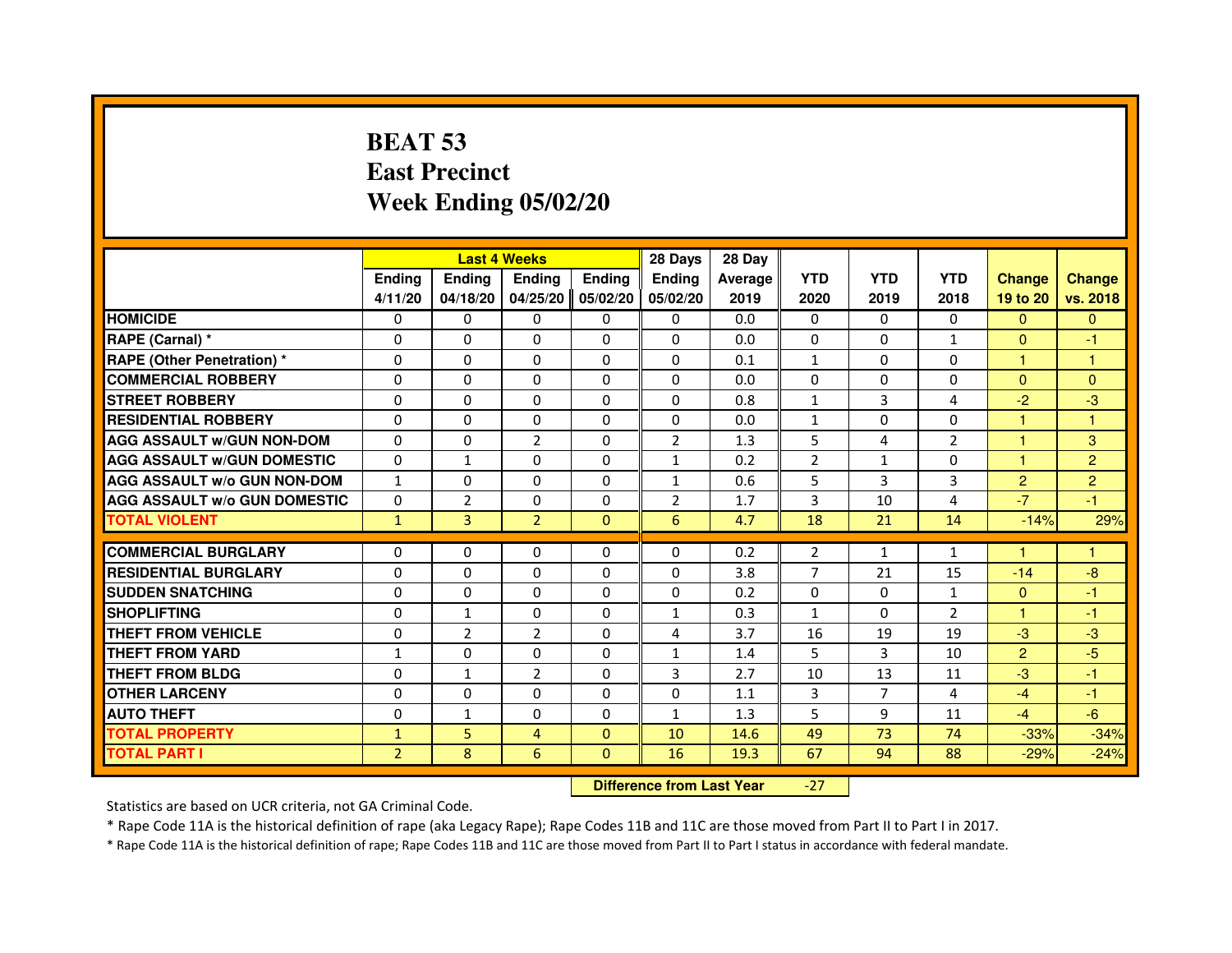## **BEAT 54 East PrecinctWeek Ending 05/02/20**

|                                     |               | <b>Last 4 Weeks</b> |                |                   | 28 Days        | 28 Day  |                |                |              |                |                |
|-------------------------------------|---------------|---------------------|----------------|-------------------|----------------|---------|----------------|----------------|--------------|----------------|----------------|
|                                     | <b>Endina</b> | Ending              | <b>Endina</b>  | <b>Endina</b>     | <b>Endina</b>  | Average | <b>YTD</b>     | <b>YTD</b>     | <b>YTD</b>   | <b>Change</b>  | <b>Change</b>  |
|                                     | 4/11/20       | 04/18/20            |                | 04/25/20 05/02/20 | 05/02/20       | 2019    | 2020           | 2019           | 2018         | 19 to 20       | vs. 2018       |
| <b>HOMICIDE</b>                     | $\mathbf{0}$  | 0                   | 0              | $\Omega$          | 0              | 0.0     | $\mathbf{0}$   | $\Omega$       | 4            | $\mathbf{0}$   | $-4$           |
| RAPE (Carnal) *                     | $\Omega$      | $\Omega$            | $\Omega$       | $\Omega$          | $\Omega$       | 0.2     | $\Omega$       | $\mathbf{1}$   | $\Omega$     | $-1$           | $\Omega$       |
| <b>RAPE (Other Penetration)*</b>    | 0             | $\mathbf{0}$        | 0              | 0                 | $\Omega$       | 0.0     | $\mathbf{1}$   | $\Omega$       | $\Omega$     | $\mathbf{1}$   | 1              |
| <b>COMMERCIAL ROBBERY</b>           | 0             | 0                   | 1              | 0                 | $\mathbf{1}$   | 0.3     | 4              | $\mathbf{1}$   | $\mathbf{1}$ | 3              | 3              |
| <b>STREET ROBBERY</b>               | 0             | 0                   | 0              | 0                 | 0              | 0.7     | $\overline{2}$ | 3              | 3            | $-1$           | $-1$           |
| <b>RESIDENTIAL ROBBERY</b>          | 0             | 0                   | 0              | $\Omega$          | 0              | 0.2     | 0              | 0              | 0            | $\Omega$       | $\Omega$       |
| <b>AGG ASSAULT w/GUN NON-DOM</b>    | $\Omega$      | $\mathbf{1}$        | $\Omega$       | $\Omega$          | $\mathbf{1}$   | 1.7     | $\overline{2}$ | $\overline{7}$ | 5            | $-5$           | -3             |
| <b>AGG ASSAULT W/GUN DOMESTIC</b>   | $\Omega$      | 0                   | 0              | 0                 | $\Omega$       | 0.2     | $\mathbf{1}$   | $\mathbf{1}$   | $\mathbf{1}$ | $\Omega$       | $\Omega$       |
| <b>AGG ASSAULT W/o GUN NON-DOM</b>  | 0             | 0                   | $\Omega$       | $\Omega$          | $\Omega$       | 0.8     | $\overline{2}$ | 2              | 2            | $\Omega$       | $\Omega$       |
| <b>AGG ASSAULT W/o GUN DOMESTIC</b> | $\Omega$      | 0                   | 0              | 0                 | 0              | 0.2     | 3              | 3              | 1            | $\Omega$       | $\overline{2}$ |
| <b>TOTAL VIOLENT</b>                | $\mathbf{0}$  | $\mathbf{1}$        | $\mathbf{1}$   | $\mathbf{0}$      | $\overline{2}$ | 4.2     | 15             | 18             | 17           | $-17%$         | $-12%$         |
|                                     |               |                     |                |                   |                |         |                |                |              |                |                |
| <b>COMMERCIAL BURGLARY</b>          | 0             | 0                   | 0              | 0                 | 0              | 0.5     | 0              | $\mathbf{1}$   | $\mathbf{1}$ | $-1$           | $-1$           |
| <b>RESIDENTIAL BURGLARY</b>         | 0             | 0                   | 0              | 1                 | $\mathbf{1}$   | 2.9     | 11             | 11             | 25           | $\Omega$       | $-14$          |
| <b>SUDDEN SNATCHING</b>             | 0             | $\Omega$            | 0              | $\Omega$          | $\Omega$       | 0.3     | $\Omega$       | 3              | $\Omega$     | $-3$           | $\Omega$       |
| <b>SHOPLIFTING</b>                  | $\mathbf{1}$  | 3                   | $\overline{2}$ | $\mathbf{0}$      | 6              | 3.1     | 19             | 12             | 27           | $\overline{7}$ | $-8$           |
| THEFT FROM VEHICLE                  | $\Omega$      | $\Omega$            | $\overline{2}$ | $\mathbf{1}$      | 3              | 6.4     | 23             | 42             | 17           | $-19$          | 6              |
| <b>THEFT FROM YARD</b>              | 0             | 0                   | $\Omega$       | $\Omega$          | $\Omega$       | 2.1     | 5              | 9              | 11           | $-4$           | $-6$           |
| <b>THEFT FROM BLDG</b>              | 0             | $\Omega$            | 0              | $\mathbf{1}$      | $\mathbf{1}$   | 2.2     | 10             | 5              | 14           | 5 <sup>5</sup> | $-4$           |
| <b>OTHER LARCENY</b>                | 0             | $\Omega$            | $\mathbf{1}$   | $\mathbf{1}$      | $\overline{2}$ | 0.5     | $\overline{7}$ | 3              | 5            | $\overline{4}$ | $\overline{2}$ |
| <b>AUTO THEFT</b>                   | $\Omega$      | $\Omega$            | $\mathbf{1}$   | $\mathbf{1}$      | $\overline{2}$ | 2.4     | $\overline{7}$ | 12             | 13           | $-5$           | $-6$           |
| <b>TOTAL PROPERTY</b>               | $\mathbf{1}$  | 3                   | 6              | 5                 | 15             | 20.6    | 82             | 98             | 113          | $-16%$         | $-27%$         |
| <b>TOTAL PART I</b>                 | $\mathbf{1}$  | 4                   | $\overline{7}$ | 5                 | 17             | 24.8    | 97             | 116            | 130          | $-16%$         | $-25%$         |

#### **Difference from Last Year**-19

Statistics are based on UCR criteria, not GA Criminal Code.

\* Rape Code 11A is the historical definition of rape (aka Legacy Rape); Rape Codes 11B and 11C are those moved from Part II to Part I in 2017.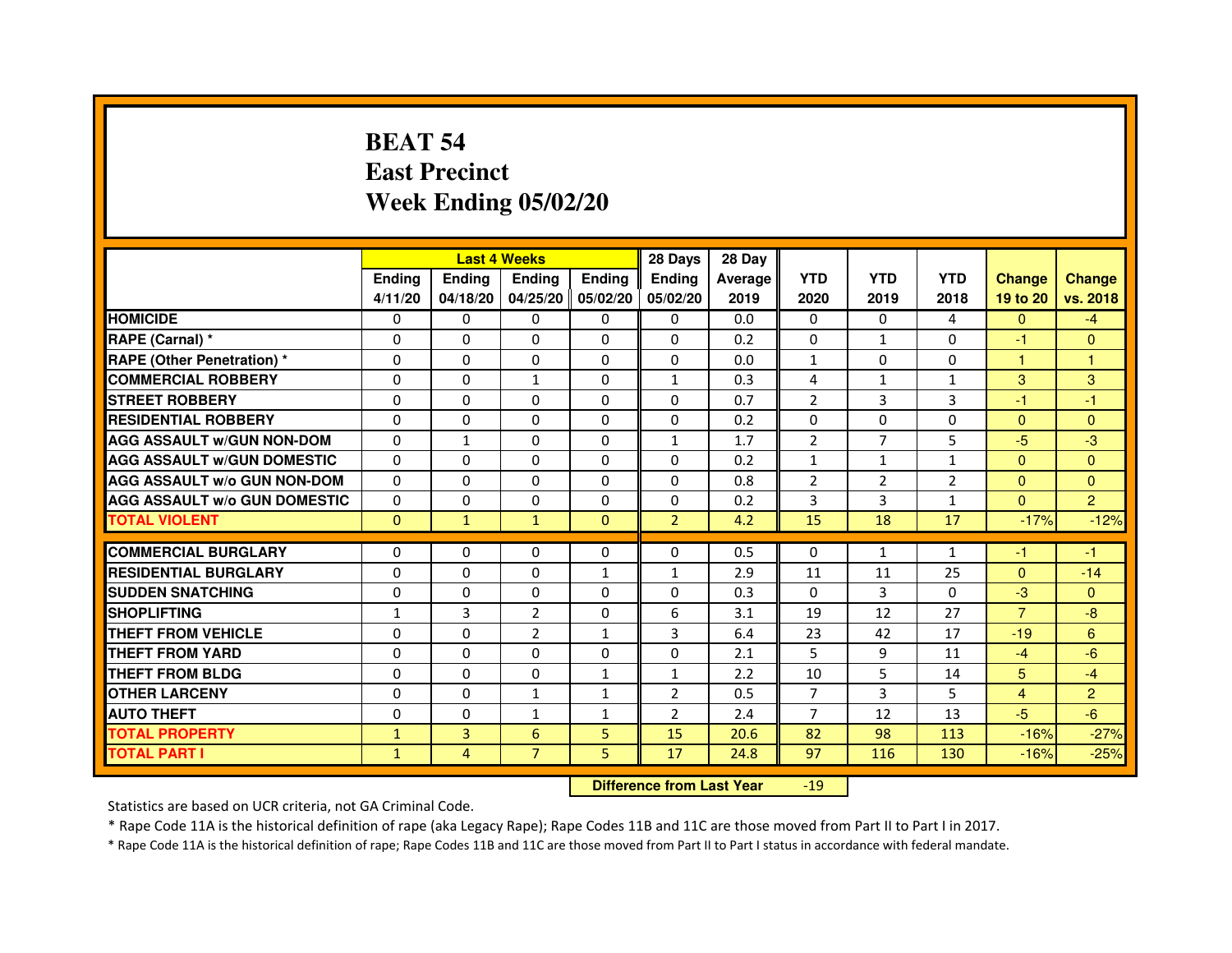## **BEAT 55 East PrecinctWeek Ending 05/02/20**

|                                     |                |                                  | <b>Last 4 Weeks</b> |                | 28 Days        | 28 Day  |              |                |                |               |                |
|-------------------------------------|----------------|----------------------------------|---------------------|----------------|----------------|---------|--------------|----------------|----------------|---------------|----------------|
|                                     | <b>Ending</b>  | <b>Ending</b>                    | <b>Ending</b>       | <b>Ending</b>  | Ending         | Average | <b>YTD</b>   | <b>YTD</b>     | <b>YTD</b>     | <b>Change</b> | <b>Change</b>  |
|                                     | 4/11/20        | 04/18/20                         | 04/25/20            | 05/02/20       | 05/02/20       | 2019    | 2020         | 2019           | 2018           | 19 to 20      | vs. 2018       |
| <b>HOMICIDE</b>                     | $\Omega$       | $\Omega$                         | 0                   | 0              | 0              | 0.0     | $\Omega$     | $\Omega$       | $\mathbf{1}$   | $\Omega$      | $-1$           |
| RAPE (Carnal) *                     | $\Omega$       | $\mathbf{0}$                     | 0                   | 0              | 0              | 0.2     | 0            | $\overline{2}$ | 0              | $-2$          | $\mathbf{0}$   |
| RAPE (Other Penetration) *          | $\Omega$       | 0                                | $\Omega$            | $\Omega$       | $\Omega$       | 0.0     | $\Omega$     | $\Omega$       | $\Omega$       | $\Omega$      | $\overline{0}$ |
| <b>COMMERCIAL ROBBERY</b>           | $\Omega$       | $\Omega$                         | $\Omega$            | $\Omega$       | $\Omega$       | 0.1     | 0            | $\Omega$       | $\Omega$       | $\mathbf{0}$  | $\mathbf{0}$   |
| <b>STREET ROBBERY</b>               | $\Omega$       | $\Omega$                         | $\Omega$            | $\Omega$       | $\Omega$       | 0.3     | $\mathbf{1}$ | $\mathbf{1}$   | $\mathbf{1}$   | $\Omega$      | $\Omega$       |
| <b>RESIDENTIAL ROBBERY</b>          | 0              | 0                                | 0                   | 0              | 0              | 0.1     | 0            | 0              | $\Omega$       | $\Omega$      | $\overline{0}$ |
| <b>AGG ASSAULT w/GUN NON- DOM</b>   | $\Omega$       | $\Omega$                         | $\Omega$            | $\Omega$       | $\Omega$       | 0.2     | $\Omega$     | $\mathbf{1}$   | $\overline{2}$ | $-1$          | $-2$           |
| <b>AGG ASSAULT W/GUN DOMESTIC</b>   | $\Omega$       | $\Omega$                         | $\Omega$            | $\Omega$       | $\Omega$       | 0.3     | $\Omega$     | $\mathbf{1}$   | $\Omega$       | $-1$          | $\Omega$       |
| <b>AGG ASSAULT W/o GUN NON-DOM</b>  | $\Omega$       | $\Omega$                         | $\Omega$            | $\Omega$       | $\Omega$       | 0.4     | $\mathbf{1}$ | $\mathbf{1}$   | $\mathbf{1}$   | $\Omega$      | $\Omega$       |
| <b>AGG ASSAULT W/o GUN DOMESTIC</b> | $\Omega$       | $\Omega$                         | $\Omega$            | $\Omega$       | $\Omega$       | 0.4     | $\mathbf{1}$ | $\overline{2}$ | 1              | $-1$          | $\Omega$       |
| <b>TOTAL VIOLENT</b>                | $\mathbf{0}$   | $\mathbf{0}$                     | $\mathbf{0}$        | $\mathbf{0}$   | $\mathbf{0}$   | 2.0     | 3            | 8              | 6              | $-63%$        | $-50%$         |
| <b>COMMERCIAL BURGLARY</b>          | $\mathbf{0}$   | 0                                | 0                   | 0              | 0              | 0.5     | $\mathbf{1}$ | 0              | 3              | 1             | $-2$           |
| <b>RESIDENTIAL BURGLARY</b>         | $\Omega$       | $\Omega$                         | $\Omega$            | $\Omega$       | $\mathbf 0$    | 1.8     | 5            | 8              | 8              | $-3$          | $-3$           |
| <b>SUDDEN SNATCHING</b>             | $\Omega$       | $\Omega$                         | $\Omega$            | $\Omega$       | $\Omega$       | 0.2     | $\Omega$     | $\mathbf{1}$   | 1              | $-1$          | $-1$           |
| <b>SHOPLIFTING</b>                  | $\Omega$       | 6                                | $\overline{2}$      | $\overline{3}$ | 11             | 16.0    | 72           | 76             | 66             | $-4$          | 6              |
| THEFT FROM VEHICLE                  | $\mathbf{1}$   | 1                                | $\Omega$            | $\Omega$       | $\overline{2}$ | 3.6     | 9            | 16             | 13             | $-7$          | $-4$           |
| <b>THEFT FROM YARD</b>              | $\Omega$       | $\Omega$                         | $\mathbf{1}$        | $\mathbf{1}$   | $\overline{2}$ | 1.3     | 5            | $\overline{7}$ | 7              | $-2$          | $-2$           |
| <b>THEFT FROM BLDG</b>              | $\mathbf{1}$   | $\Omega$                         | $\Omega$            | $\mathbf{1}$   | $\overline{2}$ | 1.8     | 6            | 6              | $\overline{7}$ | $\Omega$      | $-1$           |
| <b>OTHER LARCENY</b>                | $\mathbf{0}$   | $\Omega$                         | $\Omega$            | $\Omega$       | $\Omega$       | 0.3     | $\mathbf{1}$ | $\overline{2}$ | 2              | $-1$          | $-1$           |
| <b>AUTO THEFT</b>                   | $\Omega$       | $\Omega$                         | $\Omega$            | $\mathbf{1}$   | $\mathbf{1}$   | 0.8     | 4            | 4              | 9              | $\Omega$      | $-5$           |
| <b>TOTAL PROPERTY</b>               | $\overline{2}$ | $\overline{7}$                   | $\overline{3}$      | 6              | 18             | 26.2    | 103          | 120            | 116            | $-14%$        | $-11%$         |
| <b>TOTAL PART I</b>                 | $\overline{2}$ | $\overline{7}$                   | $\overline{3}$      | 6              | 18             | 28.2    | 106          | 128            | 122            | $-17%$        | $-13%$         |
|                                     |                | <b>Difference from Last Year</b> |                     | $-22$          |                |         |              |                |                |               |                |

 **Difference from Last Year**

Statistics are based on UCR criteria, not GA Criminal Code.

\* Rape Code 11A is the historical definition of rape (aka Legacy Rape); Rape Codes 11B and 11C are those moved from Part II to Part I in 2017.